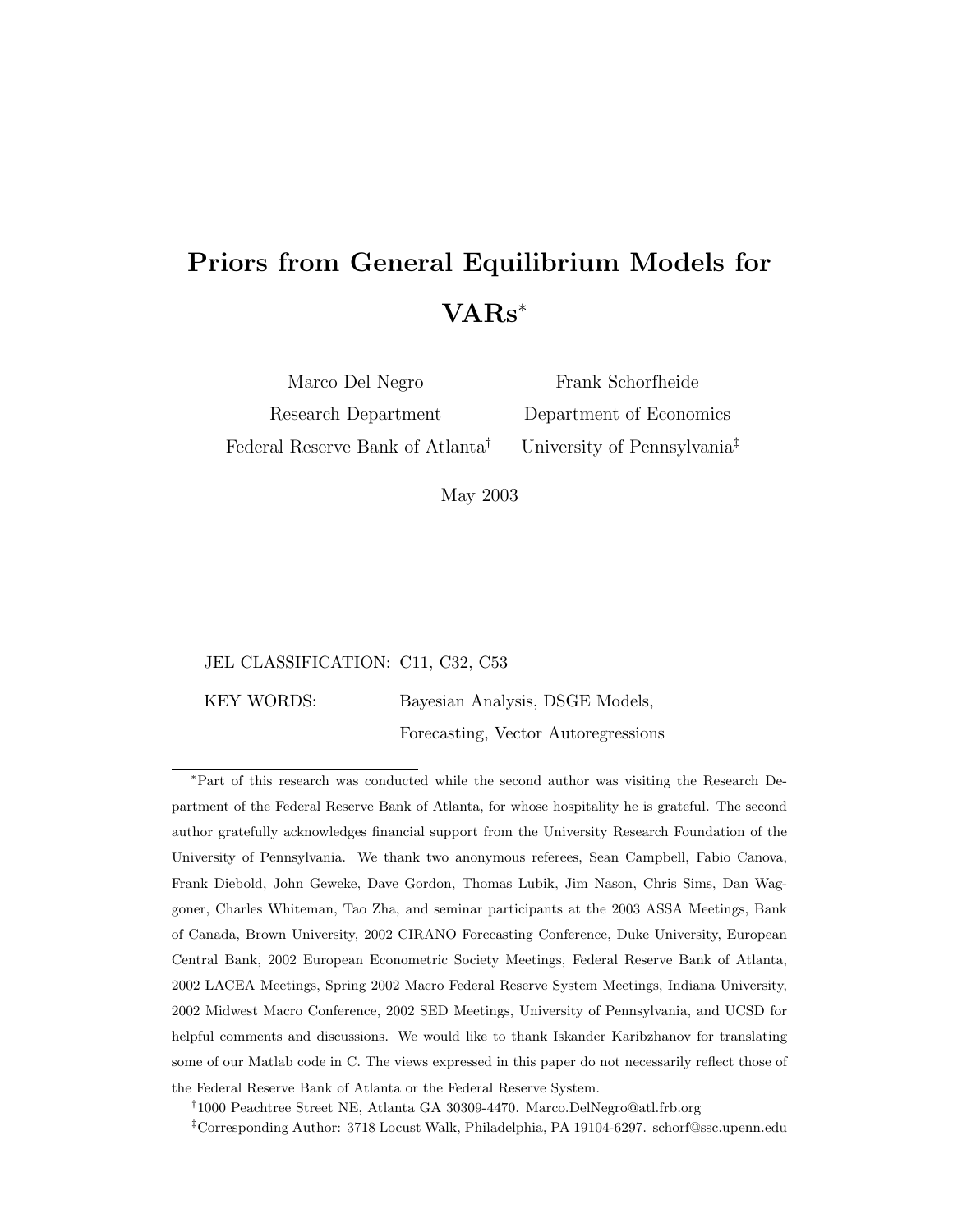## Abstract

This paper uses a simple New-Keynesian dynamic stochastic general equilibrium model as a prior for a vector autoregression, shows that the resulting model is competitive with standard benchmarks in terms of forecasting, and can be used for policy analysis.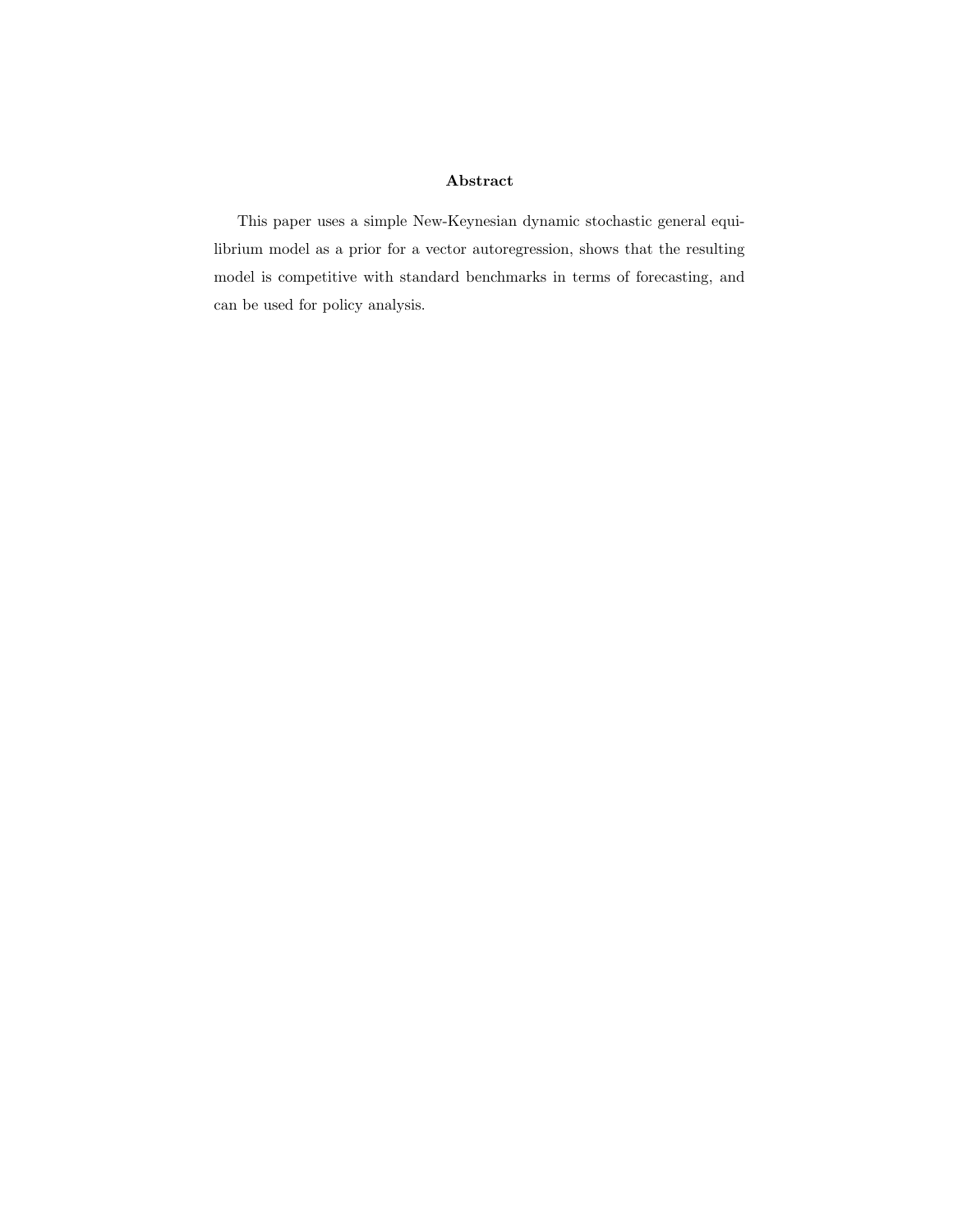# 1 Introduction

Dynamic stochastic general equilibrium (DSGE) models are popular nowadays in macroeconomics. They are taught in virtually every economics Ph.D. program, and represent a predominant share of publications in the field. Yet, when it comes to policy making, these models are scarcely used – at least from a quantitative point of view. The main quantitative workhorse for policy making at the Federal Reserve System is FRB-US, a macro-econometric model built in the Cowles foundation tradition – a style of macroeconomics that is no longer taught in many Ph.D. programs.<sup>1</sup> In their decision process, Fed policy makers rely heavily on forecasting. They want to know the expected path of inflation in the next few quarters, and by how much a 50 basis point increase in the federal funds rate would affect that path. FRB-US offers answers to these questions – answers that many macroeconomists would regard with suspicion given both the Lucas' (1976) critique and the fact that in general the restrictions imposed by Cowles foundation models are at odds with dynamic general equilibrium macroeconomics (Sims, 1980). General equilibrium models on the other hand have a hard time providing alternative answers. The fact that these models are perceived to do badly in terms of forecasting, as they are scarcely parameterized, is perhaps one of the reasons why they are not at the forefront of policy making.

While progress is being made in the development of DSGE models that deliver acceptable forecasts, e.g., Smets and Wouters (2003), this paper proposes an approach that combines a stylized general equilibrium model with a vector autoregression (VAR) to obtain a specification that both forecasts well and is usable for policy analysis. Specifically, the approach involves using prior information coming from a DSGE model in the estimation of a vector autoregression. Loosely speaking, this prior can be thought of as the result of the following exercise: (i) simulate time series data from the DSGE model, (ii) fit a VAR to these data. In practice we replace the sample moments of the simulated data by population moments computed from the DSGE model solution. Since the DSGE model depends on unknown structural

<sup>1</sup>Some lucky few, among them the authors of this paper, have had the privilege of encountering proponents of this approach during their graduate studies.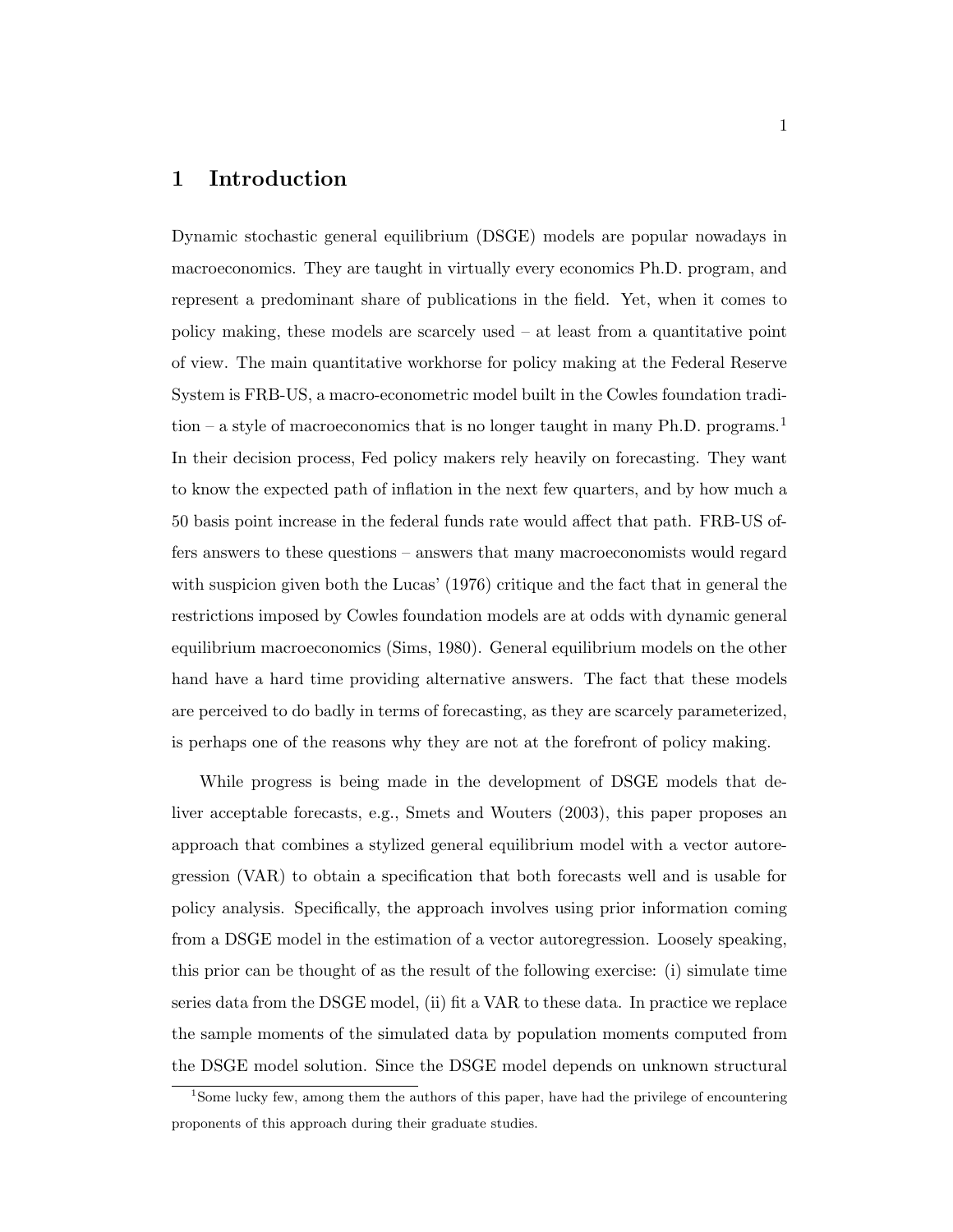parameters, we use a hierarchical prior in our analysis by placing a distribution on the DSGE model parameters. A tightness parameter controls the weight of the DSGE model prior relative to the weight of the actual sample. Markov-Chain Monte Carlo methods are used to generate draws from the joint posterior distribution of the VAR and DSGE model parameters.

The paper shows that the approach makes even a fairly stylized New Keynesian DSGE model competitive with standard benchmarks in terms of forecasting real output growth, inflation, and the nominal interest rate - the three variables that are of most interest to policy makers.<sup>2</sup> Up to this point our procedure borrows from the work of DeJong, Ingram, and Whiteman (1993), and Ingram and Whiteman (1994), who are the first to use priors from DSGE models for VARs. Ingram and Whiteman showed that prior information from the bare-bones stochastic growth model of King, Plosser, and Rebelo (1988) is helpful in forecasting real economic activity, such as output, consumption, investment, and hours worked.

In addition to documenting the forecasting performance of a trivariate VAR with a prior derived from a monetary DSGE model, this paper makes two contributions that significantly extend the earlier work. First, we show formally how posterior inference for the VAR parameters can be translated into posterior inference for DSGE model parameters. Second, we propose procedures to conduct two types of policy experiments within our framework. The first policy analysis is based on identified VAR impulse responses to monetary policy shocks. To obtain identification we construct an orthonormal matrix from the VAR approximation of the DSGE model to map the reduced form innovations into structural shocks. This procedure induces

<sup>&</sup>lt;sup>2</sup> Ireland (2003) pursues a similar goal by augmenting a linearized DSGE model with unobservable errors, following Sargent (1989) and Altug (1989). Unlike in these earlier papers, Ireland does not restrict the errors to be uncorrelated across variables ("measurement errors"). Instead he allows them to follow a stationary VAR. While the resulting hybrid model is suitable for forecasting, Ireland provides no general discussion about the extent to which the latent errors are distinguishable from the structural shocks (identification) and no framework for policy analysis. Robertson, Tallman, and Whiteman (2002) also provide an alternative approach, based on relative entropy, to incorporate moment restrictions from economic theory into a model's forecasts.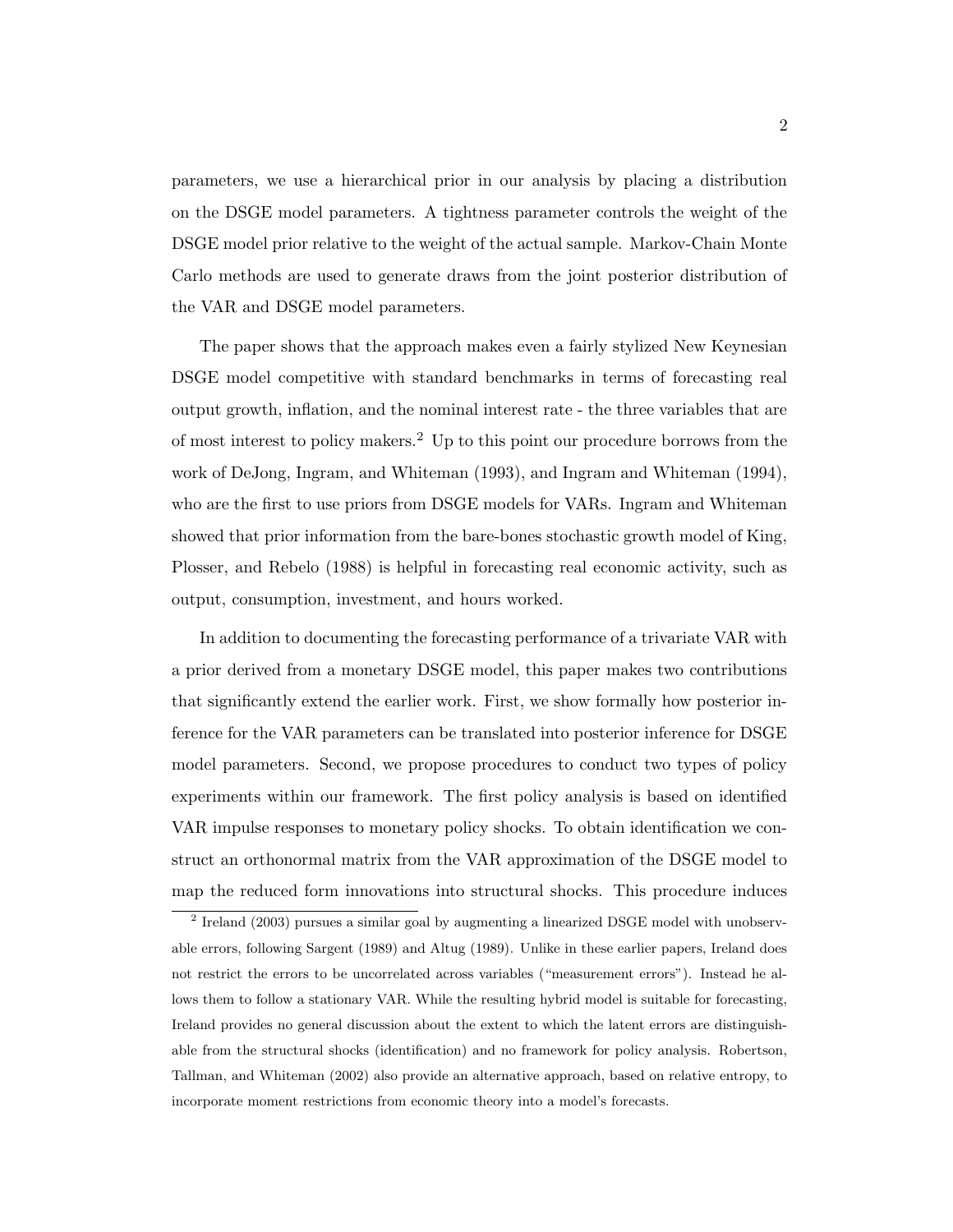a DSGE model based prior distribution for the VAR impulse responses, which is updated with the sample information.

The second policy experiment is more ambitious. We want to forecast the effects of a change in the policy rule. Suppose a policy maker has a DSGE model that forecasts poorly and a VAR model that is silent about the effects of a policy regime change. In order to assess the effects of a policy intervention accurately, one has to correct the DSGE model predictions to bring its baseline forecasts under the existing policy regime on track. Based on the VAR with DSGE model prior (DSGE-VAR) we propose to implement such a correction. Since we lack knowledge about the relationship between policy parameters and DSGE model misspecification, we assume that the pre-intervention correction remains appropriate under the new policy regime. To illustrate our approach we try to forecast the impact of the change from the Martin-Burns-Miller regime to the Volcker-Greenspan regime on the volatility of inflation and compare it to the variability of actual inflation in the Volcker-Greenspan period.

The paper is organized as follows. Section 2 contains a brief description of the DSGE model that we are using to construct the prior distribution. Section 3 discusses the specification of the DSGE model prior and explores the joint posterior distribution of VAR and DSGE model parameters from a theoretical perspective. Empirical results for a VAR in output growth, inflation, and interest rates are presented in Section 4. Section 5 concludes. Proofs and computational details are provided in the Appendix.

# 2 A Simple Monetary DSGE Model

Our econometric procedure is applied to a trivariate VAR for output, inflation, and interest rates. The prior distribution for the VAR is derived from a New Keynesian DSGE model. To make this paper self-contained, we briefly review the model specification, which is adopted from Lubik and Schorfheide (2002). Detailed derivations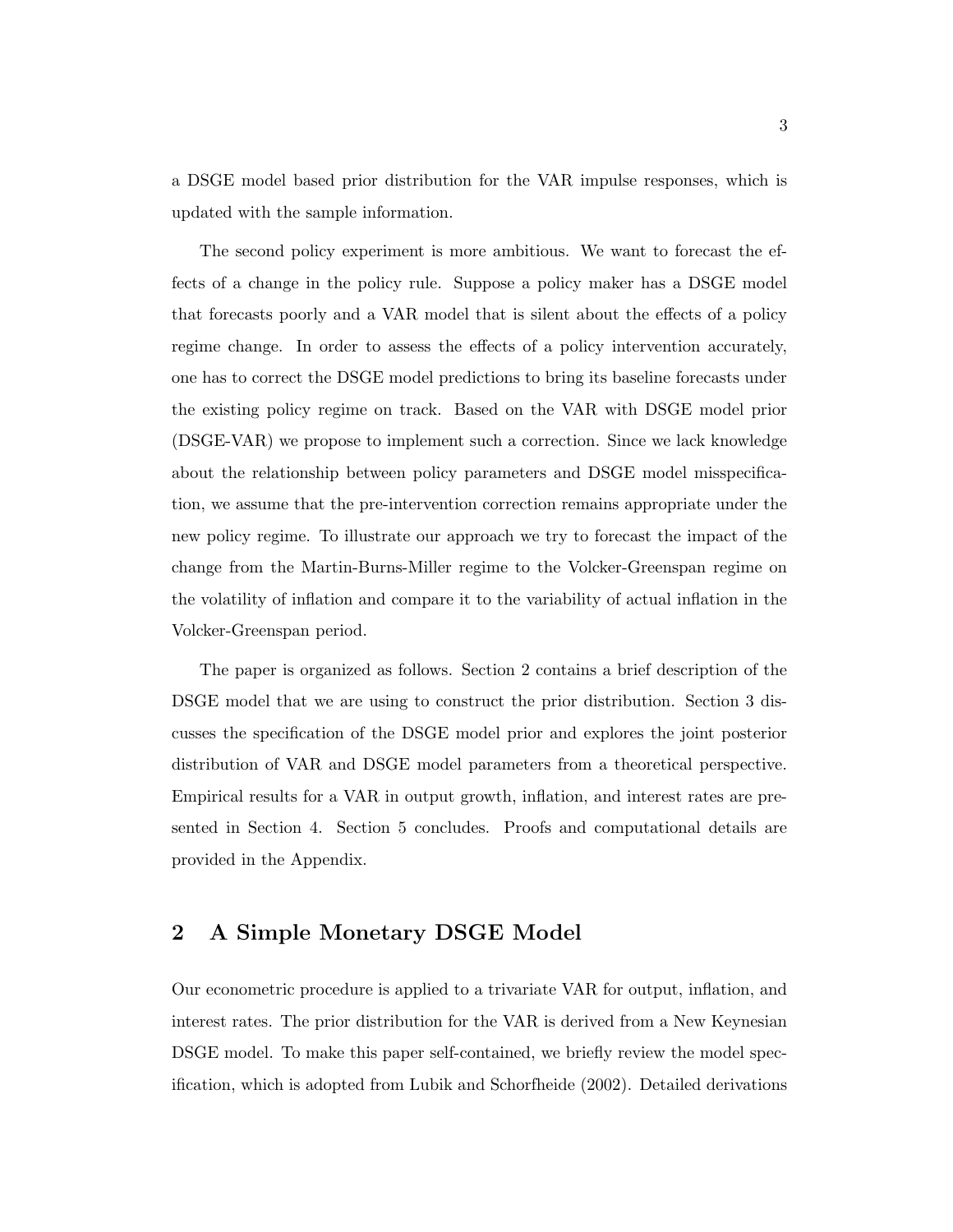can be found, for instance, in King and Wolman (1999), King (2000), and Woodford (2003).

The model economy consists of a representative household, a continuum of monopolistically competitive firms, and a monetary policy authority that adjusts the nominal interest rate in response to deviations of inflation and output from their targets. The representative household derives utility from real balances  $M/P$  and consumptions  $C$  relative to a habit stock. We assume that the habit stock is given by the level of technology. This assumption assures that the economy evolves along a balanced growth path. The household derives disutility from hours worked,  $h$ , and maximizes

$$
E_t\left[\sum_{s=t}^{\infty} \beta^{s-t} \left(\frac{(C_s/A_s)^{1-\tau}-1}{1-\tau} + \chi \log \frac{M_s}{P_s} - h_s\right)\right],\tag{1}
$$

where  $\beta$  is the discount factor,  $\tau$  is the risk aversion parameter, and  $\chi$  is a scale factor.  $P$  is the economy-wide nominal price level which the household takes as given. The (gross) inflation rate is defined as  $\pi_t = P_t/P_{t-1}$ .

The household supplies perfectly elastic labor services to the firms period by period and receives the real wage  $W$ . The household has access to a domestic capital market where nominal government bonds  $B$  are traded that pay (gross) interest  $R$ . Furthermore, it receives aggregate residual profits  $D$  from the firms and has to pay lump-sum taxes  $T$ . Thus, the households' budget constraint is of the form

$$
C_t + \frac{B_t}{P_t} + \frac{M_t}{P_t} + \frac{T_t}{P_t} = W_t h_t + \frac{M_{t-1}}{P_t} + R_{t-1} \frac{B_{t-1}}{P_t} + D_t.
$$
 (2)

The usual transversality condition on asset accumulation rules out Ponzi-schemes.

The production sector is described by a continuum of monopolistically competitive firms each facing a downward-sloping demand curve for its differentiated product:

$$
P_t(j) = \left(\frac{X_t(j)}{X_t}\right)^{-1/\nu} P_t.
$$
\n(3)

This demand function can be derived in the usual way from Dixit-Stiglitz preferences, whereby  $P_t(j)$  is the profit-maximizing price consistent with production level  $X_t(j)$ . The parameter  $\nu$  is the elasticity of substitution between two differentiated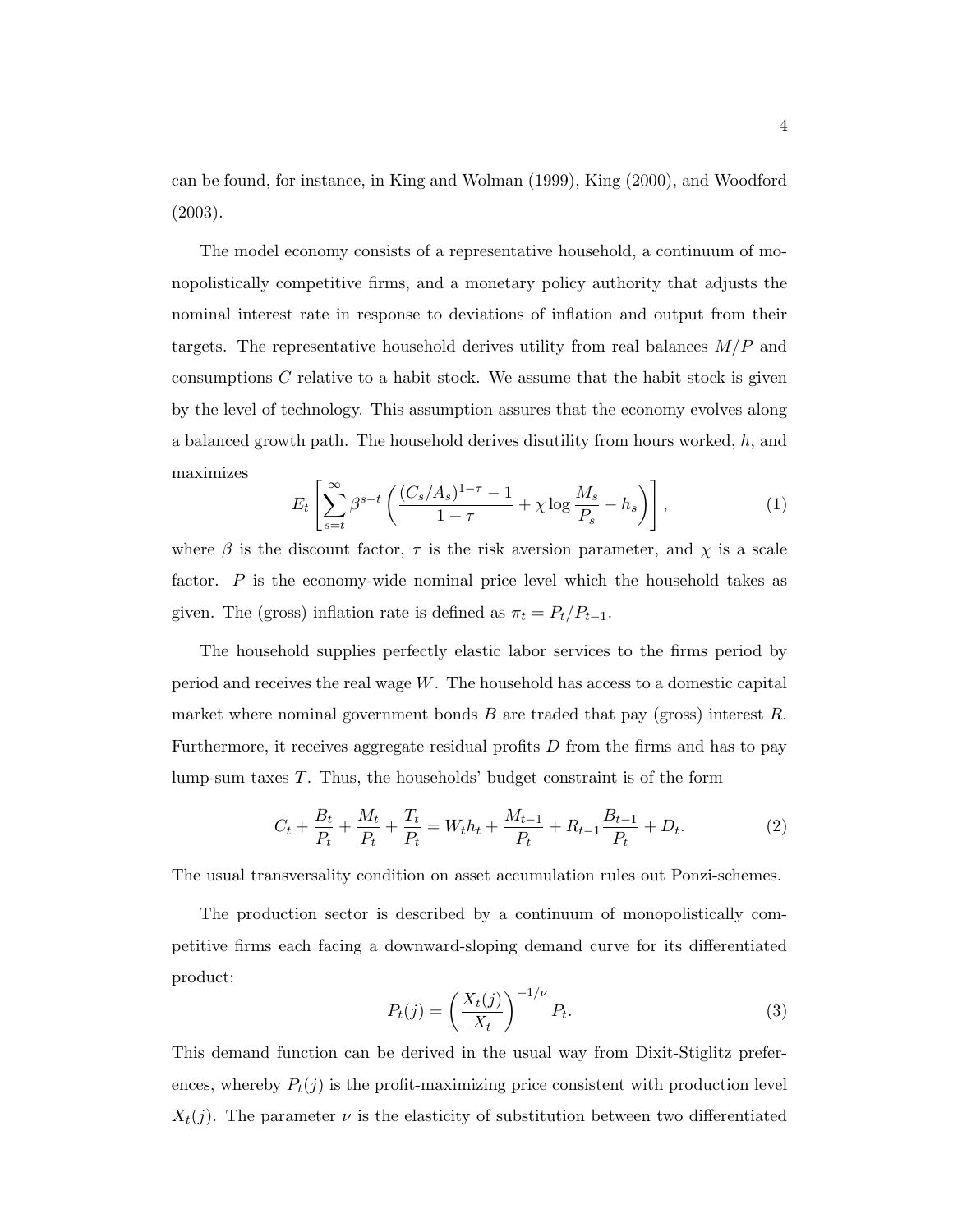goods. The aggregate price level and aggregate demand  $X_t$  are beyond the control of the individual firm. Nominal rigidity is introduced by assuming that firms face quadratic adjustment costs in nominal prices. When a firm wants to change its price beyond the economy-wide inflation rate  $\pi^*$ , it incurs menu costs in the form of lost output:

$$
\frac{\varphi}{2} \left( \frac{P_t(j)}{P_t(j-1)} - \pi^* \right)^2 X_t.
$$
\n(4)

The parameter  $\varphi \geq 0$  governs the degree of stickiness in the economy.

Production is assumed to be linear in labor  $h_t(j)$ , which each firm hires from the household:

$$
X_t(j) = A_t h_t(j). \tag{5}
$$

Total factor productivity  $A_t$  is an exogenously given unit-root process of the form

$$
\ln A_t = \ln \gamma + \ln A_{t-1} + \widetilde{z}_t \tag{6}
$$

where

$$
\widetilde{z}_t = \rho_z \widetilde{z}_{t-1} + \epsilon_{z,t} \tag{7}
$$

and  $\epsilon_{z,t}$  can be broadly interpreted as a technology shock that affects all firms in the same way. The specification of the technology process induces a stochastic trend into the model.<sup>3</sup>

Firm j chooses its labor input  $h_t(j)$  and price  $P_t(j)$  to maximize the present value of future profits:

$$
E_t\left[\sum_{s=t}^{\infty} Q_s D_s(j)\right]
$$
 (8)

subject to  $(5)$  and  $(6)$ , where the time s profit is given by

$$
D_s(j) = \left(\frac{P_s(j)}{P_s}X_s(j) - W_s h_s(j) - \frac{\varphi}{2}\left(\frac{P_s(j)}{P_{s-1}(j)} - \pi^*\right)^2 X_s(j)\right).
$$

Here Q is the time-dependent discount factor that firms use to evaluate future profit streams. While firms are heterogenous ex ante, we only consider the symmetric equilibrium in which all firms behave identically and can be aggregated into

<sup>3</sup>Since our simple DSGE model lacks an internal propagation mechanism that can generate serially correlated output growth rates we assume that technology growth follows a stationary AR(1) process.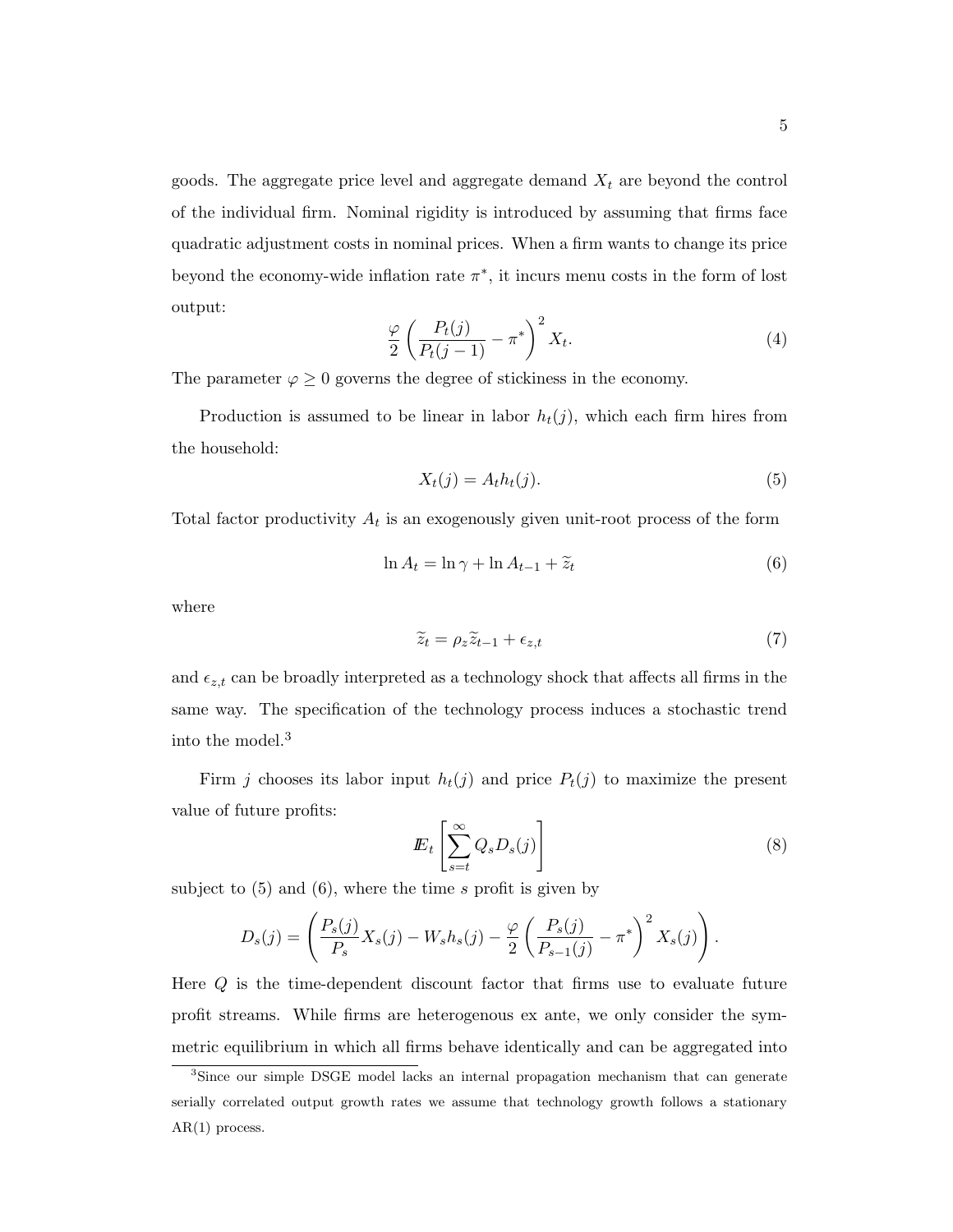a single representative monopolistically competitive firm. Under the assumption that households have access to a complete set of state-contingent claims  $Q_{t+1}/Q_t =$  $\beta (C_t/C_{t+1})^{\tau}$  in equilibrium. Since the household is the recipient of the firms' residual payments it directs firms to make decisions based on the household's intertemporal rate of substitution.

The central bank follows a nominal interest rate rule by adjusting its instrument in response to deviations of inflation and output from their respective target levels:

$$
\frac{R_t}{R^*} = \left(\frac{R_{t-1}}{R^*}\right)^{\rho_R} \left[ \left(\frac{\pi_t}{\pi^*}\right)^{\psi_1} \left(\frac{X_t}{X_t^*}\right)^{\psi_2} \right]^{(1-\rho_R)} e^{\epsilon_R, t},\tag{9}
$$

where  $R^*$  is the steady state nominal rate and  $X_t^*$  is potential output, which we define as  $X_t^* = A_t$  after normalizing the steady-state hours worked to one. The parameter  $0 \leq \rho_R < 1$  determines the degree of interest rate smoothing. The central bank supplies the money demanded by the household to support the desired nominal interest rate. The monetary policy shock  $\epsilon_{R,t}$  can be interpreted as an unanticipated deviation from the policy rule.

The government consumes a fraction  $\zeta_t$  of each individual good j. We define  $g_t = 1/(1 - \zeta_t)$  and assume that  $\tilde{g}_t = \ln(g_t/g^*)$  follows a stationary AR(1) process

$$
\widetilde{g}_t = \rho_g \widetilde{g}_{t-1} + \epsilon_{g,t},\tag{10}
$$

where  $\epsilon_{g,t}$  can be broadly interpreted as government spending shock. The government levies a lump-sum tax (or subsidy)  $T_t/P_t$  to finance any shortfall in government revenues (or to rebate any surplus):

$$
\zeta_t X_t + R_{t-1} \frac{B_{t-1}}{P_t} + \frac{M_{t-1}}{P_t} = \frac{T_t}{P_t} + \frac{M_t}{P_t} + \frac{B_t}{P_t}
$$
\n(11)

The fiscal authority accommodates the monetary policy of the central bank and endogenously adjusts the primary surplus to changes in the government's outstanding liabilities.

To solve the model, optimality conditions are derived for the maximization problems. Consumption, output, wages, and the marginal utility of consumption are detrended by the total factor productivity  $A_t$ . The model has a deterministic steady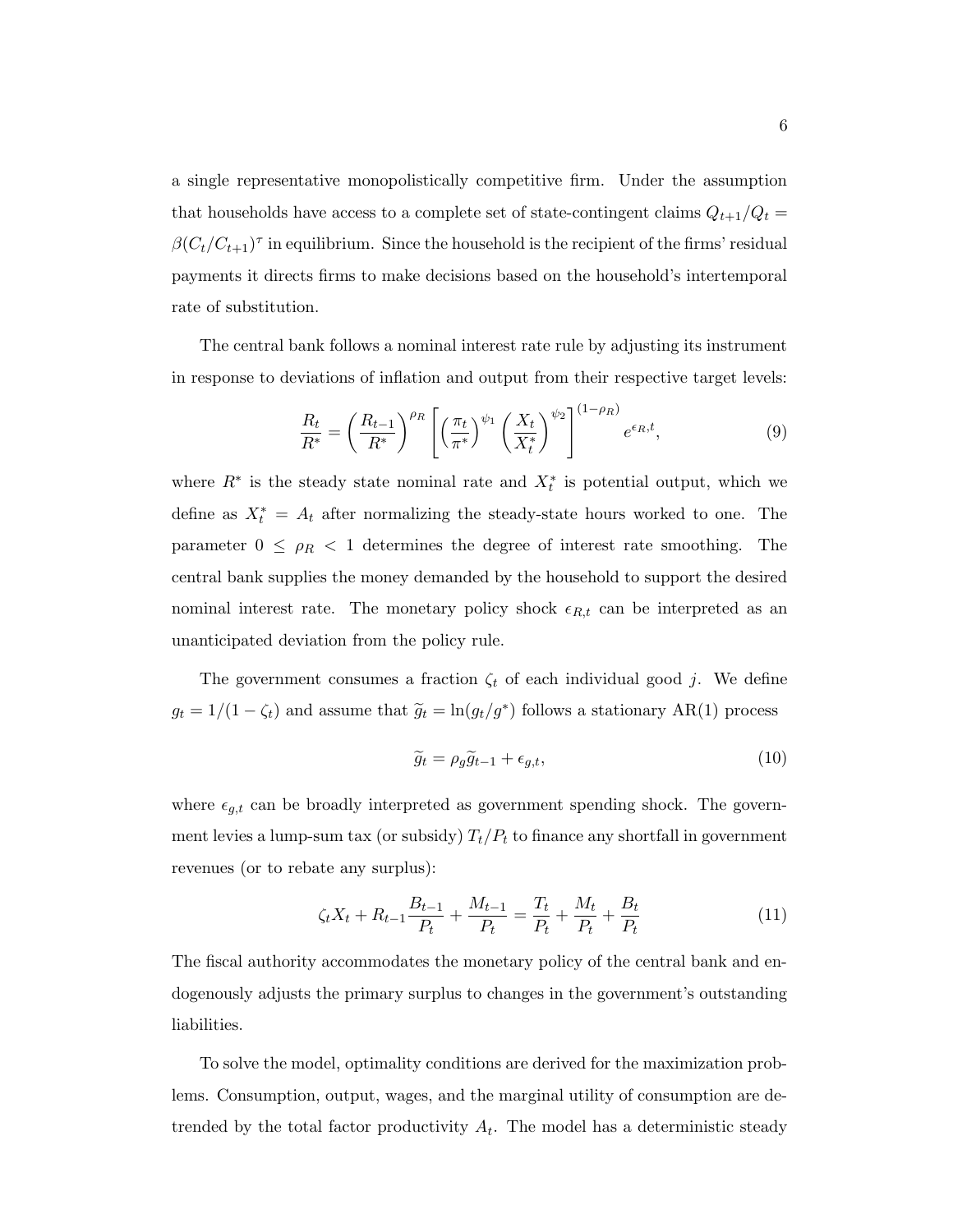state in terms of the detrended variables. Define the percentage deviation of a variable  $y_t$  from its trend  $Y_t^*$  as  $\tilde{y}_t = \ln Y_t - \ln Y_t^*$ . The log-linearized system can be reduced to three equations in output, inflation, and nominal interest rates:

$$
\widetilde{x}_t = \mathbf{E}_t[\widetilde{x}_{t+1}] - \tau^{-1}(\widetilde{R}_t - \mathbf{E}_t[\widetilde{\pi}_{t+1}]) + (1 - \rho_g)\widetilde{g}_t + \rho_z \frac{1}{\tau} \widetilde{z}_t, \tag{12}
$$

$$
\widetilde{\pi}_t = \frac{\gamma}{r^*} \mathbf{E}_t[\widetilde{\pi}_{t+1}] + \kappa[\widetilde{x}_t - \widetilde{g}_t], \tag{13}
$$

$$
\widetilde{R}_t = \rho_R \widetilde{R}_{t-1} + (1 - \rho_R) (\psi_1 \widetilde{\pi}_t + \psi_2 \widetilde{x}_t) + \epsilon_{R,t}, \tag{14}
$$

where  $r^* = \gamma/\beta$  is the steady state real interest rate and  $\kappa$  is a function of the price adjustment costs and the demand elasticity. The parameter measures the overall degree of distortion in the economy. Equation (12) is an intertemporal consumption Euler-equation, while (13) is derived from the firms' optimal price-setting problem and governs inflation dynamics. Equation (14) is the log-linearized monetary policy rule.<sup>4</sup> The linear rational expectations system given by Equations  $(7)$ ,  $(10)$ , and  $(12)$ to (14) can be solved, for instance, with the algorithm described in Sims (2002).

The relationship between the steady-state deviations and observable output growth, inflation, and interest rates is given by the following measurement equations:

$$
\Delta \ln x_t = \ln \gamma + \Delta \tilde{x}_t + \tilde{z}_t
$$
\n
$$
\Delta \ln P_t = \ln \pi^* + \tilde{\pi}_t
$$
\n
$$
\ln R_t^a = 4[(\ln r^* + \ln \pi^*) + \tilde{R}_t].
$$
\n(15)

In the subsequent empirical analysis a period  $t$  corresponds to one quarter. Output growth and inflation are quarter-to-quarter changes, whereas the interest rate,  $R_t^a$ , is annualized. The evolution of  $\tilde{x}_t$ ,  $\tilde{\pi}_t$ ,  $R_t$ , and  $\tilde{z}_t$  is given by the solution to the linear rational expectations system above. The DSGE model has three structural shocks which we collect in the vector  $\epsilon_t = [\epsilon_{R,t}, \epsilon_{g,t}, \epsilon_{z,t}]'$ . We assume that the

<sup>&</sup>lt;sup>4</sup>In this paper we restrict the parameter space to values that lead to a unique stable solution of the linear rational expectations system. Lubik and Schorfheide (2002) discuss the econometric analysis of linear rational expectations models when the parameter space is not restricted to the determinacy region.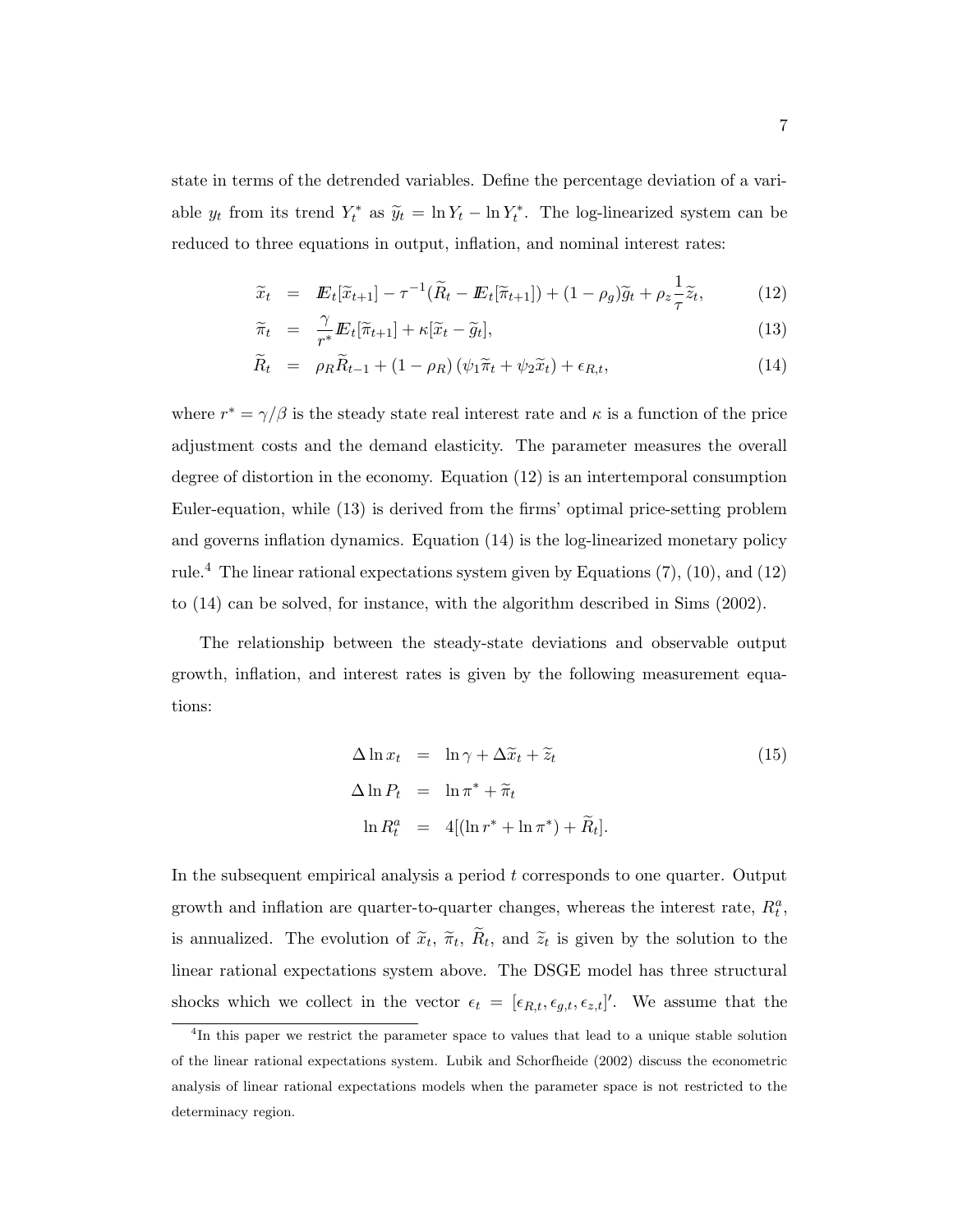shocks are normally distributed and independent of each other and over time. Their standard deviations are denoted by  $\sigma_R$ ,  $\sigma_g$ , and  $\sigma_z$ , respectively. The DSGE model parameters are stacked into the vector

$$
\theta = [\ln \gamma, \ln \pi^*, \ln r^*, \kappa, \tau, \psi_1, \psi_2, \rho_R, \rho_g, \rho_z, \sigma_R, \sigma_g, \sigma_z]'. \tag{16}
$$

The DSGE model imposes tight restrictions across the parameters of the movingaverage (MA) representation for output growth, inflation, and interest rates.

# 3 Using the DSGE Model to Obtain a Prior for a VAR

Let  $y_t = [\Delta \ln x_t, \Delta \ln P_t, \ln R_t^a]$ . A less restrictive moving-average representation for the  $n \times 1$  vector  $y_t$  than the one implied by the DSGE model of the previous section can be obtained from a vector autoregressive model:

$$
y_t = \Phi_0 + \Phi_1 y_{t-1} + \dots \Phi_p y_{t-p} + u_t, \tag{17}
$$

where  $u_t$  is a vector of one-step-ahead forecast errors. VARs have a long tradition in applied macroeconomics as a tool for forecasting, policy analysis, and business cycle analysis. One drawback of VARs is that they are not very parsimonious: in many applications, data availability poses a serious constraint on the number of endogenous variables and the number of lags that can effectively be included in a VAR without overfitting the data. A solution to this problem of too many parameters is to constrain the parameter estimates by "shrinking" them toward a specific point in the parameter space.<sup>5</sup> For instance, Doan, Litterman, and Sims (1984) proposed to shrink the estimates of a VAR that included the level of output, and prices, toward univariate random walk representations. The justification for this shrinkage was statistical rather than economic: no-change forecasts implied by the random-walk model were known to be fairly accurate. Our method shrinks the VAR estimates toward restrictions that are derived from a DSGE model. The spirit of our approach is to take the DSGE model restrictions seriously without imposing them dogmatically.

<sup>&</sup>lt;sup>5</sup>Shrinkage estimators have a long tradition in statistics, see, e.g., Lehmann (1983).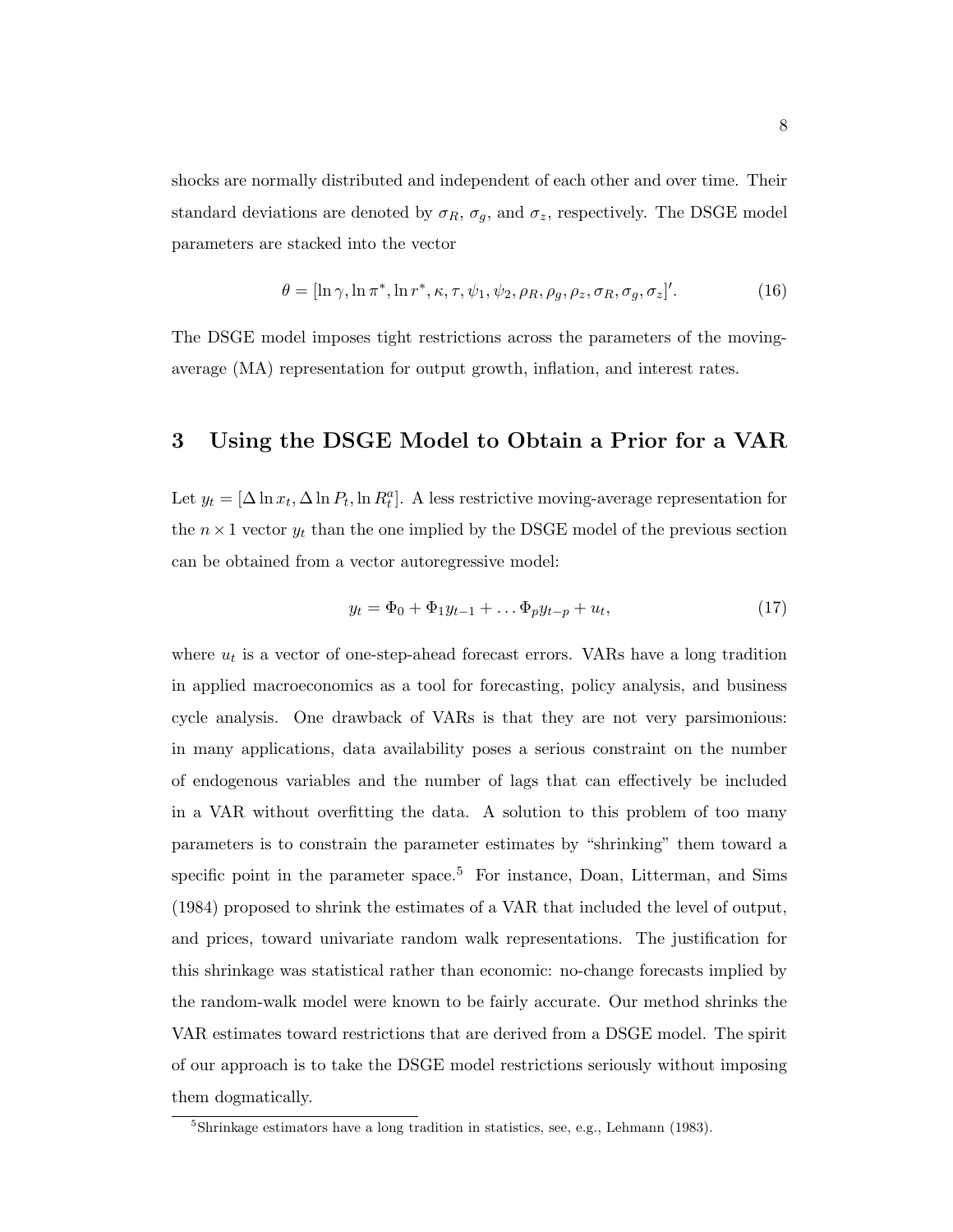Shrinkage estimators can be interpreted as Bayes estimators that are derived from prior distributions that concentrate much of their probability mass near the desired parameter restrictions. Priors are a way of systematically adding observations. In fact, many prior distributions can be incorporated into the estimation by augmenting the actual data set with dummy observations.<sup>6</sup> Loosely speaking, we implement the DSGE model prior by generating dummy observations from the DSGE model, and adding them to the actual data. The ratio of dummy over actual observations – which we call  $\lambda$  in the remainder of the paper – measures the weight of the prior relative to the sample.

The DSGE model is indexed by a vector  $\theta$  of so-called deep parameters. Instead of conditioning our analysis on a specific value of  $\theta$  we place a prior distribution on the DSGE model parameters. In the econometric parlance, we construct a hierarchical prior consisting of a marginal distribution for  $\theta$  and a conditional distribution for the VAR parameters given  $\theta$  which is generated through the dummy observations. Bayes theorem then leads us to a joint posterior distribution for the DSGE model and VAR parameters. Our implementation of the DSGE model prior has an important advantage over previous approaches. We learn about the DSGE model parameters by implicitly searching for values of  $\theta$  for which the distance between the VAR estimate and the vector autoregressive representation of the DSGE model is small. This information about  $\theta$  will be exploited for the policy analysis in Section 4.

We have just given an informal description of our procedure. Much of the remainder of this section – for the econometrically oriented reader – provides an accurate and detailed exposition. In Section 3.1 we discuss the likelihood function. Section 3.2 describes the prior distribution. The posterior distribution is analyzed in Section 3.3.

 ${}^{6}$ This so-called mixed estimation is originally due to Theil and Goldberger (1961), and used for instance, by Sims and Zha (1998).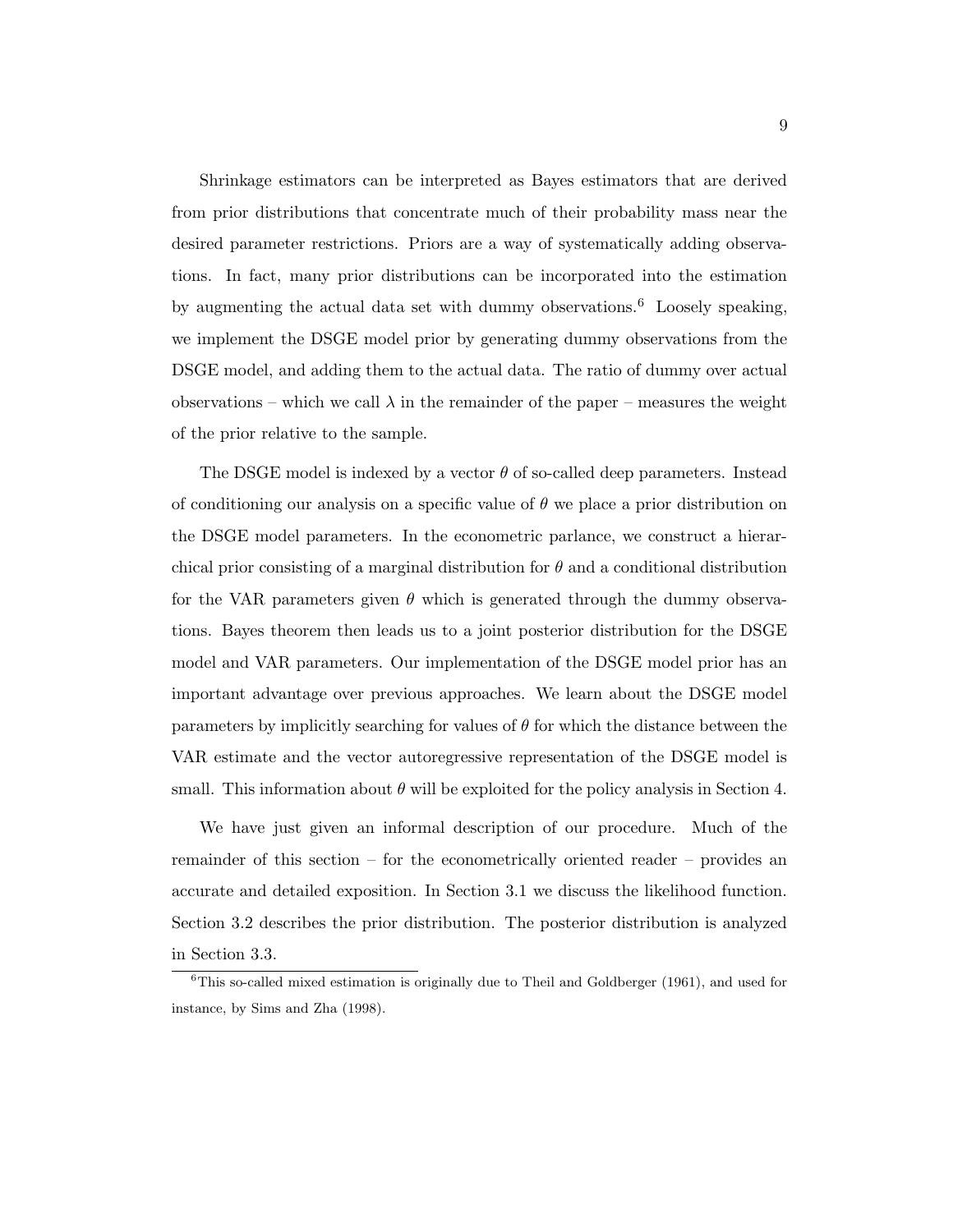## 3.1 Likelihood Function

In order to construct a likelihood function we assume that the innovations  $u_t$  in Equation (17) have a multivariate normal distribution  $\mathcal{N}(0, \Sigma_u)$  conditional on past observations of  $y_t$ . Let Y be the  $T \times n$  matrix with rows  $y'_t$ . Let  $k = 1 + np$ , X be the  $T \times k$  matrix with rows  $x'_t = [1, y'_{t-1}, \dots, y'_{t-p}]$ , U be the  $T \times n$  matrix with rows  $u'_t$ , and  $\Phi = [\Phi_0, \Phi_1, \dots, \Phi_p]'$ . The VAR can be expressed as  $Y = X\Phi + U$  with likelihood function

$$
p(Y|\Phi, \Sigma_u) \propto \qquad (18)
$$
  

$$
|\Sigma_u|^{-T/2} \exp\left\{-\frac{1}{2}tr[\Sigma_u^{-1}(Y'Y - \Phi'X'Y - Y'X\Phi + \Phi'X'X\Phi)]\right\}
$$

conditional on observations  $y_{1-p}, \ldots, y_0$ . Although the DSGE model presented in Section 2 does not have a finite-order vector autoregressive representation in terms of  $y_t$ , the VAR can be interpreted as an approximation to the moving-average representation of the DSGE model. The magnitude of the discrepancy becomes smaller the more lags are included in the VAR. Since  $\theta$  is of much lower dimension than the VAR parameter vector, the DSGE model imposes a restrictions on the (approximate) vector autoregressive representation of  $y_t$ .

## 3.2 Prior Distribution

Suppose the actual observations are augmented with  $T^* = \lambda T$  artificial observations  $(Y^*, X^*)$  generated from the DSGE model based on the parameter vector  $\theta$ . The likelihood function for the combined sample of artificial and actual observations is obtained by premultiplying (18) with

$$
p(Y^*(\theta)|\Phi, \Sigma_u) \propto \tag{19}
$$
\n
$$
|\Sigma_u|^{-\lambda T/2} \exp\left\{-\frac{1}{2}tr[\Sigma_u^{-1}(Y^{*'}Y^* - \Phi'X^{*'}Y^* - Y^{*'}X^*\Phi + \Phi'X^{*'}X^*\Phi)]\right\}.
$$

The factorization

$$
p(Y^*(\theta), Y | \Phi, \Sigma_u) = p(Y^*(\theta) | \Phi, \Sigma_u) p(Y | \Phi, \Sigma_u)
$$
\n(20)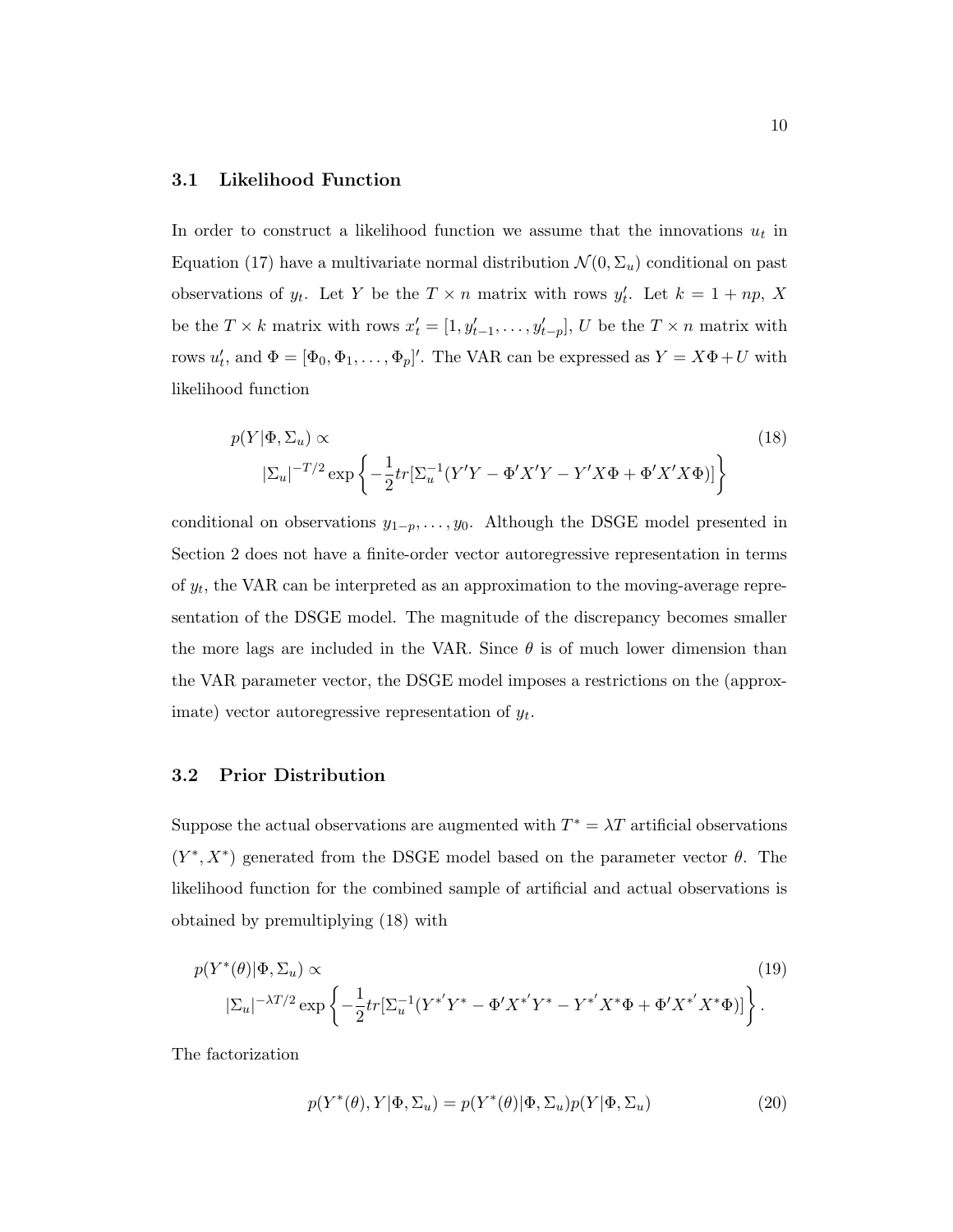suggests that the term  $p(Y^*(\theta)|\Phi,\Sigma_u)$  can be interpreted as a prior density for  $\Phi$ and  $\Sigma_u$ . It summarizes the information about the VAR parameters contained in the sample of artificial observations.

If we in fact would construct our prior by generating random draws from the DSGE model, a repeated application of our procedure would lead to stochastic variation in the prior distribution which is undesirable. In order to remove the stochastic variation from  $p(Y^*(\theta)|\Phi,\Sigma_u)$  we replace the non-standardized sample moments  $Y^{*'}Y^*$ ,  $Y^{*'}X^*$ , and  $X^{*'}X^*$  by their expected values. According to our DSGE model, the vector  $y_t$  is covariance stationary and the expected values of the sample moments are given by the (scaled) population moments  $\lambda T \Gamma_{yy}^*(\theta)$ ,  $\lambda T \Gamma_{yx}^*(\theta)$ , and  $\lambda T \Gamma_{xx}^*(\theta)$ , where, for instance,  $\Gamma_{yy}^*(\theta) = \mathbb{E}_{\theta}[y_t y_t']$ . Since these population moments can be computed analytically, our procedure is very efficient from the computational standpoint. Formally, the use of population moments implies that we replace expression (19) with:

$$
p(\Phi, \Sigma_u | \theta) = c^{-1}(\theta) |\Sigma_u|^{-\frac{\lambda T + n + 1}{2}} \tag{21}
$$
  
 
$$
\times \exp \left\{ -\frac{1}{2} tr[\lambda T \Sigma_u^{-1} (\Gamma_{yy}^*(\theta) - \Phi' \Gamma_{xy}^*(\theta) - \Gamma_{yx}^*(\theta) \Phi + \Phi' \Gamma_{xx}^*(\theta) \Phi)] \right\},
$$

where we also added an initial improper prior  $p(\Phi, \Sigma_u) \propto |\Sigma_u|^{-(n+1)/2}$ .

Provided that  $\lambda T \geq k+n$  and  $\Gamma_{xx}(\theta)$  is invertible, the prior density is proper and non-degenerate. In this case the normalization factor  $c(\theta)$  can be chosen to ensure that the density integrates to one (the formula for  $c(\theta)$ ) is given in the Appendix). Define the functions

$$
\Phi^*(\theta) = \Gamma_{xx}^{*^{-1}}(\theta)\Gamma_{by}^*(\theta) \tag{22}
$$

$$
\Sigma_u^*(\theta) = \Gamma_{yy}^*(\theta) - \Gamma_{nyx}^*(\theta) \Gamma_{xx}^{*-1}(\theta) \Gamma_{xy}^*(\theta). \tag{23}
$$

Conditional on  $\theta$  the prior distribution of the VAR parameters (21) is of the Inverted-Wishart  $(\mathcal{IW})$  – Normal  $(\mathcal{N})$  form<sup>7</sup>

$$
\Sigma_u|\theta \sim \mathcal{IW}\bigg(\lambda T\Sigma_u^*(\theta), \lambda T - k, n\bigg) \tag{24}
$$

<sup>&</sup>lt;sup>7</sup>If  $\Gamma_{xx}^*(\theta)$  is of reduced rank, then the prior concentrates its mass in a lower dimensional subspace of the domain of Φ. In our application the number of structural shocks equals the number of endogenous variables n to which the model is fitted and  $\Gamma_{xx}(\theta)$  is full rank. For DSGE models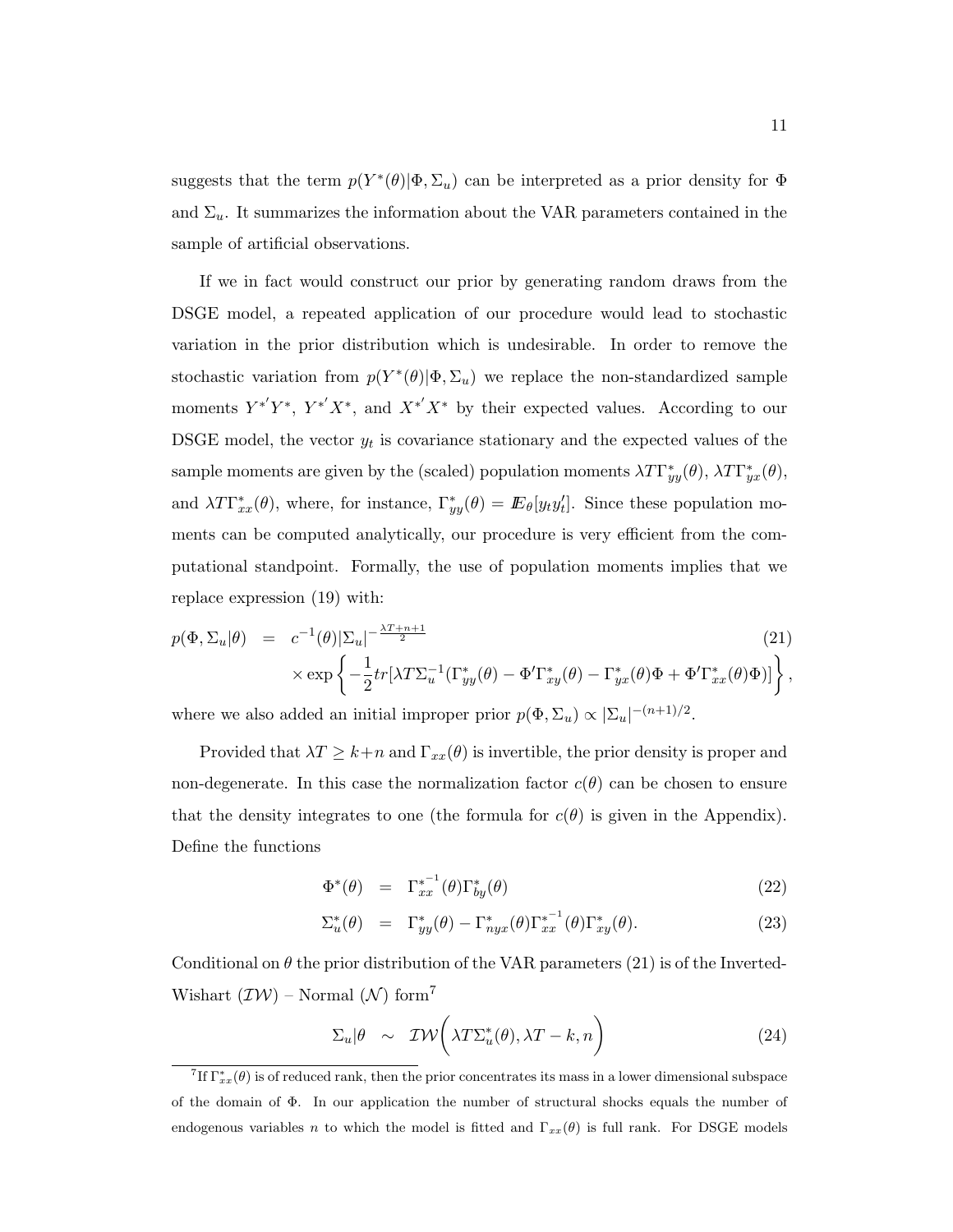$$
\Phi|\Sigma_u, \theta \sim \mathcal{N}\bigg(\Phi^*(\theta), \Sigma_u \otimes (\lambda T\Gamma_{xx}^*(\theta))^{-1}\bigg). \tag{25}
$$

The specification of the prior is completed with a distribution of the DSGE model parameters, details of which we discuss in Section 4. Overall our prior has the hierarchical structure

$$
p(\Phi, \Sigma_u, \theta) = p(\Phi, \Sigma_u | \theta) p(\theta).
$$
\n(26)

The functions  $\Phi^*(\theta)$  and  $\Sigma^*_u(\theta)$  trace out a subspace of the VAR parameter space and can be interpreted as follows. Suppose that data are generated from a DSGE model with parameters  $\theta$ . Among the p'th order VARs the one with the coefficient matrix  $\Phi^*(\theta)$  minimizes the one-step-ahead quadratic forecast error loss. The corresponding forecast error covariance matrix is given by  $\Sigma_u^*(\theta)$ .

Our prior is designed to assign probability mass outside of the subspace traced out by  $\Phi^*(\theta)$  and  $\Sigma_u^*(\theta)$ .<sup>8</sup> We use the covariance matrix  $\Sigma_u^*(\theta) \otimes (\lambda T \Gamma_{xx}^*(\theta))^{-1}$  to distribute probability mass around  $\Phi^*(\theta)$  and average over  $\theta$  with respect to a prior  $p(\theta)$ . The orientation of the prior contours is such that the prior is fairly diffuse in the directions of the DSGE model parameter space that we expect to estimate imprecisely according to the DSGE model. Our prior differs from the one used by DeJong, Ingram, and Whiteman (1993), who used a simulation procedure to approximate (in our notation) the marginal prior for the VAR coefficients  $p(\Phi, \Sigma)$  =  $\int p(\Phi, \Sigma_u | \theta) p(\theta) d\theta$  by a conjugate  $\mathcal{IW} - \mathcal{N}$  prior.

## 3.3 Posterior Distribution

In order to study the posterior distribution we factorize it into the posterior density of the VAR parameters given the DSGE model parameters and the marginal posterior density of the DSGE model parameters:

$$
p(\Phi, \Sigma_u, \theta | Y) = p(\Phi, \Sigma_u | Y, \theta) p(\theta | Y).
$$
\n(27)

with less than n structural shocks we recommend to ensure that  $\Gamma_{xx}^*(\theta)$  is full rank by introducing additional shocks or measurement errors.

<sup>&</sup>lt;sup>8</sup>Ingram and Whiteman (1994) used a Gaussian prior for the DSGE model parameters  $\theta \sim$  $\mathcal{N}(\bar{\theta}, V_{\theta})$  and approximated the function  $\Phi^*(\theta)$  equation-by-equation with a first-order Taylor series around the prior mean  $\bar{\theta}$  to induce a prior distribution for the VAR parameters.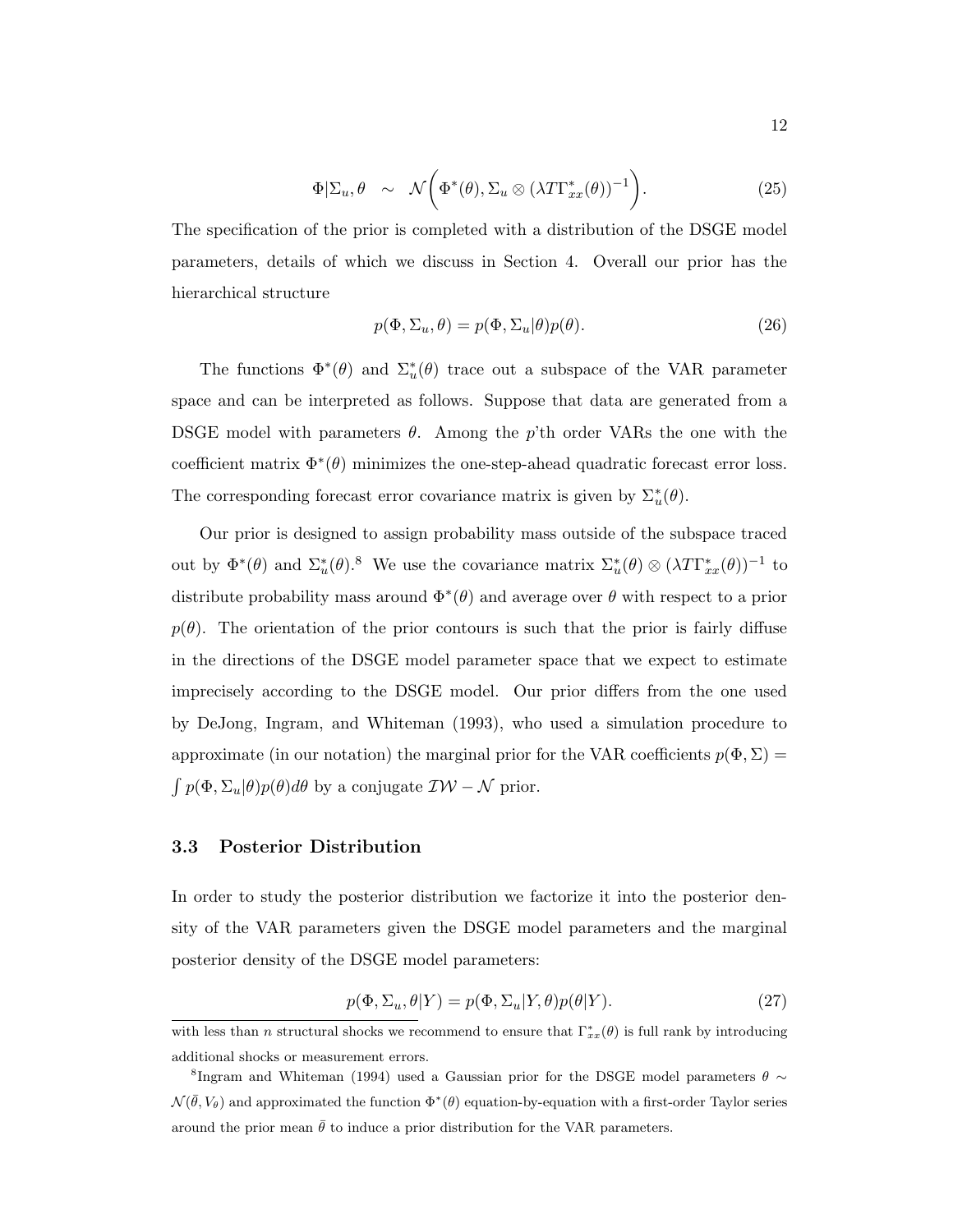Let  $\tilde{\Phi}(\theta)$  and  $\tilde{\Sigma}_u(\theta)$  be the maximum-likelihood estimates of  $\Phi$  and  $\Sigma_u$ , respectively, based on artificial sample and actual sample

$$
\tilde{\Phi}(\theta) = (\lambda T \Gamma_{xx}^*(\theta) + X'X)^{-1} (\lambda T \Gamma_{xy}^* + X'Y)
$$
\n
$$
\tilde{\Sigma}_u(\theta) = \frac{1}{(\lambda + 1)T} \Big[ (\lambda T \Gamma_{yy}^*(\theta) + Y'Y)
$$
\n
$$
-(\lambda T \Gamma_{yx}^*(\theta) + Y'X)(\lambda T \Gamma_{xx}^*(\theta) + X'X)^{-1} (\lambda T \Gamma_{xy}^*(\theta) + X'Y) \Big].
$$
\n(29)

Since conditional on  $\theta$  the DSGE model prior and the likelihood function are conjugate, it is straightforward to show, e.g., Zellner (1971), that the posterior distribution of  $\Phi$  and  $\Sigma$  is also of the Inverted Wishart – Normal form:

$$
\Sigma_u | Y, \theta \sim \mathcal{IW}\bigg( (\lambda + 1) T \tilde{\Sigma}_u(\theta), (1 + \lambda) T - k, n \bigg)
$$
 (30)

$$
\Phi|Y, \Sigma_u, \theta \sim \mathcal{N}\bigg(\tilde{\Phi}(\theta), \Sigma_u \otimes (\lambda T \Gamma_{xx}^*(\theta) + X'X)^{-1}\bigg). \tag{31}
$$

The formula for the marginal posterior density of  $\theta$  and the description of a Markov-Chain-Monte-Carlo algorithm that generates draws from the joint posterior of  $\Phi$ ,  $\Sigma_u$ , and  $\theta$  are provided in the Appendix. The ability to compute the population moments  $\Gamma_{yy}^*(\theta)$ ,  $\Gamma_{xy}^*(\theta)$ , and  $\Gamma_{xx}^*(\theta)$  analytically from the log-linearized solution to the DSGE model and the use of conjugate priors for the VAR parameters makes the approach very efficient from a computational point of view: 25000 draws from the posterior distribution of all the items of interest - including forecast paths and impulse responses - can be obtained in less than 10 minutes using a 1.2GHz PC. In the remainder of this section we discuss the choice of  $\lambda$  and the source of information about the DSGE model parameters.

#### **3.3.1** Choice of  $\lambda$

The hyperparameter  $\lambda$  determines the effective sample size for the artificial observations, which is  $\lambda T$ . If  $\lambda$  is small the prior is diffuse, and the actual observations dominate the artificial observations in the posterior. According to Equation (28), the posterior mean of  $\Phi$  conditional on  $\theta$  equals the OLS estimate of  $\Phi$  if  $\lambda = 0$ .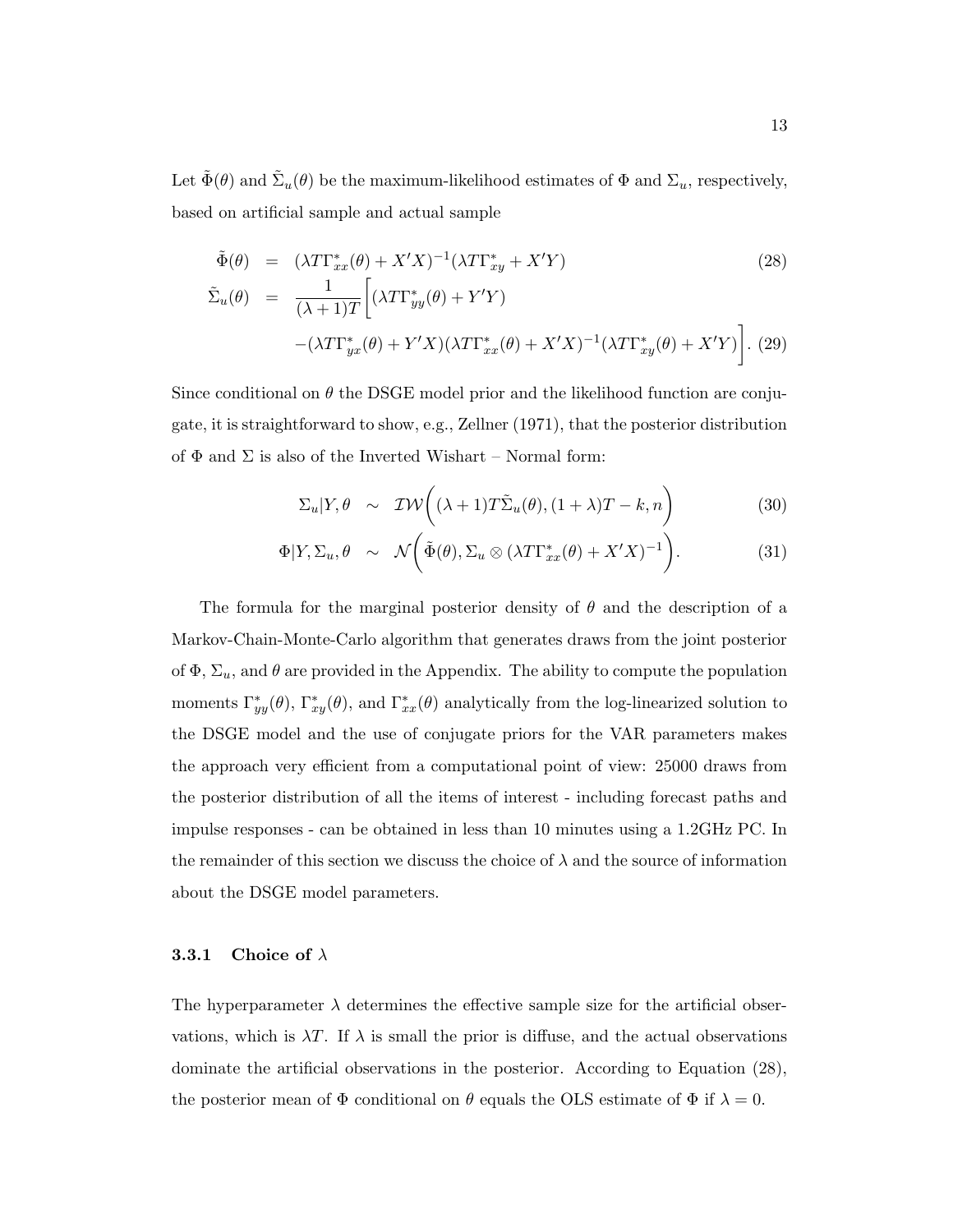For large values of  $\lambda$  the prior concentrates along the restriction functions  $\Phi^*(\theta)$ and  $\Sigma_u^*(\theta)$ . We will show that as the length of the artificial sample increases the VAR parameter estimates will stay closer to the restrictions implied by the DSGE model. In the limit our procedure is equivalent to estimating the VAR subject to the DSGE model restrictions. Formally, as  $\lambda \longrightarrow \infty$ , conditional on  $\theta$  the posterior mean  $\tilde{\Phi}(\theta)$  approaches  $\Phi^*(\theta)$  and the variance  $\tilde{\Sigma}_u(\theta)$  goes to zero. However, this result does not imply that the actual observations have no influence on the overall posterior distribution. An examination of the marginal posterior of the DSGE model parameters can clarify this point.

The posterior  $p(\theta|Y)$  can be obtained by combining the marginal likelihood function

$$
p(Y|\theta) = \int p(Y|\Phi, \Sigma_u) p(\Phi, \Sigma_u | \theta) d(\Phi, \Sigma_u)
$$
\n(32)

with the prior  $p(\theta)$  (see Appendix). If T is fixed and  $\lambda$  tends to infinity the marginal likelihood function  $p(Y|\theta)$  approaches the (quasi)- likelihood function of the DSGE  $\rm model^9$ 

$$
p^*(Y|\theta) \propto |\Sigma_u^*(\theta)|^{-T/2} \exp\left\{-\frac{1}{2}tr\left[\Sigma_u^{*-1}(\theta)(Y - X\Phi^*(\theta))'(Y - X\Phi^*(\theta))\right]\right\}.
$$
 (33)

The function  $p^*(Y|\theta)$  is obtained by replacing the unrestricted parameters  $\Phi$  and  $\Sigma_u$  in Equation (18) with the restriction functions  $\Phi^*(\theta)$  and  $\Sigma_u^*(\theta)$ . The result is summarized in the following proposition which is proved in the Appendix.

**Proposition 1** Let  $\tilde{\theta}$  be the mode of  $p(Y|\theta)$ . For a fixed set of observations Y,

$$
\ln \frac{p(Y|\theta)}{p(Y|\tilde{\theta})} \longrightarrow \ln \frac{p^*(Y|\theta)}{p^*(Y|\tilde{\theta})} \quad as \ \lambda \longrightarrow \infty
$$

uniformly for  $\theta$  in compact subsets of  $\Theta$  for which  $\Sigma_u^*(\theta)$  and  $\Gamma_{xx}^*(\theta)$  are non-singular.

Not surprisingly, the empirical performance of a VAR with DSGE model prior will crucially depend on the choice of  $\lambda$ . We use a data-driven procedure to determine

<sup>&</sup>lt;sup>9</sup>Since the DSGE model typically does not have a finite-order vector autoregressive specification  $p^*(Y|\theta)$  is a quasi-likelihood function from the perspective of the structural model.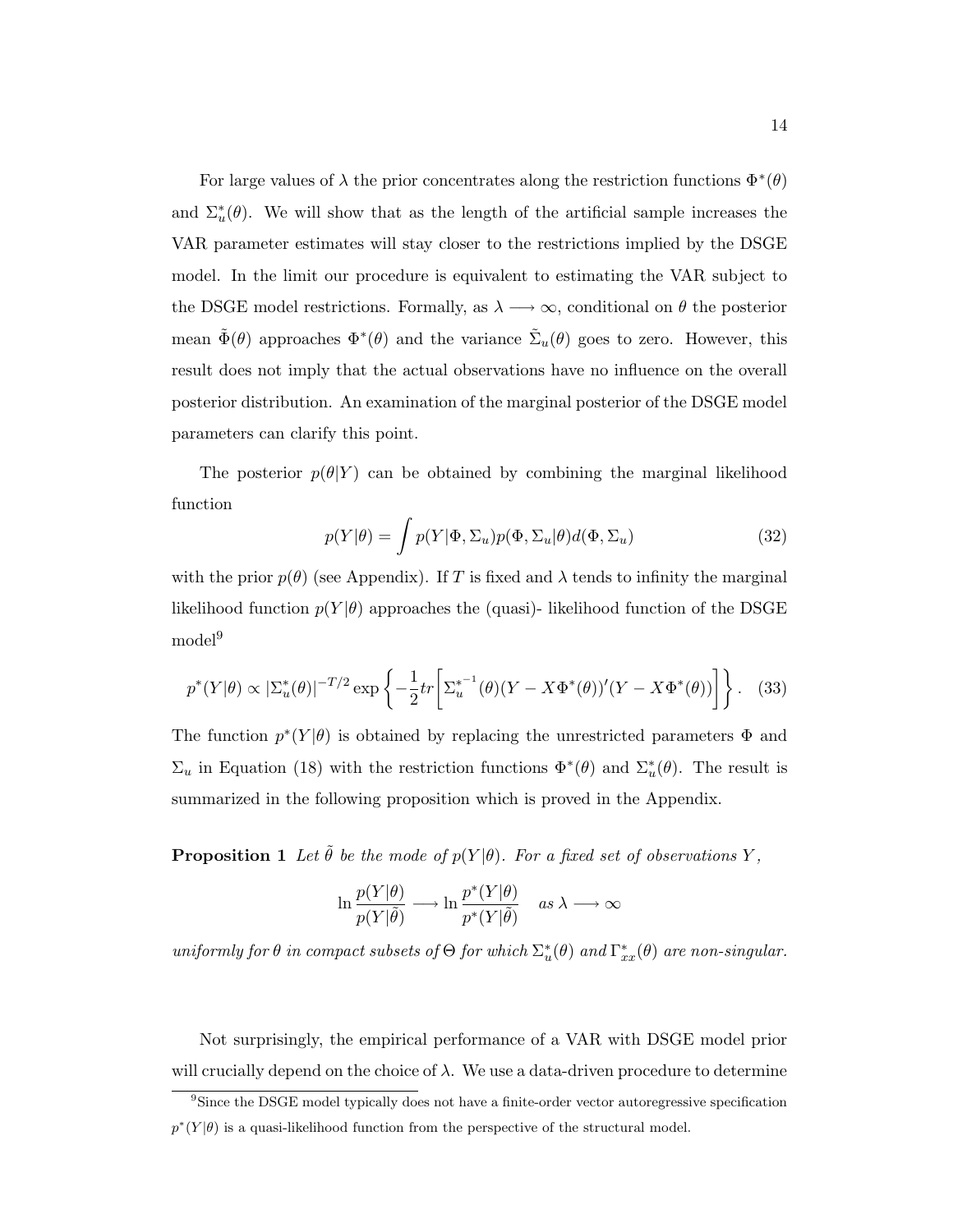an appropriate value  $\hat{\lambda}$  of the hyperparameter. We maximize the marginal data density

$$
p_{\lambda}(Y) = \int p_{\lambda}(Y|\theta)p(\theta)d\theta
$$
\n(34)

with respect to  $\lambda$  over some grid  $\Lambda = \{l_1, \ldots, l_q\}$ . Rather than averaging our conclusions about all possible values of  $\lambda$ , we condition on the value  $\lambda$  with the highest posterior probability. This marginal data density can also be used to choose an appropriate lag length for the VAR.

#### 3.3.2 Learning about the DSGE Model Parameters

A major improvement of our procedure over earlier approaches is that it enables posterior inference with respect to the DSGE model parameters, whereas previous approaches only delivered a posterior for the VAR parameters. While the likelihood function (18) itself does not directly depend on the DSGE model parameters, the marginal distribution of  $\theta$  will nevertheless be updated through the sample information. Similar to Smith (1993), an estimate of  $\theta$  is implicitly obtained by projecting the VAR estimates onto the restrictions implied by the DSGE model.

The joint posterior density can be written as

$$
p(\Phi, \Sigma_u, \theta | Y) = p(\Phi, \Sigma_u | Y) p(\theta | \Phi, \Sigma_u).
$$
\n(35)

Learning about  $\theta$  takes place indirectly through learning about the VAR parameters.

We expect that the best fit of the vector autoregression model is achieved for values of  $\lambda$  that allow moderate deviations from the DSGE model restrictions. Define the function

$$
q(\theta|Y) = \exp\left\{-\frac{1}{2}\ln|\Sigma_{u}^{*^{-1}}(\theta)| - \frac{1}{2}tr[\hat{\Sigma}_{u,mle}^{-1}\Sigma_{u}^{*}(\theta)] - \frac{1}{2}tr[\hat{\Sigma}_{u,mle}^{-1}(\Phi^{*}(\theta) - \hat{\Phi}_{mle})' \Gamma_{xx}^{*}(\theta)(\Phi^{*}(\theta) - \hat{\Phi}_{mle})]\right\}.
$$
\n(36)

where  $\hat{\Phi}_{mle}$  and  $\hat{\Sigma}_{u,mle}$  maximize the likelihood function (18). Using a second-order Taylor expansion, it can be shown that the logarithm of  $q(\theta|Y)$  is approximately a quadratic function of the discrepancy between the VAR estimates and the restriction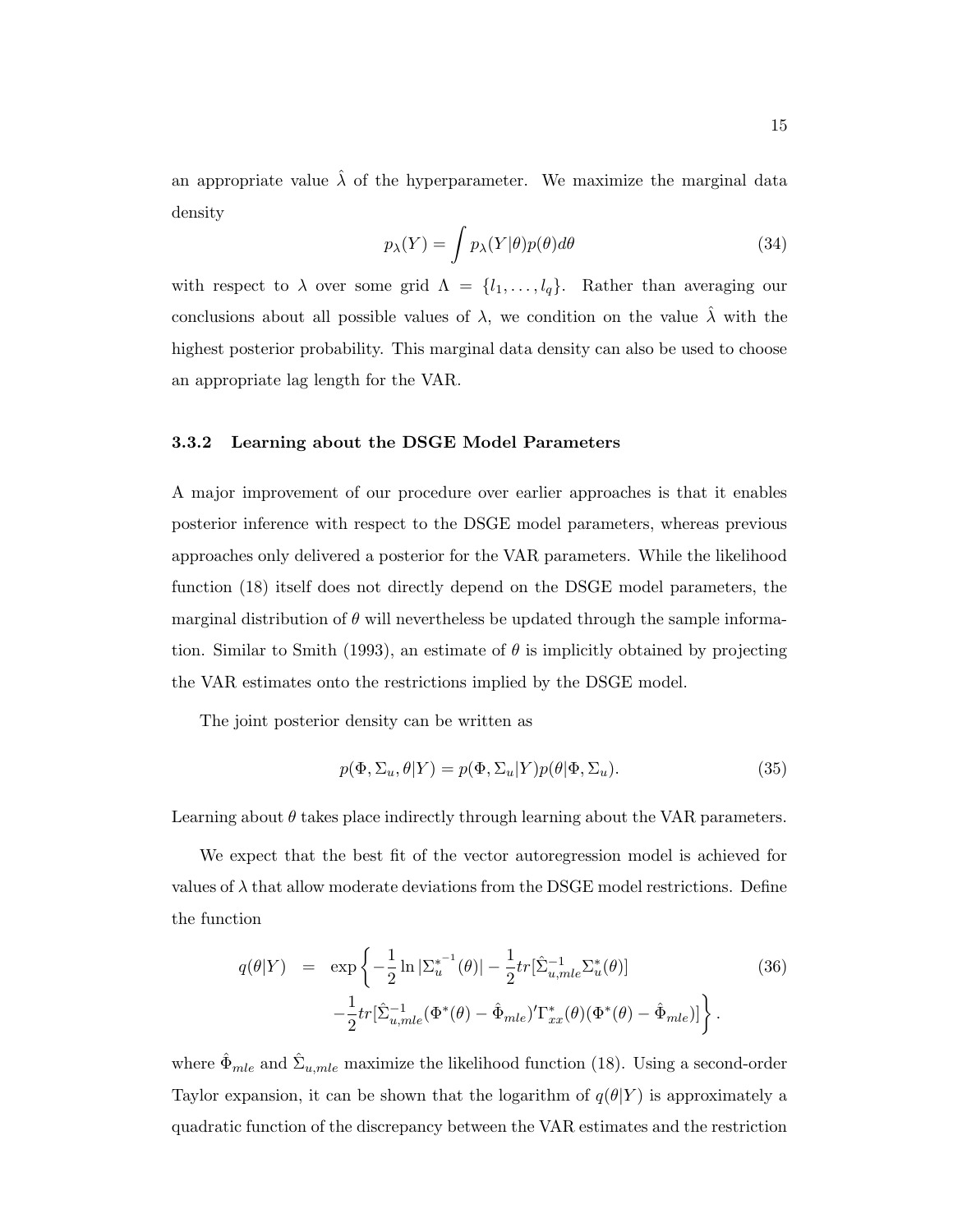functions generated from the DSGE model. For long samples and under moderately tight priors the marginal log-likelihood function can be approximated as follows.

**Proposition 2** Let  $\tilde{\theta}$  be the mode of  $p(Y|\theta)$ . Suppose  $T \longrightarrow \infty$ ,  $\lambda \longrightarrow 0$ , and  $\lambda T \longrightarrow \infty$ . Then

$$
\frac{1}{\lambda T} \ln \frac{p(Y|\theta)}{p(Y|\tilde{\theta})} = \ln \frac{q(Y|\theta)}{q(Y|\tilde{\theta})} + O_p(\max[(\lambda T)^{-1}, \lambda]).
$$

The approximation holds uniformly for  $\theta$  in compact subsets of  $\Theta$  for which  $\Sigma_u^*(\theta)$ and  $\Gamma_{xx}^*(\theta)$  are non-singular.

The intuition for this result is the following. The weight of the prior relative to the likelihood function is small  $(\lambda \rightarrow 0)$ , so that for all values of  $\theta$  the posterior distribution of the VAR parameters concentrates around  $\Phi_{mle}$ . The conditional density of  $\theta$  given  $\Phi$  and  $\Sigma_u$  projects  $\hat{\Phi}_{mle}$  onto the subspace  $\Phi^*(\theta)$ . The amount of information accumulated in the marginal likelihood  $p(Y|\theta)$  relative to the prior depends on the rate at which  $\lambda T$  diverges. The more weight is placed on the artificial observations from the DSGE model ( $\lambda$  converges to zero slowly), the more curvature and information there is in  $p(Y|\theta)$ . According to Proposition 2 the posterior estimate of  $\theta$  can be interpreted as a minimum distance estimate (e.g., Chamberlain (1984) and Moon and Schorfheide (2002)) that is obtained by minimizing the weighted discrepancy between the unrestricted VAR estimates  $\hat{\Phi}_{mle}$  and the restriction function  $\Phi^*(\theta)$ .

# 4 Empirical Application

This section describes the results obtained when we apply the prior from the New Keynesian model described in Section 2 on a trivariate VAR in real output growth, inflation, and interest rates. We use quarterly data, and the lag length in the VAR is four quarters.<sup>10</sup> Section 4 consists of four parts. Section 4.1 discusses the prior

<sup>&</sup>lt;sup>10</sup>The data for real output growth come from the Bureau of Economic Analysis (Gross Domestic Product-SAAR, Billions Chained 1996\$). The data for inflation come from the Bureau of Labor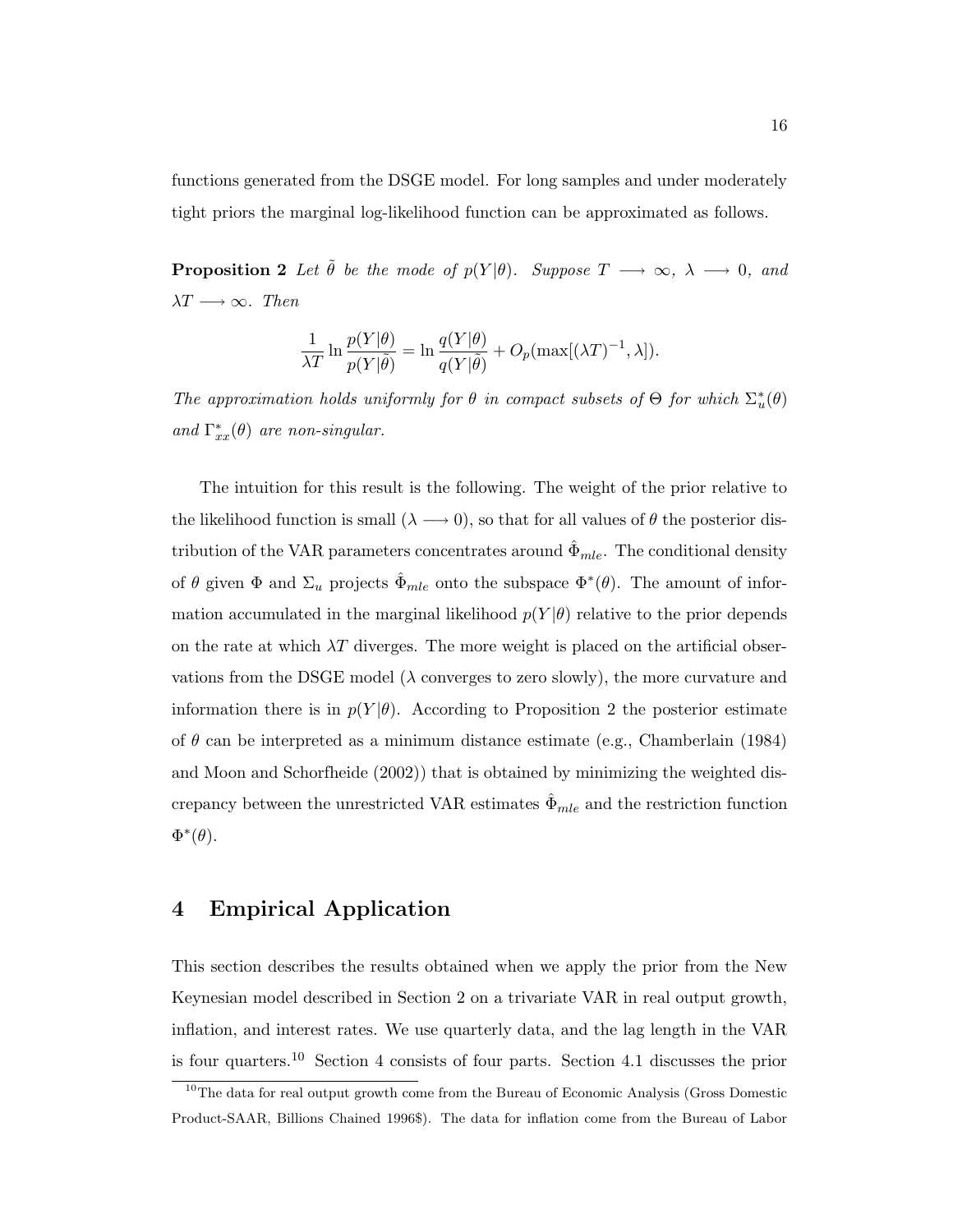and posterior for the DSGE model parameters. Section 4.2 describes the forecasting results. We show that the DSGE model prior leads to a substantial improvement relative to an unrestricted VAR an in several dimensions dominates a VAR with Minnesota prior (Minn-VAR).

Policy analysis with a DSGE-VAR is discussed in Sections 4.3 and 4.4. First, we construct impulse response functions to study the effects of modest interventions (Leeper and Zha, 2003) in terms of unanticipated deviations from the monetary policy reaction function. The DSGE model is used to obtain an identification scheme for the VAR. Second, we use the DSGE-VAR to predict the effects of a policy rule change. While in the context of VARs the analysis of regime changes is generally subject to the Lucas' critique, our approach can be seen as a weighted average of two extremes: (i) using the DSGE model to forecast the effects of the policy change  $(\lambda = \infty)$ , and (ii) using the VAR to make forecasts  $(\lambda = 0)$ , thereby ignoring the effects of the policy intervention. In our framework, the choice of the prior weight  $\lambda$ reflects the degree of misspecification of the structural model. We try to predict the impact of the change from the Martin-Burns-Miller regime to the Volcker-Greenspan regime using the DSGE-VAR. The results suggest that the approach is promising, at least in some dimensions.

## 4.1 Prior and Posterior of  $\theta$

All empirical results are generated with the prior distribution reported in Table 1. The model parameters  $\ln \gamma$ ,  $\ln \pi^*$ ,  $\ln r^*$ ,  $\sigma_R$ ,  $\sigma_g$ , and  $\sigma_z$  are scaled by 100 to convert their units into percentages. The priors for the quarterly steady state growth rate, inflation rate, and real interest rate are fairly diffuse and have means 0.5%, 1.0%, and 0.5%, respectively. With 90% prior probability the risk aversion parameter  $\tau$ is between 1.2 and 2.8, whereas the slope of the Phillips curve  $\kappa$  is between 0.06 Statistics (CPI-U: All Items, seasonally adjusted, 1982-84=100). The interest rate series are constructed as in Clarida, Galí, and Gertler (2000): for each quarter the interest rate is computed as the average federal funds rate ( source: Haver Analytics) during the first month of the quarter, including business days only. Our sample ranges from 1955:III to 2001:III.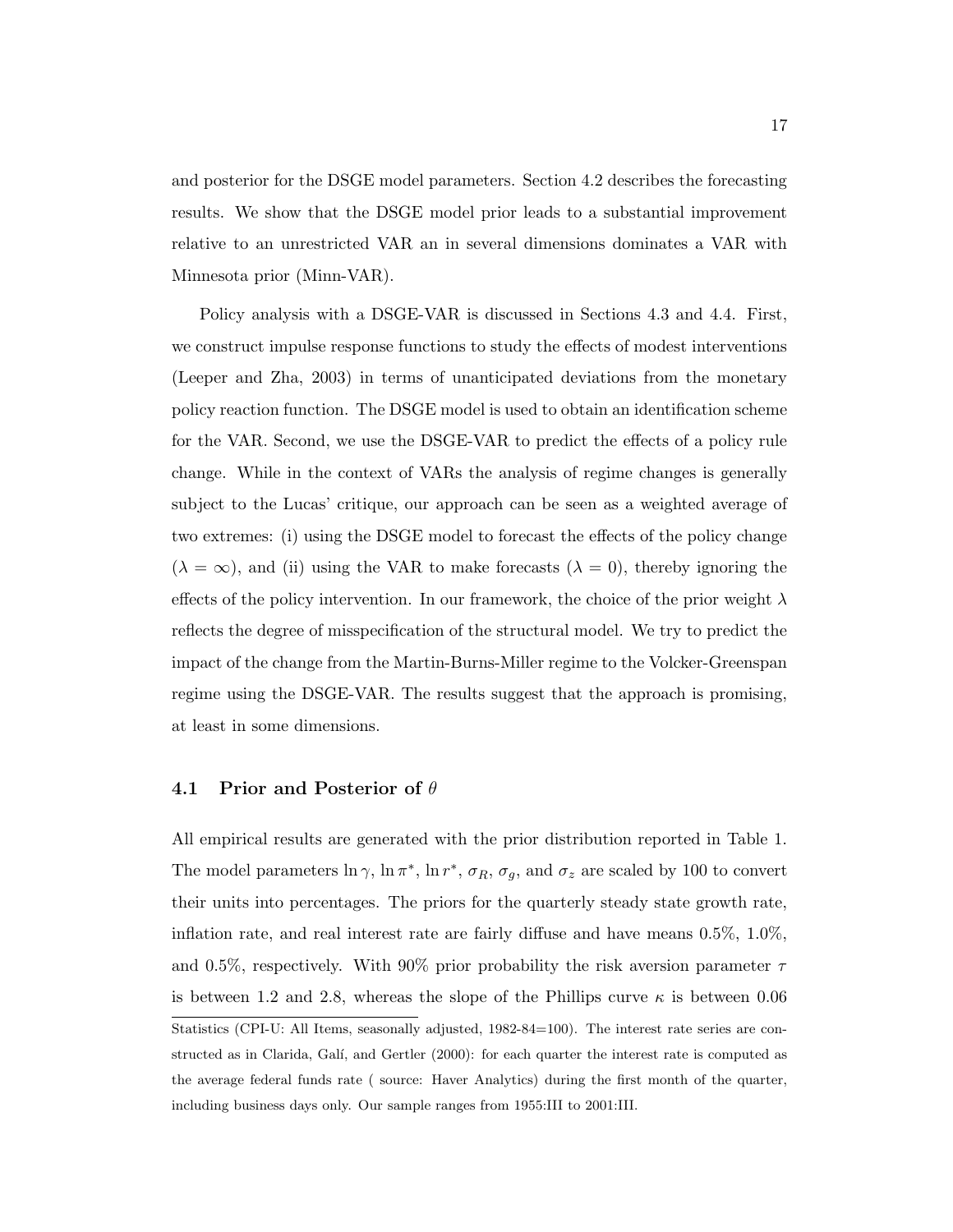and 0.51. The latter interval is consistent with the values that have been used in calibration exercises, e.g., Clarida, Galí, and Gertler  $(2000)$ . The priors for the policy parameters  $\psi_1$  and  $\psi_2$  are centered at Taylor's (1999) values.<sup>11</sup> The prior is truncated at the indeterminacy region of the parameter space.

As stressed in Section 3, our procedure also generates posterior estimates for the DSGE model parameters. Such estimates are presented in Table 2 for the sample period 1959:III to 1979:II. To illustrate that the extent of learning about  $\theta$  depends on the weight  $\lambda$  of the DSGE model prior, Table 2 reports 90% posterior confidence sets for  $\lambda = 1$  and  $\lambda = 10$ . A comparison of prior and posterior intervals indicates that for  $\lambda = 1$  the data lead to a modest updating. The confidence intervals for most parameters shrink. For instance, the prior confidence interval for the interest rate smoothing parameter  $\rho_R$  ranges from 0.15 to 0.81, whereas the posterior interval narrows to [0.21, 0.54]. The parameter that characterizes the responsiveness of the central bank to inflation is revised downward, whereas the confidence interval for the output coefficient shifted upwards. The posterior means for  $\psi_1$  and  $\psi_2$  are 1.3 and 0.3, respectively. The updating is slightly more pronounced for  $\lambda = 10$ , when the artificial sample size is ten times as long as the actual sample.

## 4.2 Forecasting Results

The objective of this subsection is to show that VARs with DSGE model priors produce forecasts that improve on those obtained using unrestricted VARs, and are competitive with those obtained using the popular Minnesota prior. The Minnesota prior shrinks the VAR coefficients to univariate unit root representations. While it has been empirically successful, e.g., Litterman (1986), Todd (1984), it lacks economic justification and ignores information with respect to co-movements of the

<sup>&</sup>lt;sup>11</sup>Since the inflation rate and the interest rate in the DSGE model are quarter-to-quarter, the value of  $\psi_2$  corresponds to one fourth of the value obtained in univariate Taylor-rule regressions that use annualized interest rate and inflation data.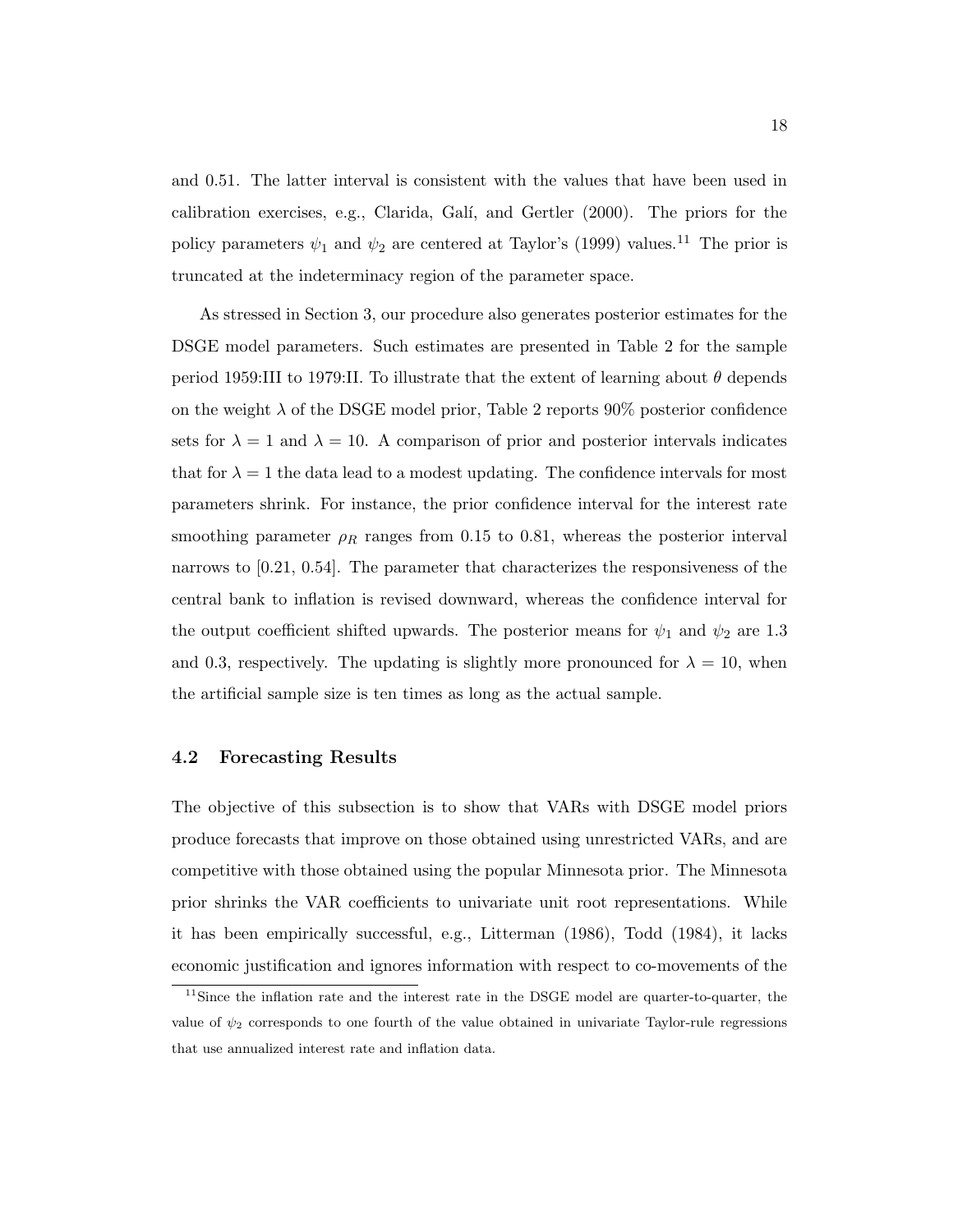endogenous variables.<sup>12</sup>

In a particular instance, this point has already been made by Ingram and Whiteman (1994). However, we provide two extensions of their results. First, we show that DSGE model priors can be helpful in forecasting not only real but also nominal variables. Second, while Ingram and Whiteman document the ex post forecasting performance of their DSGE-VAR as a function of the relative weight of the prior, we also study the forecasting performance under the requirement that a hyperparameter  $\hat{\lambda}$  is chosen ex ante for each forecast based on the marginal posterior data density  $p_{\lambda}(Y)$ . This is an important extension because the forecasting performance of the VAR is sensitive to  $\lambda$  and it has to be guaranteed that a good  $\lambda$  can be chosen before the actual forecast errors become available.

Most of the remainder of the section will present results from a forecasting exercise using a rolling sample from 1975:III to 1997:III (90 periods). For each date in the forecasting interval we used 80 observations in order to estimate the VAR, that is, a ratio of data to parameters of about 6 to 1 for each equation. This choice is motivated by the fact that the data-parameter ratio in larger models that are being used for actual forecasting, such as the Atlanta Fed VAR, is of the same magnitude. It is important to remark that the results presented in this section have no pretense of being general: they are specific to the particular DSGE model, and the particular VAR being estimated.

 $\bar{\phi} = (\mathcal{I}_n \otimes (X'_T X_T) + \iota H_m^{-1})^{-1} (vec(X'_T Y_T) + \iota H_m^{-1} \phi_m)$ 

where the parameter  $\iota$  denotes the weight of the Minnesota prior,  $\phi_m$  is the prior mean and  $H_m$ is the prior tightness. The values of  $\phi_m$  and  $H_m$  are the same as in Doan, Litterman and Sims (1984), with the exception of the prior mean for the first lag of output growth and inflation. Since these two variables enter the VAR in growth rates, as opposed to log levels, to be consistent with the random walk hypothesis the prior mean for the first lag of the 'own' regressor in the output growth and inflation equations is zero and not one. The Minnesota prior is augmented by a proper IW prior for  $\Sigma_u$ . The weight of the Minnesota prior is controlled by the hyperparameter *ι*. The hyperparameter is selected *ex ante* using a modification of  $(34)$ . This value hovers around 0.5, depending on the sample. The value used in Doan, Litterman and Sims (1984) is  $\iota = 1$ .

 $12$  In this paper the Minnesota prior is implemented as: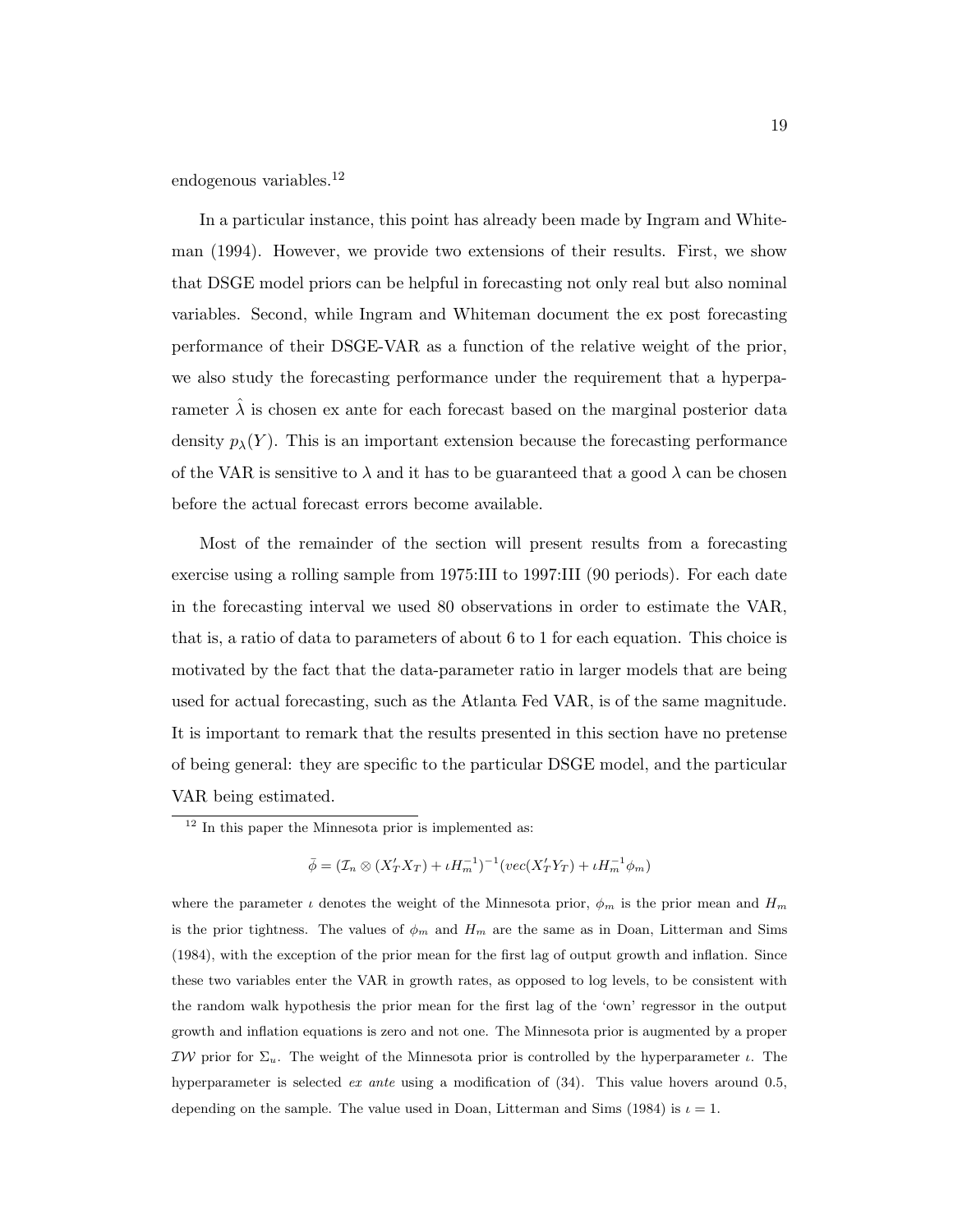We begin by investigating how the forecasting performance of the VAR changes as a function of  $\lambda$  and the forecast horizon. Figure 1 plots the percentage improvement (or loss, if negative) in root mean square forecast errors (rmse) of the DSGE-VAR relative to the unrestricted VAR for cumulative real output growth, cumulative inflation, and the federal funds rate.<sup>13</sup> The fourth panel of Figure 1 depicts the improvements in the multivariate forecasting performance statistic proposed by Doan, Litterman, and Sims (1984).<sup>14</sup> The grid of values of  $\lambda$  ranges from 0 to  $\infty$ , where  $\lambda = \infty$  means forecasting with the VAR approximation of the DSGE model.

By definition the gain for  $\lambda = 0$  is zero. As the weight of the prior is increased we observe a substantial gain in the forecast performance. The surface for the multivariate statistic is fairly flat for values of  $\lambda$  between 0.5 and 5, but then deteriorates sharply as  $\lambda$  approaches infinity. Overall our performance measures have an inverse U-shape as a function of the hyperparameter  $\lambda$ . This indicates that there is a benefit from shrinking the VAR estimates toward the DSGE model restrictions without dogmatically imposing them. The ex post optimal  $\lambda$  for long-run forecasts tends to be larger than for short-run forecasts. In order to obtain accurate forecasts over long horizons one has to estimate powers of the autoregressive coefficients  $\Phi$ . The large sampling variance of these estimates can be reduced by increasing the weight of the prior. However, once the length of the artificial sample relative to the actual sample exceeds 2, the variance reduction is dominated by an increased bias and the forecasting accuracy generally deteriorates. Interestingly, the deterioration is not sharp at all: in particular, for inflation and the interest rate the long-run forecasts from DSGE-VAR are still accurate even when the prior weight is infinity.

While Figure 1 documents that the DSGE model prior leads to an improved

 $13$ Neither the output growth rates nor the inflation rates are annualized.

<sup>&</sup>lt;sup>14</sup>The *ln-det* statistic is defined as the converse of the natural logarithm of the determinant of the error covariance matrix of the forecasts, divided by two (to convert from variance to standard error) times the number of variables that are forecasted (to obtain an average figure). The improvement in the multivariate forecasting performance statistics is computed by taking the difference between the multivariate statistics multiplied by 100 to obtain percentage figures. This number can be seen as the average in the improvements for the individual variables, adjusted to take into account the joint forecasting performance, i.e., the correlation in forecast errors.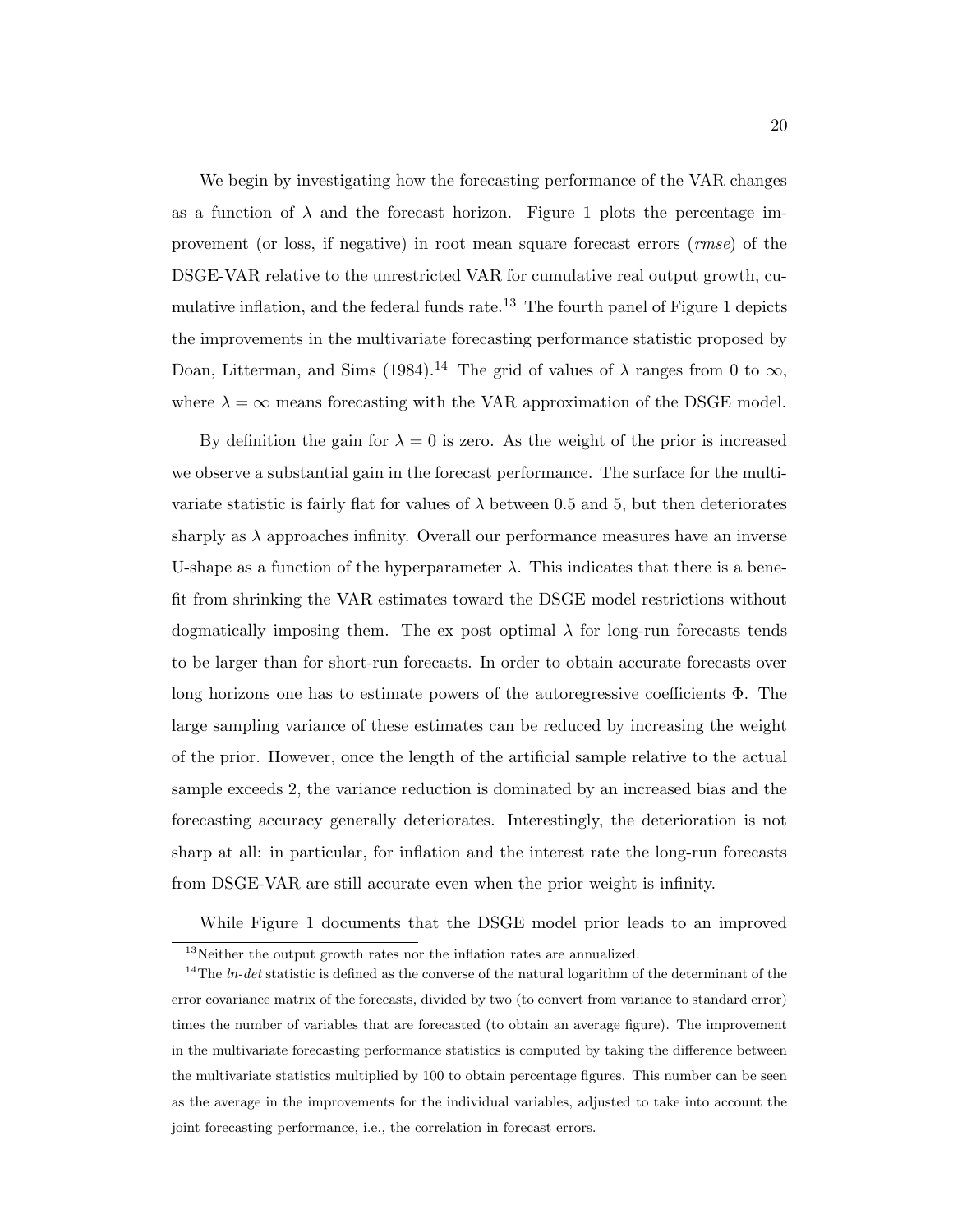forecasting performance, two questions remain. First, can an appropriate value of  $\lambda$  be selected ex ante? Second, how does the DSGE-VAR compare to a more competitive forecasting model such as a VAR with Minnesota prior?

We argued in Section 3.3.1 that  $\lambda$  can be chosen over a grid  $\Lambda$  to maximize the marginal data density  $p_{\lambda}(Y)$ , given in Equation (34). This leads to the hyperparameter estimate

$$
\hat{\lambda} = \operatorname{argmax}_{\lambda \in \Lambda} p_{\lambda}(Y). \tag{37}
$$

Depending on the sample, this value generally hovers around 0.6, which corresponds to 48 artificial observations from the DSGE model. However, the shape of the marginal data density as a function of  $\lambda$  is flat for values of  $\lambda$  between 0.5 and 2, suggesting that the fit of the model is approximately the same within that range. These estimates are broadly consistent with the value that leads to the best ex-post one-step-ahead forecast performance.<sup>15</sup>

Table 3 documents the *rmse* improvements of the DSGE-VAR based on  $\hat{\lambda}$  relative to the unrestricted VAR and the Minn-VAR. The DSGE-VAR clearly outperforms the unrestricted VAR, even if the weight of the prior is chosen ex ante. The DSGE-VAR also dominates the Minn-VAR in terms of output growth and inflation forecasts and according to the multivariate performance measure. While the improvement is small, around 1 to 1.5 percent, for short-horizons, it is substantial for forecast horizons beyond 2 years. The DSGE-VAR forecasts of the federal funds rate are unfortunately slightly worse than the Minn-VAR forecasts for most of the horizons that we considered. Overall, these results suggest that the DSGE-VAR is competitive with, and to some extent improves upon, the Minn-VAR. <sup>16</sup> When

<sup>&</sup>lt;sup>15</sup>A full Bayesian procedure would average over  $\lambda$  rather than condition on the highest posterior probability  $\lambda$ . However, in our experience the values of  $\lambda$  that have non-negligible posterior probability produce very similar predictions so that the gain from averaging instead of conditioning is minimal.

<sup>&</sup>lt;sup>16</sup>We do not report formal significance tests for superior forecast performance, such as the Diebold and Mariano (1995) test, since the assumptions underlying those tests do not match the setup in our paper. Thus, the results should be interpreted as ex post accuracy comparisons, not as hypothesis tests. Although not pursued here, Bayesian posterior odds could be used to choose among DSGE-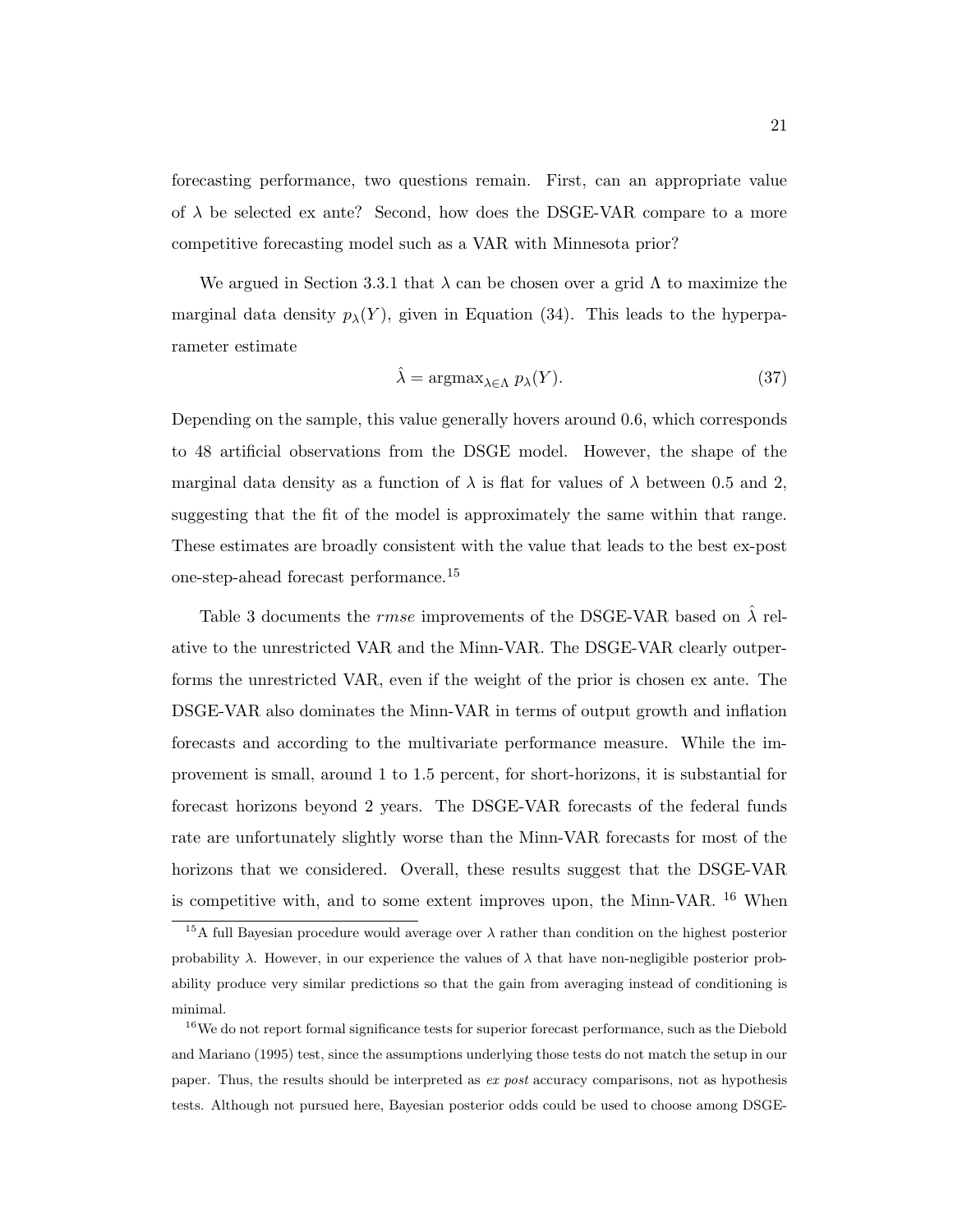interpreting these results one has to bear in mind a key difference between Minnesota and DSGE model prior. The Minnesota prior has only a statistical but not an economic justification. We will show subsequently that the DSGE model prior can be exploited in the analysis of policy interventions.

## 4.3 Impulse Response Functions

In order to compute dynamic responses of output, inflation, and interest rates to unanticipated changes in monetary policy and to other structural shocks it is necessary to determine the mapping between the structural shocks  $\epsilon_t$  and the one-stepahead forecast errors  $u_t$ . Let  $\Sigma_{tr}$  be the Cholesky decomposition of  $\Sigma_u$ . It is well known that in any exactly identified structural VAR the relationship between  $u_t$ and  $\epsilon_t$  can be characterized as follows:

$$
u_t = \Sigma_{tr} \Omega \epsilon_t, \tag{38}
$$

where  $\Omega$  is an orthonormal matrix and the structural shocks are from now on standardized to have unit variance, that is  $E[\epsilon_t \epsilon'_t] = \mathcal{I}$ . According to Equation (17) the initial impact of  $\epsilon_t$  on the endogenous variables  $y_t$  in the VAR is given by

$$
\left(\frac{\partial y_t}{\partial \epsilon'_t}\right)_{VAR} = \Sigma_{tr} \Omega.
$$
\n(39)

The identification problem arises from the fact that the data are silent about the choice of the rotation matrix  $\Omega$ . More prosaically, since  $\Sigma_{tr} \Omega \Omega' \Sigma'_{tr} = \Sigma_{tr} \Sigma'_{tr} = \Sigma_u$ the likelihood function is invariant to  $\Omega$ .

Macroeconomists generally require  $\Omega$  to have some ex ante justification and to produce ex post impulse response functions that are "reasonable", i.e., conform in one or more dimensions with the predictions of theoretical models. Since there is no agreement on what these dimensions should be, a multitude of identification strategies have been proposed (see Christiano, Eichenbaum, and Evans (1999) for a recent survey). In this paper we have used the DSGE model to derive a prior distribution for the reduced form VAR parameters. Hence, it is quite natural in our

VAR and Minn-VAR ex ante.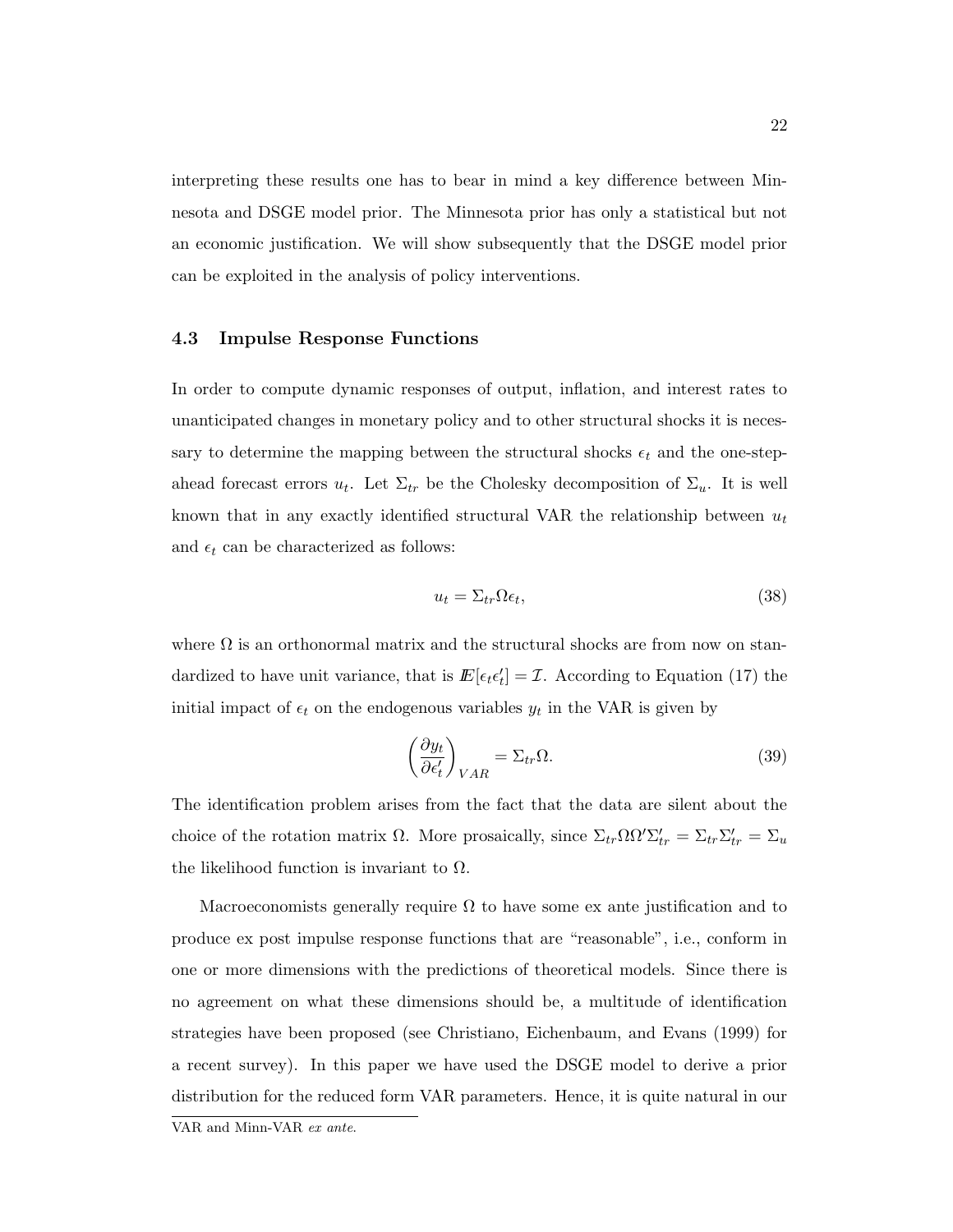framework to use the structural model also to identify the VAR. Thus, we will now construct a rotation matrix  $\Omega$  based on the dynamic equilibrium model.

The DSGE model itself is identified in the sense that for each value of  $\theta$  there is a unique matrix  $A_0(\theta)$ , obtained from the state space representation (15), that determines the contemporaneous effect of  $\epsilon_t$  on  $y_t$ . Using a QR factorization of  $A_0(\theta)$ , the initial response of  $y_t$  to the structural shocks can be can be uniquely decomposed into

$$
\left(\frac{\partial y_t}{\partial \epsilon'_t}\right)_{DSGE} = A_0(\theta) = \Sigma^*_{tr}(\theta)\Omega^*(\theta),\tag{40}
$$

where  $\Sigma^*_{tr}(\theta)$  is lower triangular and  $\Omega^*(\theta)$  is orthonormal. To identify the VAR, we maintain the triangularization of its covariance matrix  $\Sigma_u$  and replace the rotation  $\Omega$  in Equation (39) with the function  $\Omega^*(\theta)$  that appears in (40).<sup>17</sup>

The implementation of this identification procedure is straightforward in our framework. Since we are able to generate draws from the joint posterior distribution of  $\Phi$ ,  $\Sigma_u$ , and  $\theta$ , we can for each draw (i) use  $\Phi$  to construct a MA representation of  $y_t$  in terms of the reduced-form shocks  $u_t$ , (ii) compute a Cholesky decomposition of  $\Sigma_u$ , and (iii) calculate  $\Omega = \Omega^*(\theta)$  to obtain a MA representation in terms of the structural shocks  $\epsilon_t$ .

A few remarks about the procedure are due. First, since the likelihood of the reduced form VAR is invariant with respect to  $\Omega$ , the rotation matrix that is used to achieve identification is the same a posteriori as it is a priori for any fixed  $\theta$ . However, as explained in Section 3.3.2, the distribution of  $\theta$  is updated with the sample information. Hence, we learn from the data which rotation to choose, indirectly, via learning about the DSGE model parameters.

Second, the extent to which the posterior impulse responses are forced to look like the DSGE model's responses will depend on the tightness of the prior. The larger  $\lambda$ , the more similar the responses will be. If the researcher chooses the tightness of the prior endogenously based on the marginal data density (34) the data – and not

<sup>&</sup>lt;sup>17</sup>Since the vector autoregressive representation of the DSGE model, as characterized by  $\Phi^*(\theta)$ and  $\Sigma_u^*(\theta)$ , is only an approximation, the Cholesky decomposition of  $\Sigma_u^*(\theta)$  is not exactly equal to  $\Sigma^*_{tr}(\theta)$ . However, in our experience the difference is for practical purposes negligible.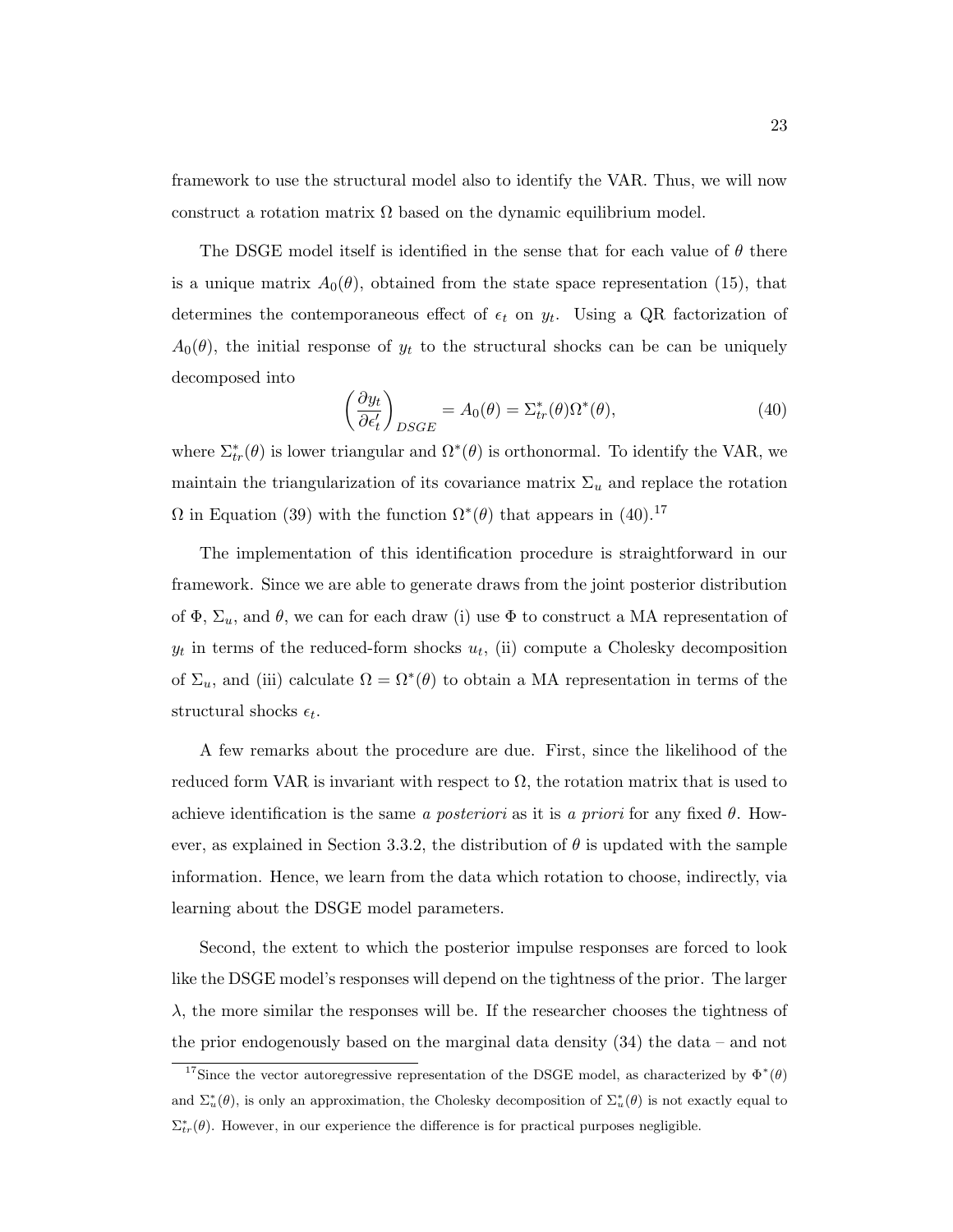the researcher – will determine in which dimensions the posterior impulse responses will conform to the model's responses, and in which dimensions they will not.

Figure 2 depicts the impulse response functions with respect to monetary policy shocks of cumulative real output growth, inflation, and the interest rate, normalized so that the initial impact of a monetary shock on the interest rate is 25 basis points. Each plot shows the VAR impulse-responses (dashed-and-dotted line), the corresponding 90 % error bands (dotted lines), and the DSGE model impulse responses (solid lines). The estimates are based on a sample of 80 observations ending in 2001:III. The impulse responses are computed for different values of the tightness parameter  $\lambda$ , namely  $\lambda \in \{0.5, 1, 5\}$ . As expected, the VAR impulse responses become closer to the model's as the weight of the prior increases. Specifically, the distance between the posterior means of the VAR and the model's impulse responses decreases. In addition, the bands for the VAR impulse responses narrow considerably.

It is interesting to observe that in some dimensions the VAR impulse responses conform to the model's even for small values of the tightness parameter ( $\lambda = 0.5$ ). The sign and the magnitude of the VAR impulse responses on impact agree with the model and are very precisely estimated. This suggests that  $\Sigma_{tr}$  and  $\Sigma_{tr}^*(\theta)$  in Equations (39) and (40) are very similar. The response of inflation to a money shock is short-lived both in the DSGE model as well as in the VAR. In other dimensions there is less agreement: where the model predicts long-run money neutrality, the VAR impulse responses indicate that there is substantial uncertainty about the long-run effects of money shocks on output. While these findings are specific to this DSGE model, they seem to favor identification strategies based on impulse responses on impact (as in Faust  $(1998)$ , Canova and DeNicoló  $(2002)$ , and Uhlig (2001)) relative to strategies that rely on long-run neutrality.

Identification schemes based on zero-restrictions on the contemporaneous impact of the structural shocks often produce a price-puzzle in three- or four-variable VARs. While the price-puzzle can be avoided by including producer prices in addition to consumer prices, it can also be avoided by using our identification scheme that is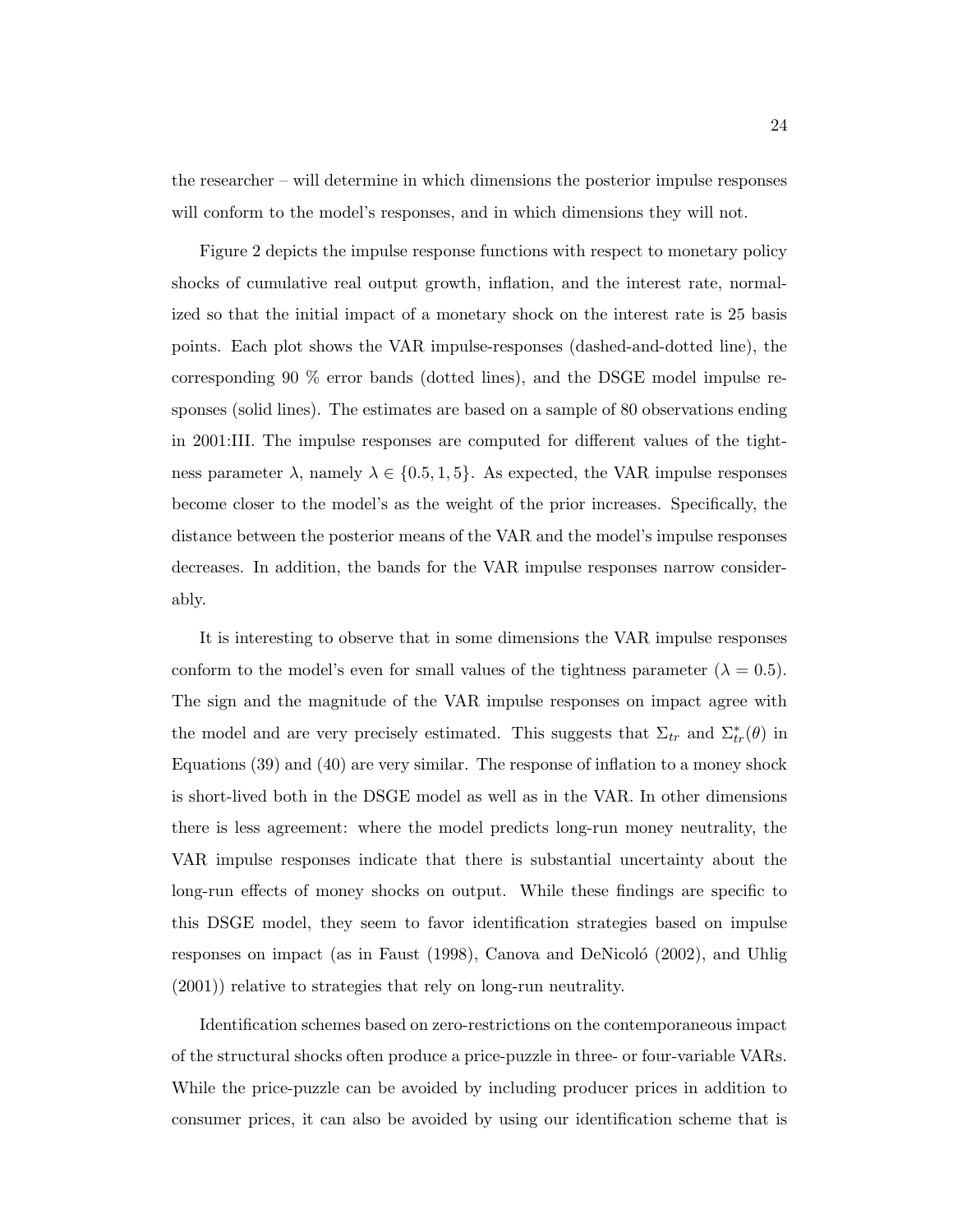not based on zero-restrictions.

## 4.4 Regime Shifts

The analysis of welfare implications of different monetary policy rules has become an active area of research (see, for instance, the articles in Taylor (1999)). It is important for policy makers to have a set of tools that allows them to predict the effects of switching from one policy rule to another. Suppose a policy maker only has a DSGE model and an unrestricted VAR available. Moreover, suppose the forecast performance of the DSGE model is worse than that of the VAR. However, because of the Lucas critique, the policy maker does not fully trust the VAR to correctly predict the impact of a permanent change in the policy rule. Based on the DSGE-VAR, we propose an approach by which the policy maker uses the DGSE model to forecast the effect of the policy change, but corrects the DSGE model predictions. The correction is the one that brings the DSGE's forecasts under the existing policy regime on track. The tacit assumption underlying this procedure is that the correction is itself policy invariant.

We begin by decomposing the joint posterior of VAR and DSGE model parameters into

$$
p(\Phi, \Sigma_u, \theta | Y) = p(\Phi, \Sigma_u | \theta, Y) p(\theta | Y).
$$
\n(41)

To the extent that  $p(\Phi, \Sigma_u | \theta, Y)$  assigns mass away from the restriction functions  $\Phi^*(\theta)$  and  $\Sigma^*_u(\theta)$  it can be interpreted as a correction of the VAR representation of the DSGE model given  $\theta$ . This correction has been constructed from past observations to optimize forecasting performance.

Partition  $\theta = [\theta'_{(s)}, \theta'_{(p)}]'$ , where  $\theta_{(p)}$  corresponds to the parameters that the central bank can affect with its conduct of monetary policy. Suppose that our beliefs about the post-intervention policy parameters can be characterized by the density  $\tilde{p}(\theta_{(p)})$ , which possibly concentrates all its mass on a single value of  $\theta_{(p)}$ . We combine  $\tilde{p}(\theta_{(p)})$  with the information that we have about the non-policy parameters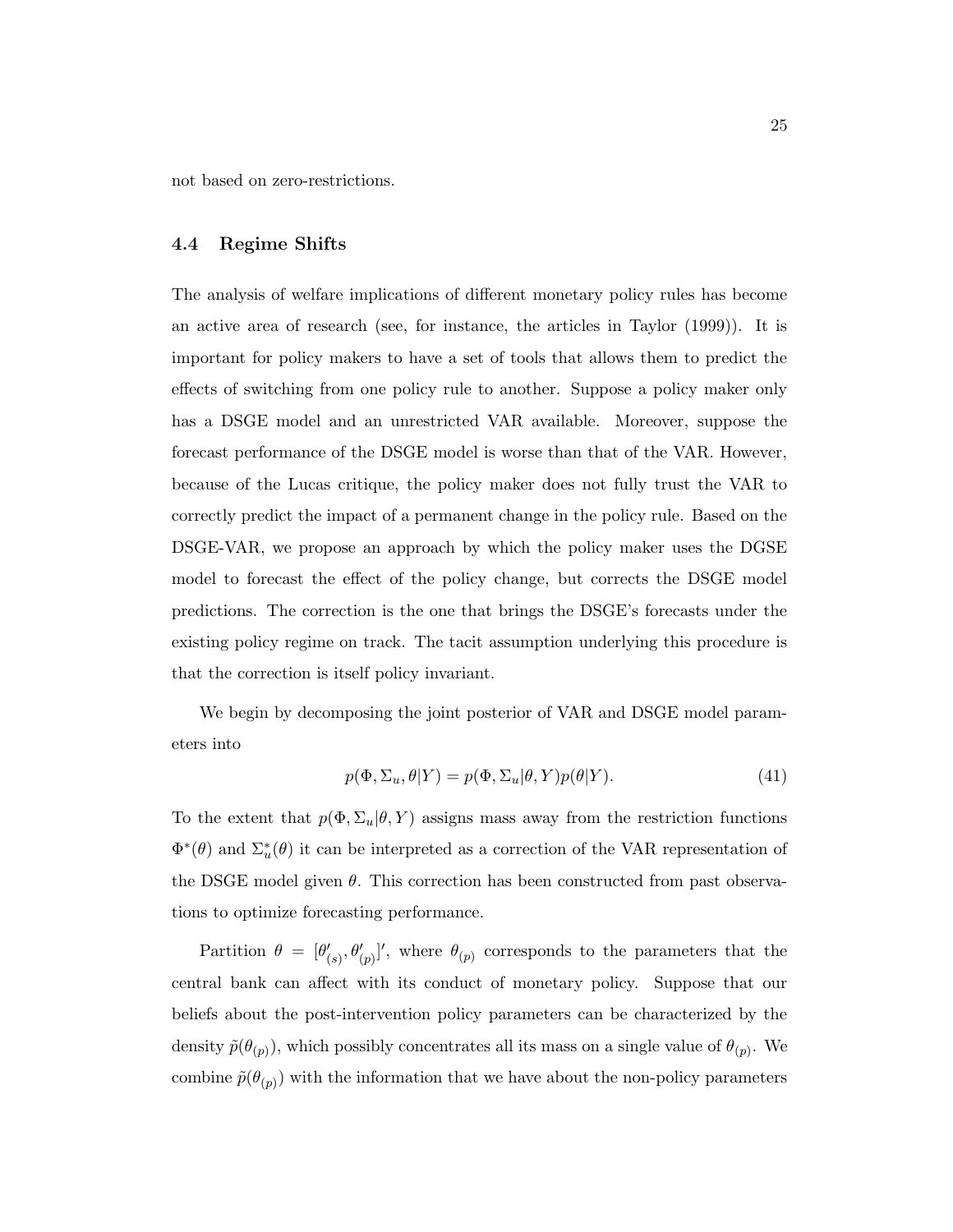based on the available data. This leads to a modified posterior of  $\theta$ :

$$
\tilde{p}(\theta|Y) = p(\theta_{(s)}|Y)\tilde{p}(\theta_{(p)}),\tag{42}
$$

where  $p(\theta_{(s)}|Y)$  is the marginal posterior of the non-policy parameters.

Our inference with respect to the effect of the regime shift will be drawn from

$$
\tilde{p}_{\lambda}(\Phi, \Sigma_u | Y) = \int p_{\lambda}(\Phi, \Sigma_u | Y, \theta) \tilde{p}_{\lambda}(\theta | Y) d\theta.
$$
\n(43)

We use the subscript  $\lambda$  to indicate that the conclusions depend on the weight given to the DSGE model. It is instructive to take another look at the posterior mean of the VAR parameters  $\Phi$  conditional on the DSGE model parameters  $\theta$ :

$$
\tilde{\Phi}(\theta) = \left(\frac{\lambda}{1+\lambda} \Gamma_{xx}^*(\theta) + \frac{1}{1+\lambda} T^{-1} X' X\right)^{-1} \left(\frac{\lambda}{1+\lambda} \Gamma_{xy}^*(\theta) + \frac{1}{1+\lambda} T^{-1} X' Y\right).
$$

The parameters  $\theta$  are now drawn from the modified distribution  $\tilde{p}(\theta|Y)$  that reflects the change in the distribution of the policy parameters due to the intervention. The sample moments  $X'X$ ,  $X'Y$ , and  $Y'Y$ , on the other hand, are functions of pre-intervention observations only. They remain part of our analysis because they the incorporate information about how to "correct" the DSGE model predictions to achieve a good forecast performance.

If  $\lambda = 0$ , the VAR posterior does not depend on  $\theta$  at all: hence the researcher is ignoring the DSGE model (and the regime shift itself) in computing her forecasts. If  $\lambda = \infty$ , then the procedure is equivalent to analyzing the policy directly with the (VAR approximation of the) DSGE model. It is clear that the Lucas critique is fully observed only in the  $\lambda = \infty$  extreme.

Most of the current literature on monetary policy rules focuses on the effect of these rules on the magnitude of economic fluctuations and the households' utility over the business cycle. A popular measure of welfare besides agents' utility is the volatility of the output gap and inflation. To illustrate our prediction approach we are considering the effect of a change in the response of the federal funds rate to deviations of inflation from its target rate (the parameter  $\psi_1$  in the Taylor rule (14)) on the standard deviation of real output growth and inflation.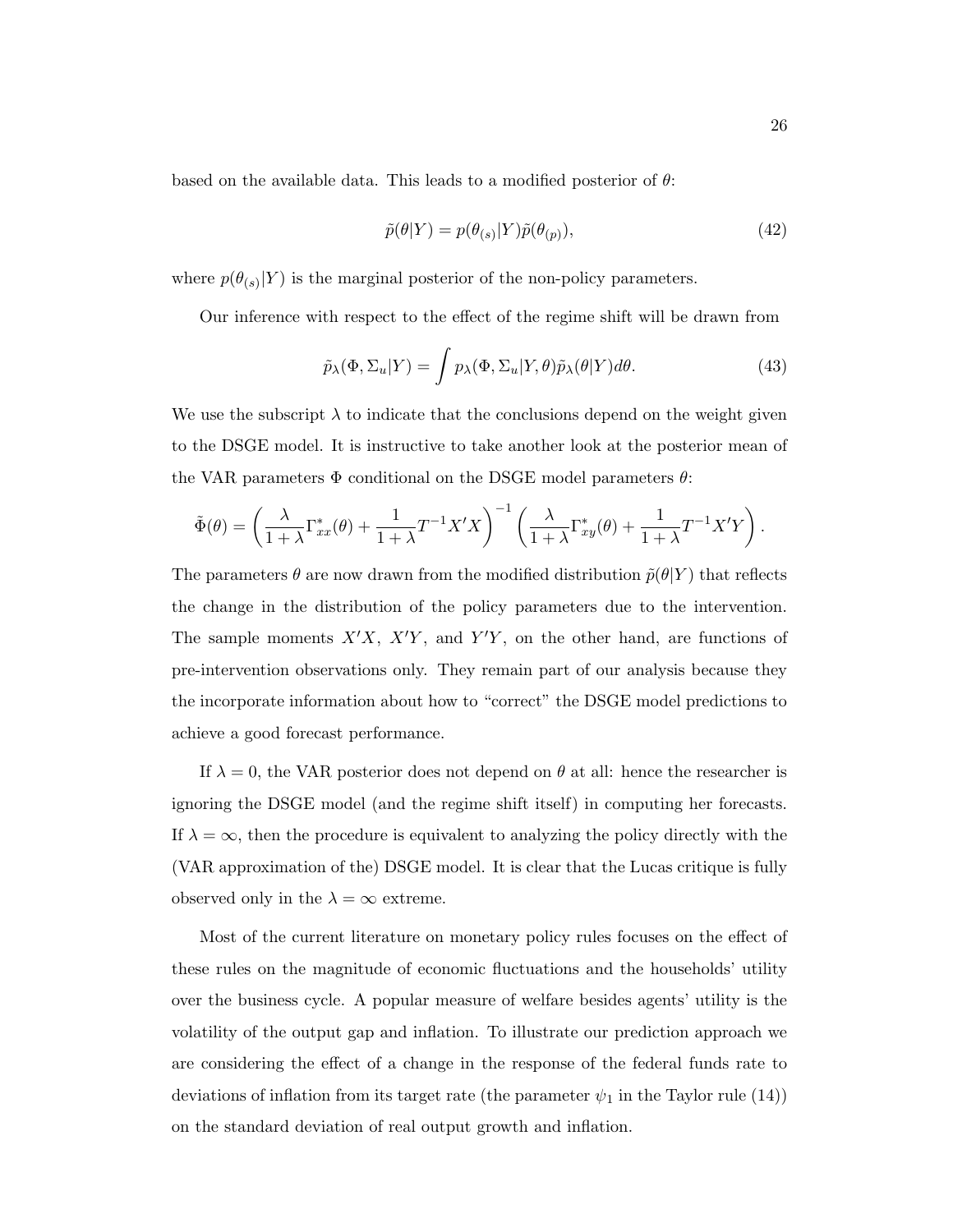A widely shared belief, e.g., Clarida, Gal´ı, and Gertler (2000), is that under the chairmanship of Paul Volcker and Alan Greenspan the U.S. central bank responded more aggressively to rising inflation than under their predecessors William Martin, Arthur Burns, and William Miller. Based on the empirical results in the Taylor-rule literature we compare two policies. Under the first policy scenario  $\psi_1 = 1.1$ , whereas under the second policy scenario  $\psi_1 = 1.8$ . The former can be loosely interpreted as a continuation of the inactive Martin, Burns, and Miller policy<sup>18</sup>, whereas the latter corresponds to a switch to a more active Volcker, Greenspan policy. To assess the two policies we generated draws from the modified posterior (42) and simulate trajectories of 80 observations conditional on the parameter draws. For each trajectory we discard the first eight quarters (hence we consider only the paths post 1982:III) and then compute the standard deviation of output growth, inflation, and the federal funds rate.

The results for various choices of  $\lambda$  are summarized in the density plots of Figure 3. The dashed densities corresponds to  $\psi_1 = 1.1$  and the solid densities to  $\psi_1 = 1.8$ . The vertical lines in the plots show the standard deviation of the actual sample (post 1982:III) for the variables of interest. The 1982:III threshold is taken from Clarida, Galí, and Gertler (2000). The transition period from high inflation to low inflation between 1979 and 1982 implies that the actual standard deviation of inflation for the whole sample is high, and in our view does not reflect the "steady state" variability of inflation under the Volcker-Greenspan policy. Hence we choose to discard the first eight quarters.<sup>19</sup>

The DSGE model predicts that an increase in the Taylor rule parameter  $\psi_1$ induces a lower equilibrium variability of inflation and therefore a lower variability

<sup>&</sup>lt;sup>18</sup>Although some authors report estimates of  $\psi_1$  < 1 we restrict ourselves to the determinacy region of the DSGE model.

<sup>&</sup>lt;sup>19</sup>A possible explanation is that the linear model fails to capture the transition period from high inflation to low inflation. In the model agents change their expectations instantaneously when the policy change is announced whereas in reality there may be a learning process in which agents slowly realize that the policy change is permanent (regime shift) rather than temporary (deviation from policy rule).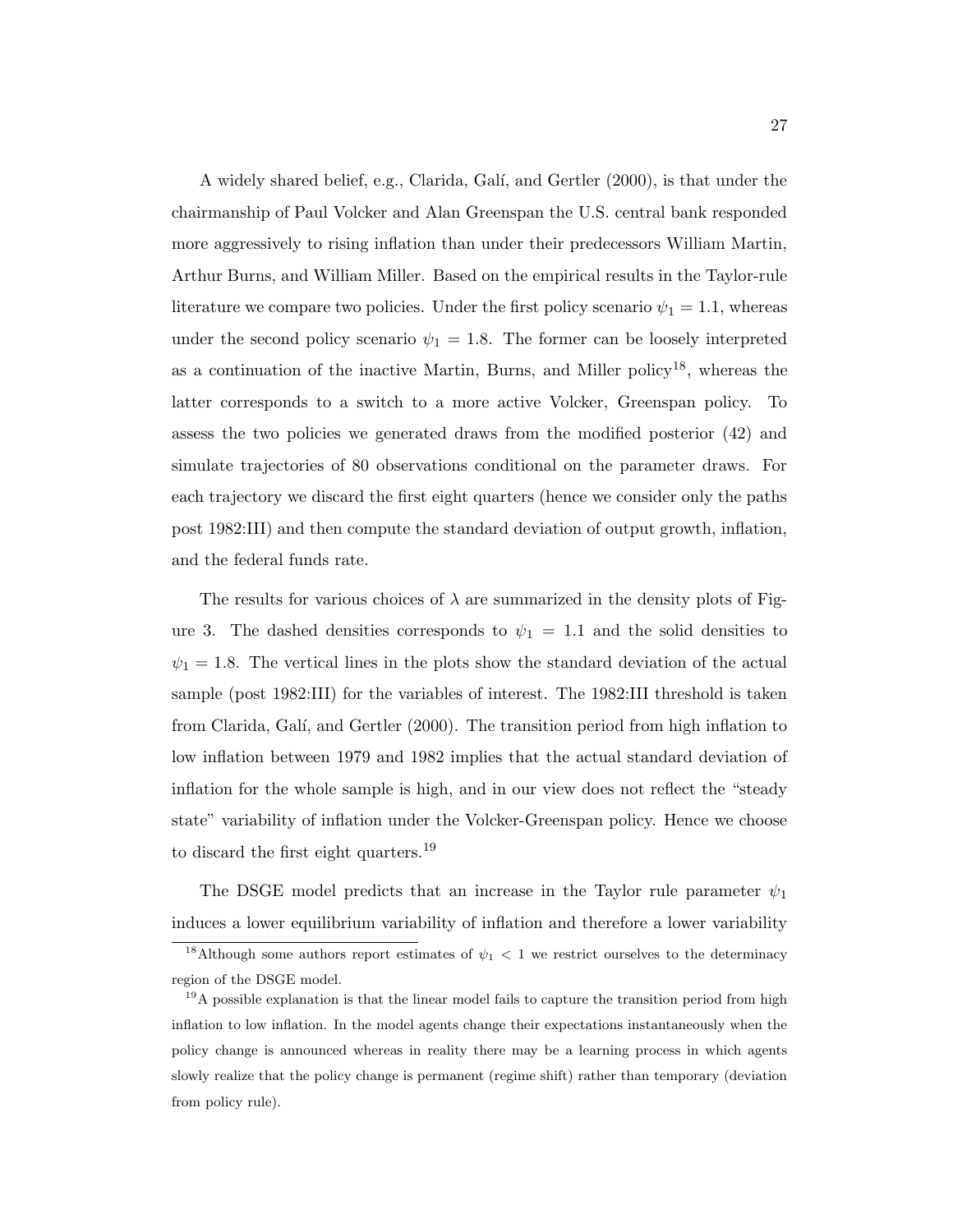of the federal funds rate. This is indeed what can be observed in Figure 3 for  $\lambda > 0$ . Whenever  $\psi_1$  increases from 1.1 to 1.8, the forecasted variability of inflation and interest rate decreases. It is reassuring to observe that for inflation the distribution of the predicted standard deviation for  $\psi_1 = 1.8$  (solid line) concentrates around the actual standard deviation. The predictions under  $\psi_1 = 1.1$  (dashed line) tend to overestimate inflation variability. In terms of the interest rate, the predictions under  $\psi_1 = 1.8$  tend to underestimate Fed Fund variability, while the predictions under  $\psi_1 = 1.1$  tend to overestimate it (although the mode of the dashed distribution appears to be roughly on spot, the distribution is skewed to the right).

The predictions for the standard deviation of output do not change significantly as  $\psi_1$  increases. The DSGE-VAR does not predict the reduction of the variability in real output growth that took place after 1979. This reduction may be the outcome of a change in the exogenous technology process rather than the effect of monetary policy. Note that the predicted effect of the policy change becomes larger as the weight of the prior increases. As more weight is given to the DSGE model, the differences in the predictions becomes sharper, as one would expect.

Although the experiment just described is not pure out-of-sample prediction, since the policy experiment  $\psi_1 = 1.8$  was motivated by an analysis of the Volcker-Greenspan sample, it illustrates the potential of our approach. We view the procedure as a tool that lets the policy maker assess the effects of the policy change as a function of the confidence placed in the structural model measured by  $\lambda$ .

# 5 Conclusions

The paper takes the idea of Ingram and Whiteman (1994) – imposing priors from general equilibrium models on VARs – and develops it into a full-blown, computationally efficient strategy, that is usable for policy analysis. Our approach involves the following steps: (i) Choose a DSGE model and a prior distribution for its parameters.  $(ii)$  Solve the DGSE model and map the prior distribution of its parameters into a prior distribution for the VAR parameters. While a log-linear approximation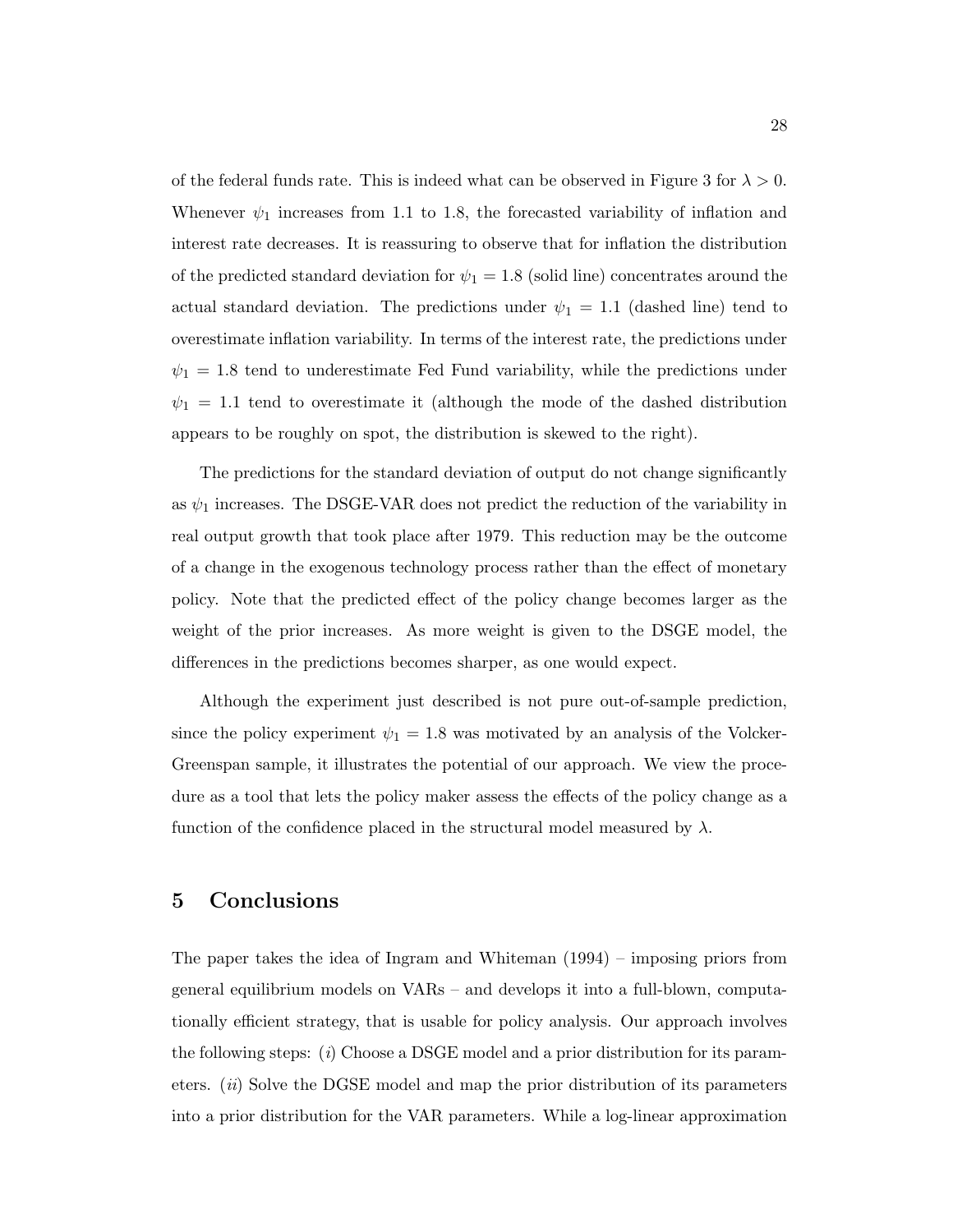of the DSGE model simplifies the computation of its VAR approximation given by  $\Phi^*(\theta)$  and  $\Sigma^*_u(\theta)$  considerably, it is not crucial to our approach. *(iii)* Obtain via Monte Carlo methods the joint posterior distribution of DSGE and VAR parameters, which can then be used to compute predictive densities.

We apply this procedure to a VAR in real output growth, inflation, and interest rates, and show that it is broadly successful in terms of forecasting performance. The DSGE-VAR clearly outperforms an unrestricted VAR and the vector autoregressive approximation of the DSGE model itself at all horizons. Its forecasting performance is comparable to, and in some dimensions better than a VAR with Minnesota prior.

Unlike the Minnesota prior, our DSGE model prior also offers help in terms of policy analysis. We construct a VAR identification scheme for the structural shocks based on a comparison of the contemporaneous VAR responses with the DSGE model responses. The identification of policy shocks enables an analysis of modest interventions. Our approach provides an attractive alternative to existing identification schemes because it closely ties VAR identification to a fully specified general equilibrium model. Beyond the specification of a DSGE model and the possibly data-driven selection of the prior weight, our identification procedure does not require the researcher to make any additional choices.

We also illustrate how a VAR with DSGE model prior can be used to predict the effects of a permanent change in the policy rule – a task that is generally considered infeasible for identified VARs. We use the approach to predict the impact of the change from the Martin-Burns-Miller regime to the Volcker-Greenspan regime on the volatility of the variables of interest. We find that at least in some dimensions the approach fares reasonably well in terms of predicting the effect of the change, although further research is needed to investigate this issue more deeply.

More research lies down the road. First, if the VAR is specified in terms of output and prices rather than output growth and inflation, then the calculation of expected sample moments of data generated from the DSGE model becomes more complicated due to the non-stationarity. Second, our method could be used to generate priors for state-space models that formally nest the DSGE model. This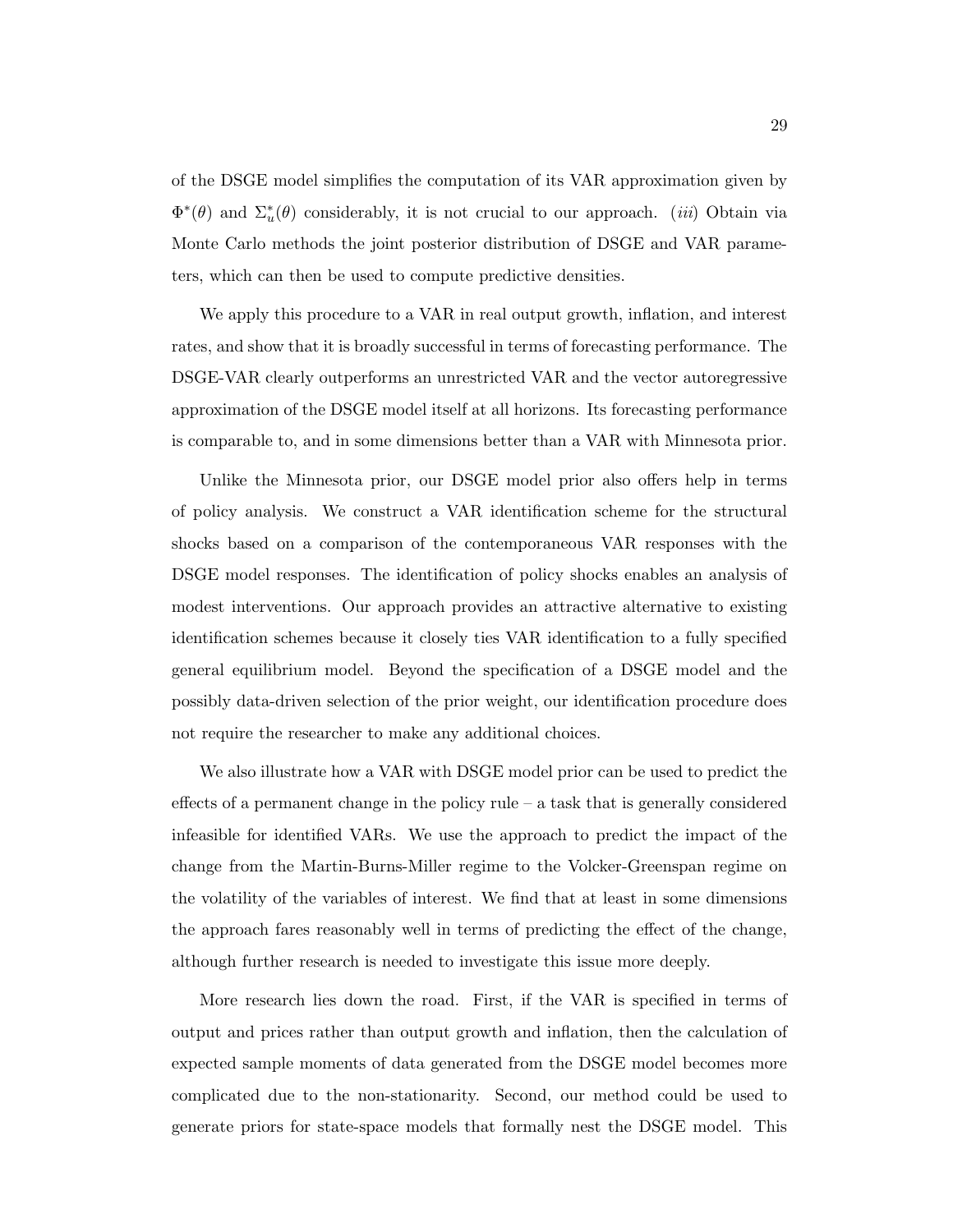extension is conceptually straightforward but challenging from a computational perspective. Third, it is worthwhile to apply the method to larger scale DSGE models, e.g., the Smets-Wouters (2003) model, and to make comparisons among priors that are derived from different models, such as a New Keynesian model versus a flexible price cash-in-advance model.

As envisioned in Diebold (1998), the combination of DSGE models and vector autoregressions shows promise for macroeconomic forecasting and policy analysis.

# References

- Altug, Sumru (1989): "Time-To-Build and Aggregate Fluctuations: Some New Evidence." International Economic Review, 30(4), 889-921.
- Canova, Fabio and Gianni De Nicoló (2002): "Monetary Disturbances Matter for Business Cycle Fluctuations in the G-7." Journal of Monetary Economics, 49(6), 1131-1159.
- Chamberlain, Gary (1984): "Panel Data." In: Z. Griliches and M. Intriligator (eds.), Handbook of Econometrics, Vol. 3, New York, 1465-1514.
- Christiano, Lawrence, Martin Eichenbaum, and Charles Evans (1999): "Monetary Policy Shocks: What Have We Learned and to What End?" In: John Taylor and Michael Woodford (eds.), Handbook of Macroeconomics, Elsevier Science, New York.
- Clarida, Richard, Jordi Galí, and Mark Gertler (2000): "Monetary Policy Rules and Macroeconomic Stability: Evidence and some Theory." Quarterly Journal of Economics, 115, 147-180.
- Diebold, Francis X. (1998): "The Past, Present, and Future of Macroeconomic Forecasting." Journal of Economic Perspectives, 12, 175-192.
- Diebold, Francis X., and Roberto S. Mariano (1995): "Comparing Predictive Accuracy." Journal of Business & Economic Statistics, 13, 253-263.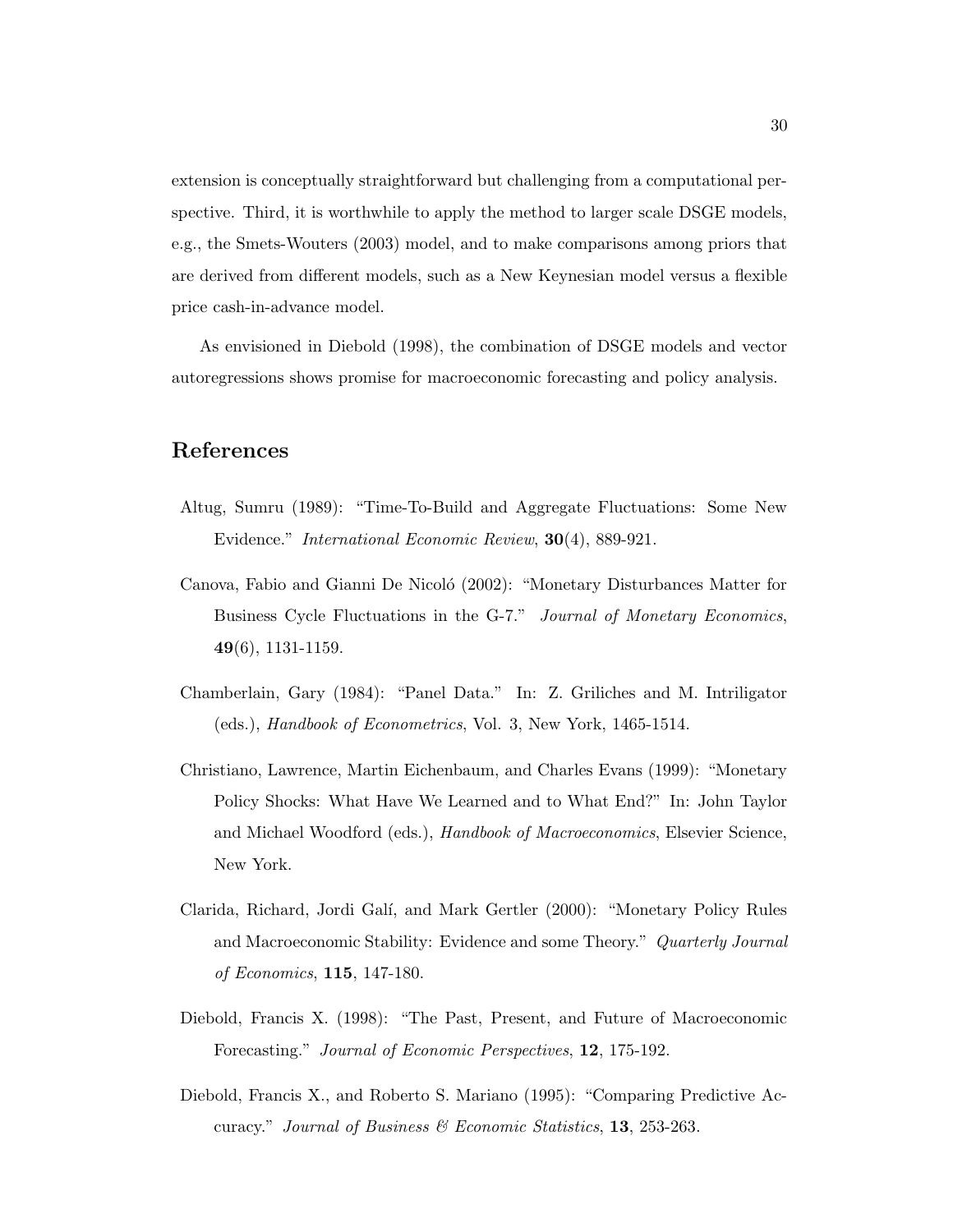- Doan, Thomas, Robert Litterman, and Christopher Sims (1984): "Forecasting and Conditional Projections Using Realistic Prior Distributions." Econometric Reviews, 3, 1-100.
- DeJong, David, Beth F. Ingram and Charles Whiteman (1993): "Analyzing VARs with Monetary Business Cycle Model Priors." Proceedings of the American Statistical Association, Bayesian Statistics Section, 160-169.
- Faust, Jon (1998): "The Robustness of Identified VAR Conclusions about Money." Carnegie Rochester Conference Series, 49, 207-244.
- Geweke, John (1999): "Using Simulation Methods for Bayesian Econometric Models: Inference, Development, and Communications." Econometrics Reviews, 18, 1-127.
- Ingram, Beth F. and Charles H. Whiteman (1994): "Supplanting the Minnesota prior – Forecasting macroeconomic time series using real business cycle model priors." Journal of Monetary Economics, 34, 497-510.
- Ireland, Peter N. (2003): "A Method for Taking Models to the Data." Journal of Economic Dynamics and Control, forthcoming.
- King, Robert G. (2000): "The New IS-LM Model: Language, Logic, and Limits." Federal Reserve Bank of Richmond Economic Quarterly, 86, 45-103.
- King, Robert G., Charles I. Plosser and Sergio T. Rebelo (1988): "Production, Growth and Business Cycles." Journal of Monetary Economics, 21, 195-232.
- King, Robert G. and Alexander L. Wolman (1999): "What Should the Monetary Authority Do If Prices Are Sticky?" In: John B. Taylor (ed.), Monetary Policy Rules. University of Chicago Press.
- Leeper, Eric M., and Tao Zha (2003): "Modest Policy Interventions." Journal of Monetary Economics, forthcoming.
- Lehmann, Erich (1983): "Theory of Point Estimation." John Wiley & Sons, New York.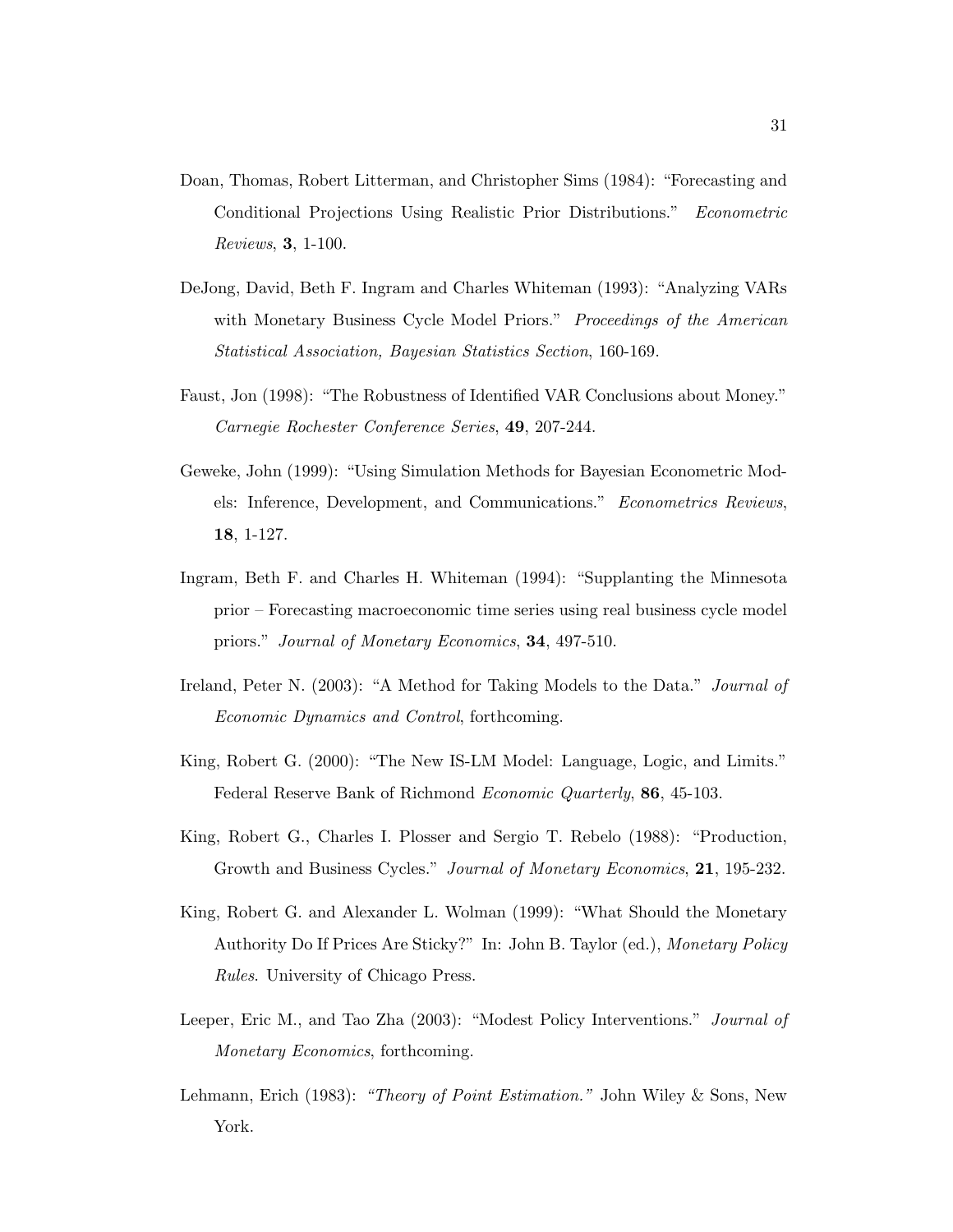- Lubik, Thomas and Frank Schorfheide (2002): "Testing for Indeterminacy: An Application to U.S. Monetary Policy." Manuscript, Department of Economics, University of Pennsylvania.
- Litterman, Robert B. (1986): "Forecasting with Bayesian Vector Autoregressions – Five Years of Experience." Journal of Business  $\mathcal{C}$  and Economic Statistics, 4, 25-37.
- Lucas, Robert E. (1976): "Econometric Policy Evaluation: A Critique." In: K. Brunner and A. Meltzer (eds.), The Phillips Curve and the Labor Market, Carnegie-Rochester Conference Series, 1, Amsterdam: North-Holland.
- Moon, Hyungsik Roger and Frank Schorfheide (2002): "Minimum Distance Estimation of Non-stationary Time Series Models." Econometric Theory, 18, 1385-1407.
- Robertson, John C., Ellis W. Tallman, and Charles H. Whiteman (2002): "Forecasting Using Relative Entropy." Federal Reserve Bank of Atlanta Working Paper, 2002-22.
- Sargent, Thomas J. (1989): "Two Models of Measurements and the Investment Accelerator." Journal of Political Economy,  $97(2)$ , 251-287.
- Schorfheide, Frank (2000): "Loss Function-Based Evaluation of DSGE Models." Journal of Applied Econometrics, 15, 645-670.
- Sims, Christopher A. (1980): "Macroeconomics and Reality." Econometrica, 48, 1-48.

(2002): "Solving Rational Expectations Models." Computational *Economics*, **20**(1-2), 1-20.

Sims, Christopher A. and Tao Zha (1998): "Bayesian methods for dynamic multivariate models." International Economic Review, 39, 949-968.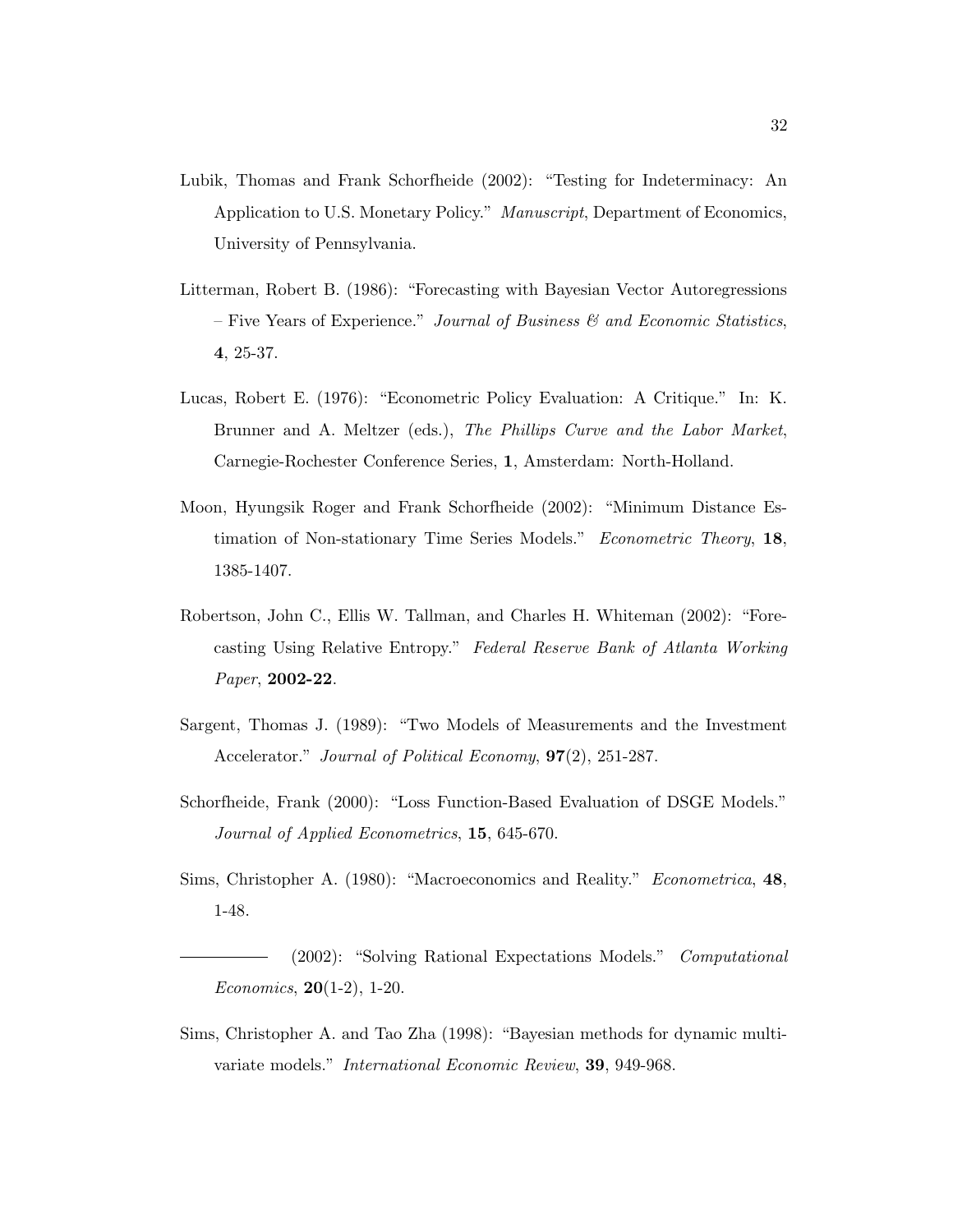- Smets, Frank and Rafael Wouters (2003): "An Estimated Stochastic Dynamic General Equilibrium Model of the Euro Area." Journal of the European Economic Association, forthcoming.
- Smith, Anthony A. Jr. (1993): "Estimating Nonlinear Time-Series Models Using Simulated Vector Autoregressions." Journal of Applied Econometrics, 8, S63- S84.
- Taylor, John B. (1999): "Monetary Policy Rules." University of Chicago Press, Chicago.
- Theil, Henry and Arthur S. Goldberger (1961): "On Pure and Mixed Estimation in Economics." International Economic Review, 2, 65-78.
- Todd, Richard M. (1984): "Improving Economic Forecasting with Bayesian Vector Autoregression." Federal Reserve Bank of Minneapolis Quarterly Review, 18- 29.
- Uhlig, Harald (2001): "What are the Effects of Monetary Policy? Evidence from an Agnostic Identification Procedure." Manuscript, Humboldt University.
- Woodford, Michael (2003): "Interest and Prices: Foundations of a Theory of Monetary Policy." Forthcoming, Princeton University Press, Princeton.
- Zellner, Arnold (1971): "Introduction to Bayesian Inference in Econometrics." John Wiley & Sons, New York.

# A Derivations and Proofs

The normalization factor  $c(\theta)$  for the conditional prior density of the VAR parameters  $p(\Phi, \Sigma_u | \theta)$  in Equation (21) is given by

$$
c(\theta) = (2\pi)^{\frac{nk}{2}} |\lambda T \Gamma_{xx}^*(\theta)|^{-\frac{n}{2}} |\lambda T \Sigma_{u}^*(\theta)|^{-\frac{\lambda T - k}{2}} 2^{\frac{n(\lambda T - k)}{2}} \pi^{\frac{n(n-1)}{4}} \prod_{i=1}^n \Gamma[(\lambda T - k + 1 - i)/2],
$$
 (A1)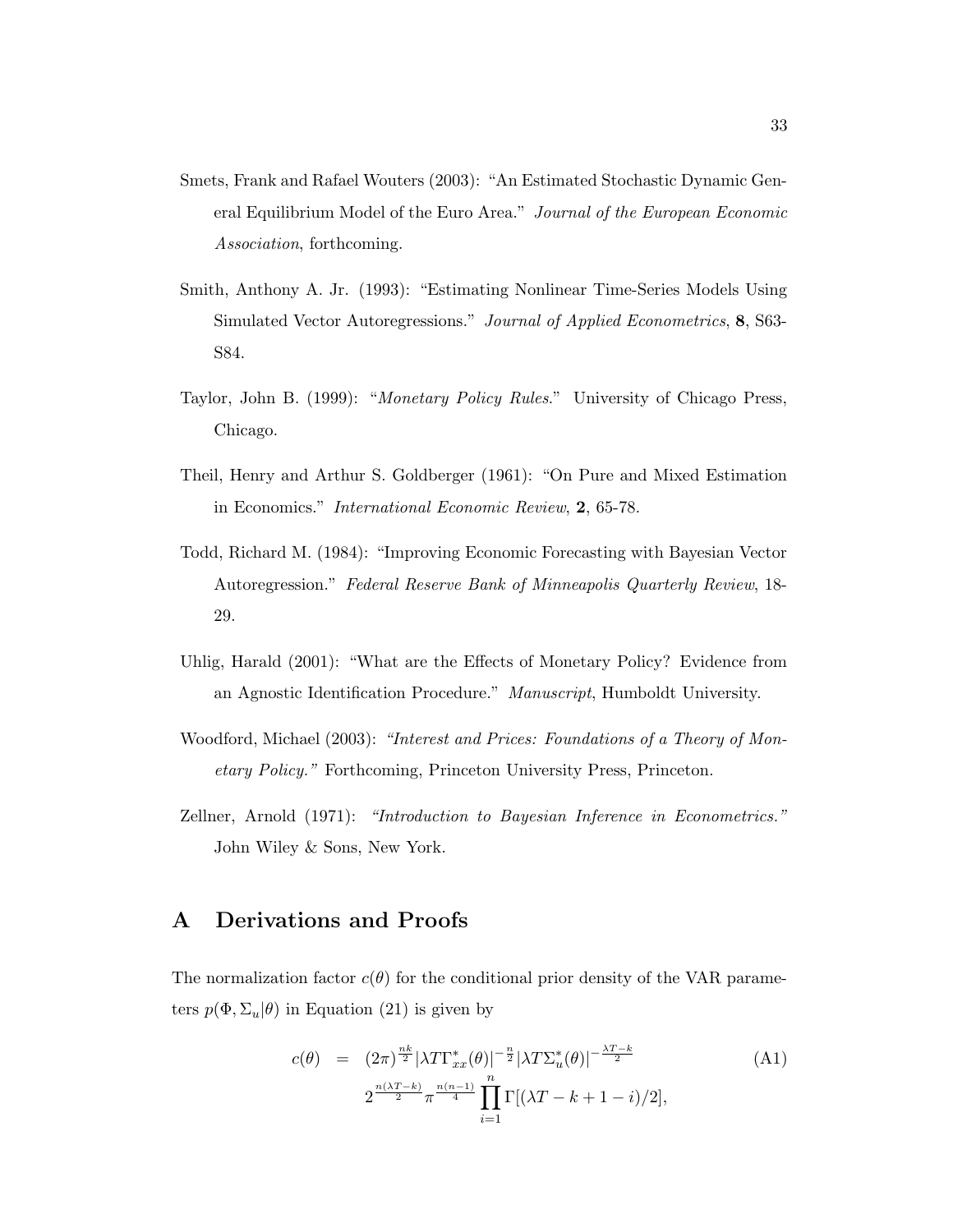where  $\Gamma[\cdot]$  denotes the gamma function.

The marginal likelihood function of  $\theta$  in Equation (32) is given by

$$
p(Y|\theta) = p(Y|\Phi, \Sigma)p(\Phi, \Sigma|\theta)/p(\Phi, \Sigma|Y)
$$
\n
$$
= \frac{|\lambda T\Gamma_{xx}^*(\theta) + X'X|^{-\frac{n}{2}}|(\lambda+1)T\tilde{\Sigma}_u(\theta)|^{-\frac{(\lambda+1)T-k}{2}}}{|\lambda T\Gamma_{xx}^*(\theta)|^{-\frac{n}{2}}|\lambda T\Sigma_u^*(\theta)|^{-\frac{\lambda T-k}{2}}}
$$
\n
$$
\times \frac{(2\pi)^{-nT/2}2^{\frac{n((\lambda+1)T-k)}{2}}\prod_{i=1}^n\Gamma[((\lambda+1)T-k+1-i)/2]}{2^{\frac{n(\lambda T-k)}{2}}\prod_{i=1}^n\Gamma[(\lambda T-k+1-i)/2]}.
$$
\n(A2)

The third equality can be obtained from the normalization constants of the Inverted Wishart – Normal distributions.

*Proof of Proposition 1.* Define the sample moments  $\hat{\Gamma}_{xx} = X'X/T$ ,  $\hat{\Gamma}_{xy} =$  $X'Y/T$ , and  $\hat{\Gamma}_{yy} = Y'Y/T$ . Let  $\phi = 1/\lambda$  and  $\tilde{\theta}$  the mode of the marginal loglikelihood function given in Equation (A2). Consider the log-likelihood ratio

$$
\ln \frac{p(Y|\theta)}{p(Y|\tilde{\theta})} = -\frac{T}{2} \ln |\Sigma_u^*(\theta)| - \frac{n}{2} \ln |\mathcal{I} + \phi \Gamma_{xx}^{*^{-1}}(\theta) \hat{\Gamma}_{xx}|
$$
\n
$$
- \frac{(1/\phi + 1)T - k}{2} \ln \left| \frac{1/\phi + 1}{1/\phi} \Sigma_u^{*^{-1}}(\theta) \tilde{\Sigma}_u(\theta) \right|
$$
\n
$$
+ \frac{T}{2} \ln |\Sigma_u^*(\tilde{\theta})| + \frac{n}{2} \ln |\mathcal{I} + \phi \Gamma_{xx}^{*^{-1}}(\tilde{\theta}) \hat{\Gamma}_{xx}|
$$
\n
$$
+ \frac{(1/\phi + 1)T - k}{2} \ln \left| \frac{1/\phi + 1}{1/\phi} \Sigma_u^{*^{-1}}(\tilde{\theta}) \tilde{\Sigma}_u(\tilde{\theta}) \right|.
$$
\n(A3)

We derive an approximation of the log-likelihood ratio that is valid as  $\phi \longrightarrow 0$ . A first-order Taylor approximation of the second term around  $\phi = 0$  yields

$$
\ln |\mathcal{I} + \phi \Gamma_{xx}^{*^{-1}} \hat{\Gamma}_{xx}| = \ln |\mathcal{I}| + \phi tr[\Gamma_{xx}^{*^{-1}} \hat{\Gamma}_{xx}| + O(\phi^2). \tag{A4}
$$

Notice that

$$
\frac{1/\phi+1}{1/\phi} \Sigma_u^{*-1} \tilde{\Sigma}_u = \left[ \Gamma_{yy}^* - \Gamma_{yx}^* \Gamma_{xx}^{*-1} \Gamma_{xy}^* \right]^{-1} \times \left[ \Gamma_{yy}^* + \phi \hat{\Gamma}_{yy} - (\Gamma_{yx}^* + \phi \hat{\Gamma}_{yx}) (\Gamma_{xx}^* + \phi \hat{\Gamma}_{xx})^{-1} (\Gamma_{xy}^* + \phi \hat{\Gamma}_{xy}) \right].
$$
\n(A5)

The log-determinant of this term has the following first-order Taylor expansion around  $\phi = 0$ :

$$
\ln \left| \frac{1/\phi + 1}{1/\phi} \Sigma_u^{*-1} \tilde{\Sigma}_u \right|
$$
  
=  $\ln |\mathcal{I}| + \phi tr \left[ \Sigma_u^{*-1} (\hat{\Gamma}_{yy} - \hat{\Gamma}_{yx} \Phi^* - {\Phi^*}^{\hat{\Gamma}}_{xy} + {\Phi^*}^{\hat{\Gamma}}_{xx} {\Phi^*}) \right] + O(\phi^2).$  (A6)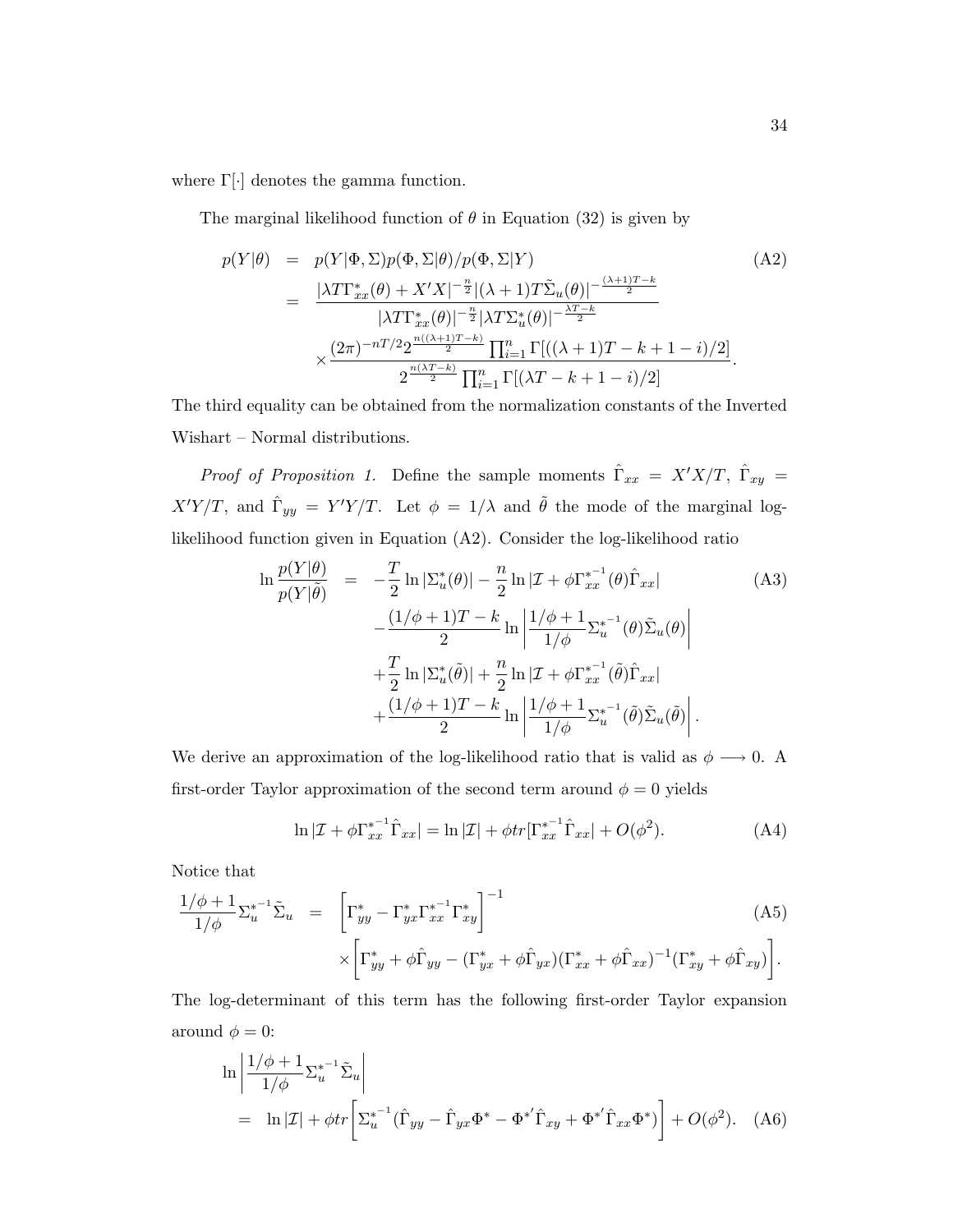Combining these results yields

$$
\ln p(Y|\theta) = -\frac{T}{2}\ln |\Sigma_u^*(\theta)| + \frac{T}{2}\ln |\Sigma_u^*(\tilde{\theta})|
$$
\n
$$
-\frac{T}{2}tr\left[\Sigma_u^{*-1}(\theta)(\hat{\Gamma}_{yy} - \hat{\Gamma}_{yx}\Phi^*(\theta) - \Phi^{*'}(\theta)\hat{\Gamma}_{xy} + \Phi^{*'}(\theta)\hat{\Gamma}_{xx}\Phi^*(\theta))\right]
$$
\n
$$
+\frac{T}{2}tr\left[\Sigma_u^{*-1}(\tilde{\theta})(\hat{\Gamma}_{yy} - \hat{\Gamma}_{yx}\Phi^*(\tilde{\theta}) - \Phi^{*'}(\tilde{\theta})\hat{\Gamma}_{xy} + \Phi^{*'}(\tilde{\theta})\hat{\Gamma}_{xx}\Phi^*(\tilde{\theta}))\right] + O(\phi)
$$
\n
$$
= \ln \frac{p^*(Y|\theta)}{p^*(Y|\tilde{\theta})} + O(\phi).
$$
\n(A7)

Thus, as  $\phi\longrightarrow 0$  the log-likelihood ratio converges to the log-likelihood ratio of the quasi-likelihood functions. The convergence is uniform on compact subsets of Θ for which  $\Sigma_u^*(\theta)$  and  $\Gamma_{xx}^*(\theta)$  are non-singular.

Proof of Proposition 2. We rewrite the marginal log-likelihood ratio given in Equation (A3) in terms of  $\lambda$ :

$$
\ln \frac{p(Y|\theta)}{p(Y|\tilde{\theta})} = -\frac{T}{2} \ln |\Sigma_u^*(\theta)| - \frac{n}{2} \ln |\lambda \mathcal{I} + \Gamma_{xx}^{*^{-1}}(\theta) \hat{\Gamma}_{xx}|
$$
\n
$$
- \frac{(\lambda + 1)T - k}{2} \ln |\lambda + 1| \Sigma_u^{*^{-1}}(\theta) \tilde{\Sigma}_u(\theta)|
$$
\n
$$
+ \frac{T}{2} \ln |\Sigma_u^*(\tilde{\theta})| + \frac{n}{2} \ln |\lambda \mathcal{I} + \Gamma_{xx}^{*^{-1}}(\tilde{\theta}) \hat{\Gamma}_{xx}|
$$
\n
$$
+ \frac{(\lambda + 1)T - k}{2} \ln |\lambda + 1| \Sigma_u^{*^{-1}}(\tilde{\theta}) \tilde{\Sigma}_u(\tilde{\theta})|.
$$
\n(A8)

A Taylor-series expansion of the second term around  $\lambda = 0$  yields

$$
\ln|\lambda \mathcal{I} + \Gamma_{xx}^{*^{-1}} \hat{\Gamma}_{xx}| = \ln|\Gamma_{xx}^{*^{-1}} \hat{\Gamma}_{xx}| + \lambda tr[\hat{\Gamma}_{xx}^{-1} \Gamma_{xx}^*] + O(\lambda^2). \tag{A9}
$$

Notice that

$$
(\lambda + 1)\Sigma_u^{*^{-1}}\tilde{\Sigma}_u = \left[\Gamma_{yy}^* - \Gamma_{yx}^*\Gamma_{xx}^{*^{-1}}\Gamma_{xy}^*\right]^{-1} \times \left[\lambda\Gamma_{yy}^* + \hat{\Gamma}_{yy} - (\lambda\Gamma_{yx}^* + \hat{\Gamma}_{yx})(\lambda\Gamma_{xx}^* + \hat{\Gamma}_{xx})^{-1}(\lambda\Gamma_{xy}^* + \hat{\Gamma}_{xy})\right].
$$
\n(A10)

The log-determinant of this term has the following first-order Taylor expansion around  $\lambda = 0$ :

$$
\ln |(\lambda + 1)\Sigma_{u}^{*^{-1}}\tilde{\Sigma}_{u}|
$$
\n
$$
= \ln |\Sigma_{u}^{*^{-1}}\hat{\Sigma}_{u,mle}| + \lambda tr \left[\hat{\Sigma}_{u,mle}^{-1}(\Gamma_{yy}^{*} - \Gamma_{yx}^{*}\hat{\Phi}_{mle} - \hat{\Phi}_{mle}^{\prime}\Gamma_{xy}^{*} + \hat{\Phi}_{mle}^{\prime}\Gamma_{xx}^{*}\hat{\Phi}_{mle})\right] + O(\lambda^{2})
$$
\n
$$
= \ln |\Sigma_{u}^{*^{-1}}\hat{\Sigma}_{u,mle}| + \lambda tr \left[\hat{\Sigma}_{u,mle}^{-1}\Sigma_{u}^{*}\right] + \lambda tr \left[\hat{\Sigma}_{u,mle}^{-1}(\Phi^{*} - \hat{\Phi}_{mle})^{\prime}\Gamma_{xx}^{*}(\Phi^{*} - \hat{\Phi}_{mle})\right] + O(\lambda^{2}).
$$
\n(A11)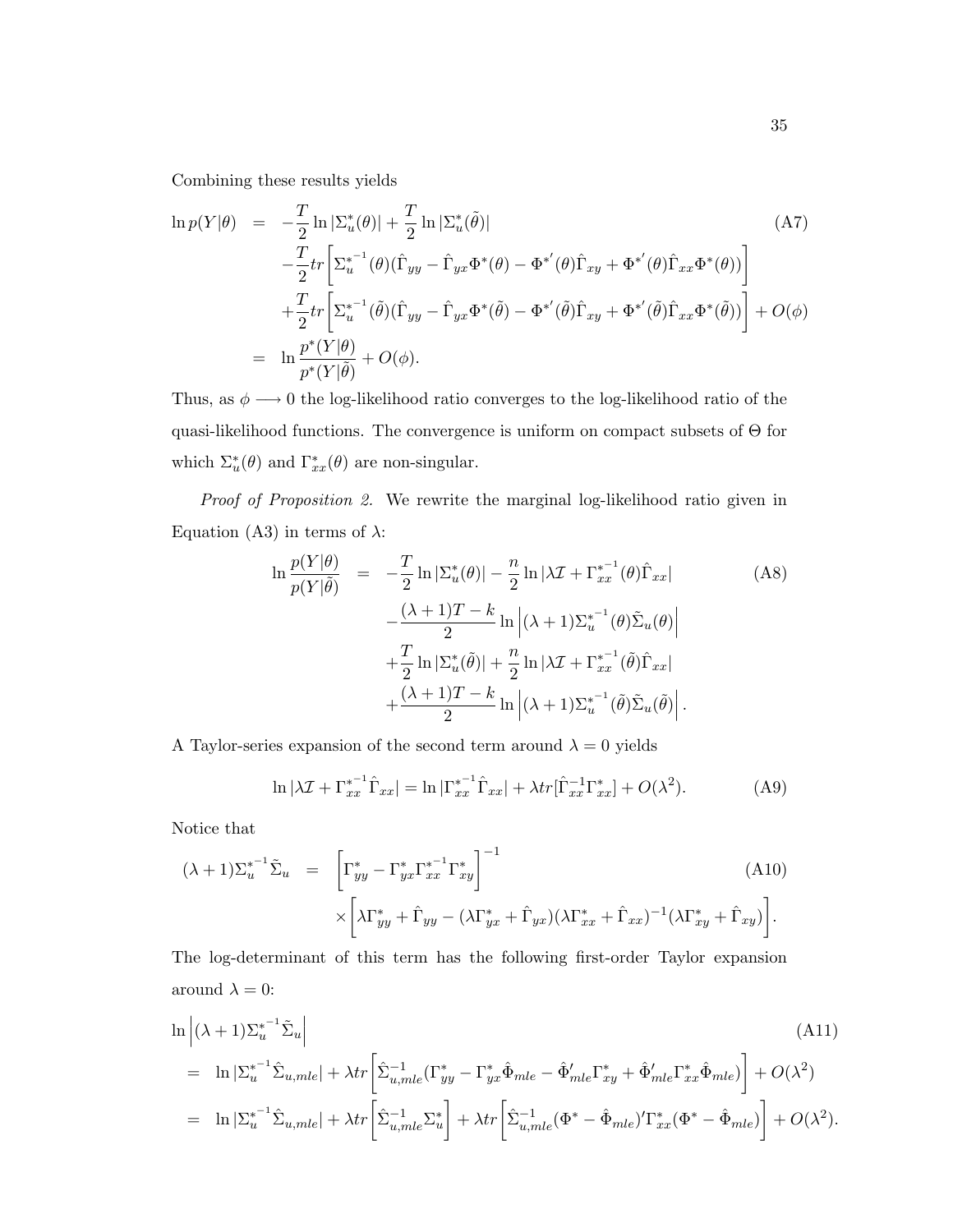Combining the three terms leads to the following approximation of the log-likelihood ratio

$$
\frac{p(Y|\theta)}{p(Y|\tilde{\theta})} = -\frac{\lambda T}{2} \ln |\Sigma_{u}^{*^{-1}}(\theta)| + \frac{\lambda T}{2} \ln |\Sigma_{u}^{*^{-1}}(\tilde{\theta})|
$$
\n
$$
-\frac{\lambda T}{2} tr[\hat{\Sigma}_{u,mle}^{-1} \Sigma_{u}^{*}(\theta)] + \frac{\lambda T}{2} tr[\hat{\Sigma}_{u,mle}^{-1} \Sigma_{u}^{*}(\tilde{\theta})]
$$
\n
$$
-\frac{\lambda T}{2} tr[\hat{\Sigma}_{u,mle}^{-1} (\Phi^{*}(\theta) - \hat{\Phi}_{mle})' \Gamma_{xx}^{*}(\theta) (\Phi^{*}(\theta) - \hat{\Phi}_{mle})]
$$
\n
$$
+\frac{\lambda T}{2} tr[\hat{\Sigma}_{u,mle}^{-1} (\Phi^{*}(\tilde{\theta}) - \hat{\Phi}_{mle})' \Gamma_{xx}^{*}(\tilde{\theta}) (\Phi^{*}(\tilde{\theta}) - \hat{\Phi}_{mle})] + O_{p}(\max[\lambda^{2}T, 1])
$$
\n
$$
= \ln \frac{q(Y|\theta)}{q(Y|\tilde{\theta})} + O_{p}(\max[\lambda^{2}T, 1]).
$$
\n(4.12)

# B Practical Implementation

We assume that the parameter space of  $\lambda$  is finite  $\Lambda = \{l_1, \ldots, l_q\}$ . In order to select  $\lambda$ , and to generate draws from the joint posterior distribution of DSGE model parameters and VAR parameters we use the following scheme:

1. For each  $\lambda \in \Lambda$  use the Metropolis algorithm described in Schorfheide (2000) to generate draws from  $p_{\lambda}(\theta|Y) \propto p_{\lambda}(Y|\theta)p(\theta)$ . The steps needed to evaluate  $p_{\lambda}(Y|\theta)$  based on Equation (A2) are as follows. For each  $\theta$ :

(i) Solve the DSGE model given by Equations (7), (10), and (12) to (14), for instance, with the algorithm described in Sims (2002). This leads to a transition equation of the form

$$
s_t = T(\theta)s_{t-1} + R(\theta)\epsilon_t.
$$
 (B1)

The measurement equation (15) can be written in stacked form as:

$$
y_t = Z(\theta)s_t + D(\theta) + \nu_t.
$$
 (B2)

(In our implementation we choose  $s_t$  such that  $\nu_t = 0$ ). Define the variancecovariance matrices of the shocks as:

$$
I\!\!E[\nu_t \nu'_t] = \Sigma_{\nu \nu}(\theta), \quad I\!\!E[\epsilon_t \epsilon'_t] = \Sigma_{\epsilon \epsilon}(\theta), \quad I\!\!E[\epsilon_t \nu'_t] = \Sigma_{\epsilon \nu}(\theta).
$$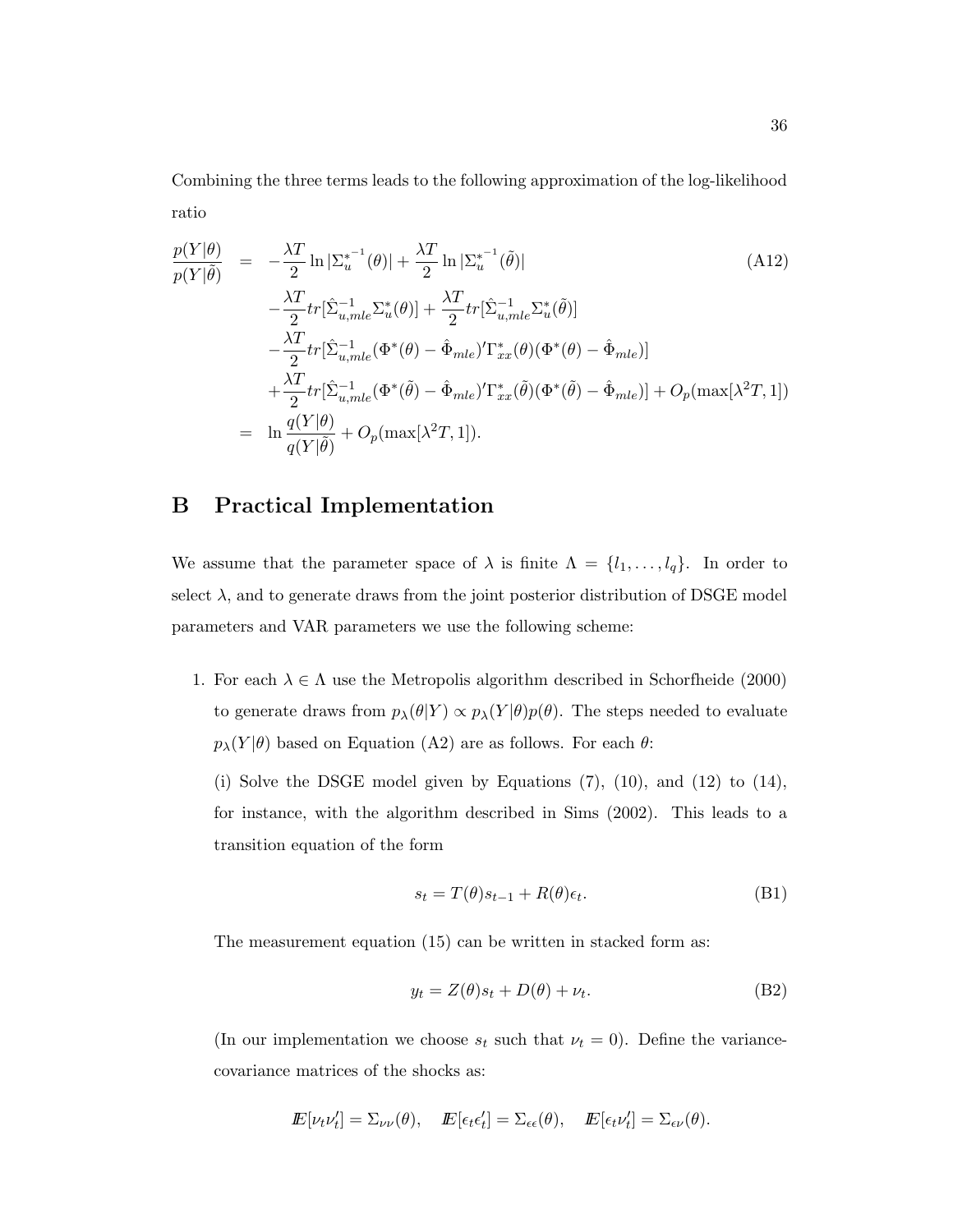(ii) Compute the population moments  $\Gamma_{yy}^*(\theta)$ ,  $\Gamma_{yx}^*(\theta)$ , and  $\Gamma_{xx}^*(\theta)$  from the state-space representation (B1, B2). Notice that

$$
E[y_t y'_t] = Z\Omega_{ss}Z' + ZR\Sigma_{\epsilon\nu} + (ZR\Sigma_{\epsilon\nu})' + \Sigma_{\nu\nu} + DD'
$$
  
\n
$$
E[y_t y'_{t-h}] = ZT^h(\Omega_{ss}Z' + R\Sigma_{\epsilon\nu}) + DD'
$$
 (B3)

where  $\Omega_{ss} = \mathbb{E}[s_ts_t']$  and can be obtained by solving the following Lyapunov equation  $\Omega_{ss} = T \Omega_{ss} T' + R \Sigma_{\epsilon \epsilon} R'.$ 

- 2. Based on these draws apply Geweke's (1999) modified harmonic mean estimator to obtain numerical approximations of the data densities  $p_{\lambda}(Y)$ .
- 3. Find the pre-sample size  $\hat{\lambda}$  that has the highest data density.
- 4. Select the draws of  $\{\theta_{(s)}\}$  that correspond to  $\hat{\lambda}$  and use standard methods to generate draws from  $p(\Phi, \Sigma_u | Y, \theta_{(s)})$  (see Equations 30 and 31) for each  $\theta_{(s)}$ .

Notice that this scheme can also be used to select among competing DSGE models. Moreover, the whole procedure can be easily generalized to the case in which we have a prior distribution over the hyperparameter  $\lambda$ .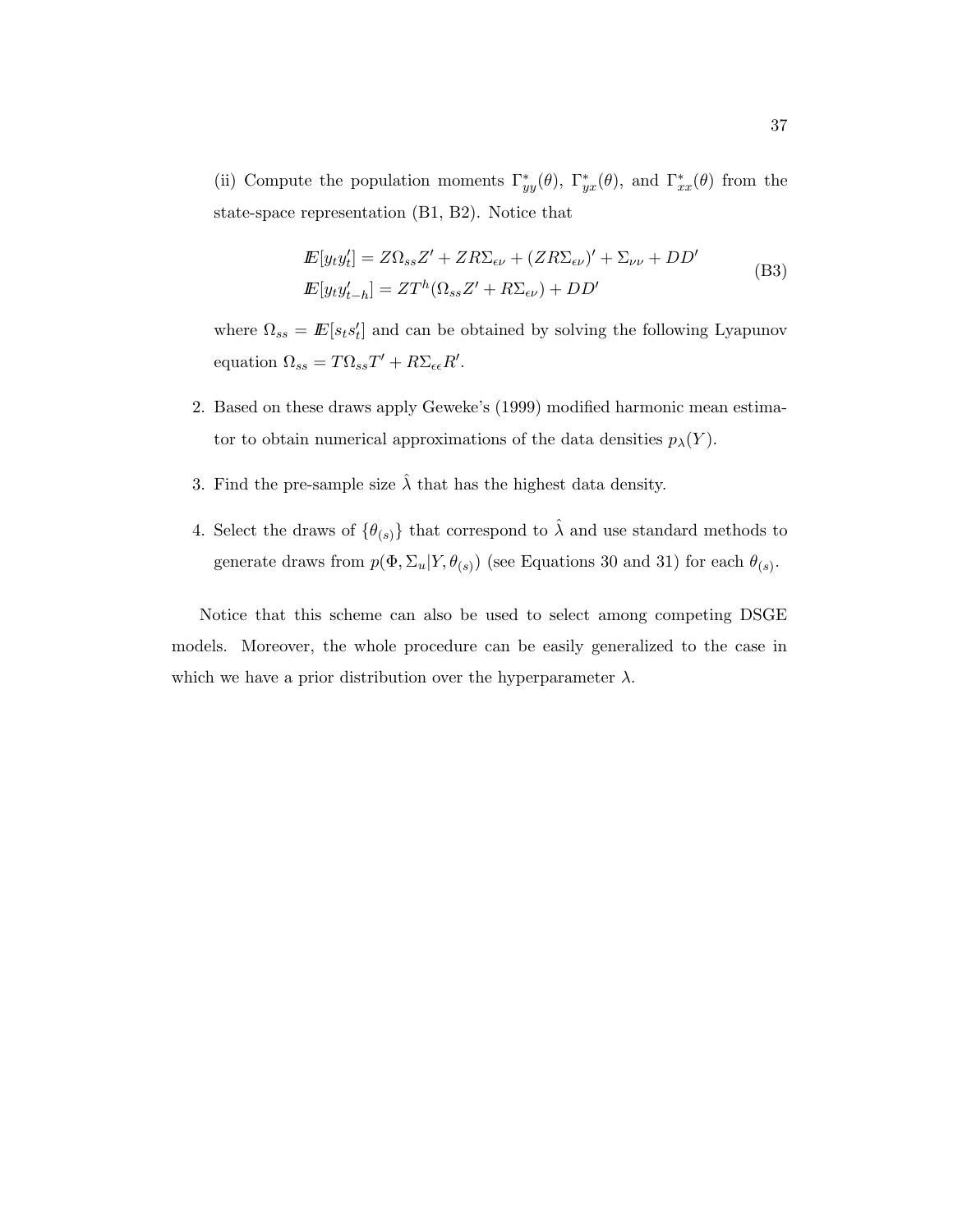|              |            | Name Range Density     | Mean S.D.       |  |
|--------------|------------|------------------------|-----------------|--|
| $\ln \gamma$ | $I\!\!R$   | Normal                 | 0.500 0.250     |  |
| $\ln \pi^*$  | $I\!\!R$   | Normal                 | 1.000 0.500     |  |
| $\ln r^*$    | $I\!\!R^+$ | Gamma                  | 0.500 0.250     |  |
| $\kappa$     | $I\!\!R^+$ | Gamma                  | 0.300 0.150     |  |
| $\tau$       | $I\!\!R^+$ | Gamma                  | 2.000 0.500     |  |
| $\psi_1$     | $I\!\!R^+$ | Gamma                  | 1.500 0.250     |  |
| $\psi_2$     | $I\!R^+$   | Gamma                  | $0.125$ $0.100$ |  |
| $\rho_R$     | [0,1)      | Beta                   | 0.500 0.200     |  |
| $\rho_g$     | [0.1)      | Beta                   | 0.800 0.100     |  |
| $\rho_z$     | [0,1)      | Beta                   | $0.300$ $0.100$ |  |
| $\sigma_R$   | $I\!\!R^+$ | Inv. Gamma 0.251 0.139 |                 |  |
| $\sigma_g$   | $I\!\!R^+$ | Inv. Gamma 0.630 0.323 |                 |  |
| $\sigma_z$   | $I\!\!R^+$ | Inv. Gamma 0.875 0.430 |                 |  |

Table 1: Prior Distributions for DSGE Model Parameters

*Notes:* The model parameters  $\ln \gamma$ ,  $\ln \pi^*$ ,  $\ln r^*$ ,  $\sigma_R$ ,  $\sigma_g$ , and  $\sigma_z$  are scaled by 100 to convert them into percentages. The Inverse Gamma priors are of the form  $p(\sigma|\nu, s) \propto \sigma^{-\nu-1} e^{-\nu s^2/2\sigma^2}$ , where  $\nu = 4$  and s equals 0.2, 0.5, and 0.7, respectively. Approximately 1.5 % of the prior mass lies in the indeterminacy region of the parameter space. The prior is truncated in order to restrict it to the determinacy region of the DSGE model.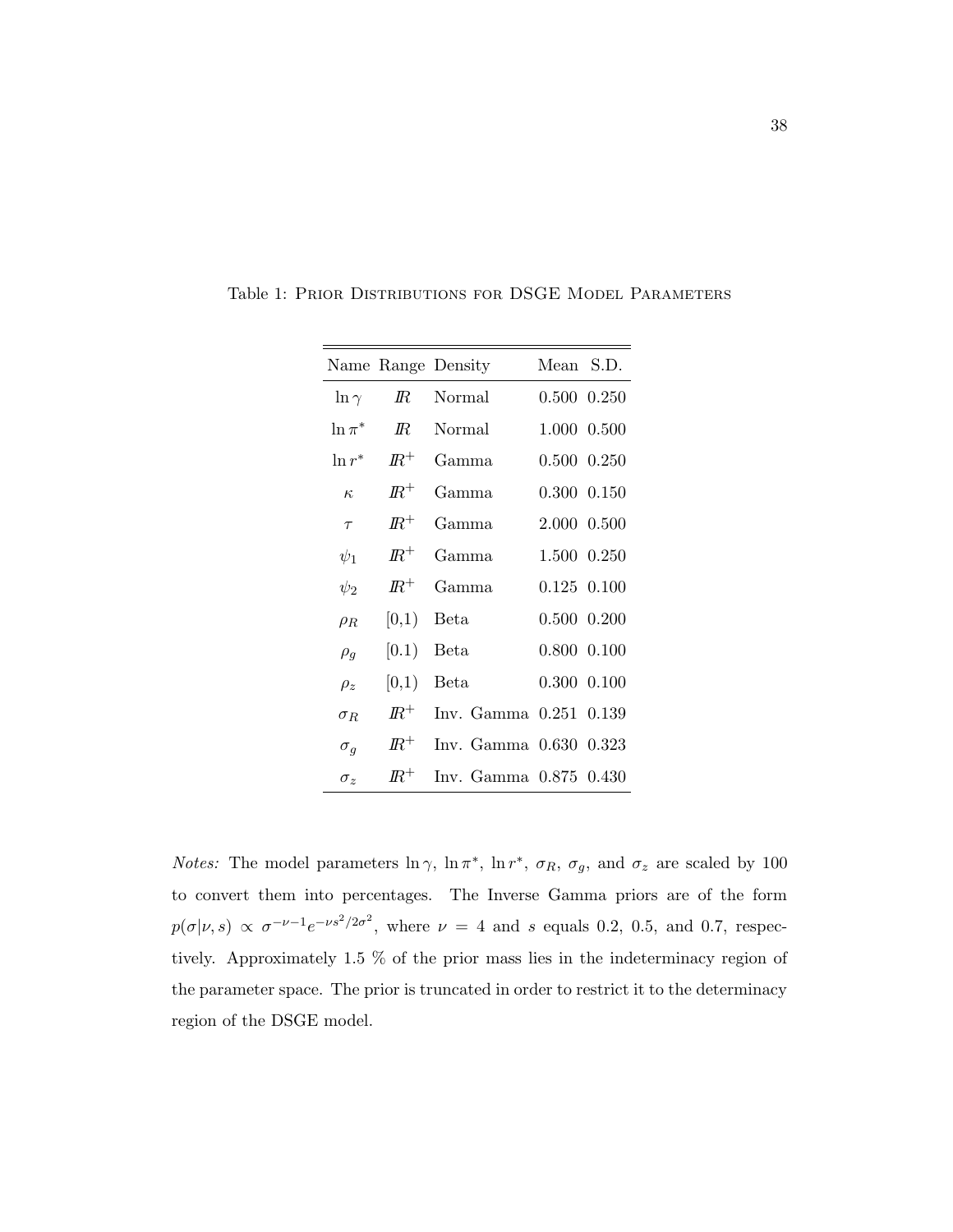| Name         | Prior            | Posterior, $\lambda = 1$ | Posterior, $\lambda = 10$ |  |  |
|--------------|------------------|--------------------------|---------------------------|--|--|
|              | CI(low) CI(high) | CI(low) CI(high)         | CI(low) CI(high)          |  |  |
| $\ln \gamma$ | 0.101            | 1.021                    | 0.616                     |  |  |
|              | 0.922            | 0.473                    | 1.045                     |  |  |
| $\ln \pi^*$  | 0.219            | 0.433                    | 1.678                     |  |  |
|              | 1.863            | 1.613                    | 0.553                     |  |  |
| $\ln r^*$    | 0.132            | 0.463                    | 0.384                     |  |  |
|              | 0.880            | 0.113                    | 0.126                     |  |  |
| $\kappa$     | 0.063            | 0.101                    | 0.081                     |  |  |
|              | 0.513            | 0.516                    | 0.416                     |  |  |
| $\tau$       | 2.788            | 1.336                    | 1.684                     |  |  |
|              | 1.197            | 2.816                    | 3.225                     |  |  |
| $\psi_1$     | 1.910            | 1.011                    | 1.009                     |  |  |
|              | 1.121            | 1.559                    | 1.512                     |  |  |
| $\psi_2$     | 0.260            | 0.120                    | 0.150                     |  |  |
|              | 0.001            | 0.497                    | 0.545                     |  |  |
| $\rho_R$     | 0.812            | 0.530                    | 0.550                     |  |  |
|              | 0.157            | 0.756                    | 0.747                     |  |  |

Table 2: Posterior of DSGE Model Parameters: 1959:III - 1979:II

*Notes:* We report 90  $\%$  confidence intervals based on the output of the Metropolis-Hastings Algorithm. The model parameters  $\ln \gamma$ ,  $\ln \pi^*$ , and  $\ln r^*$  are scaled by 100 to converted them into percentages.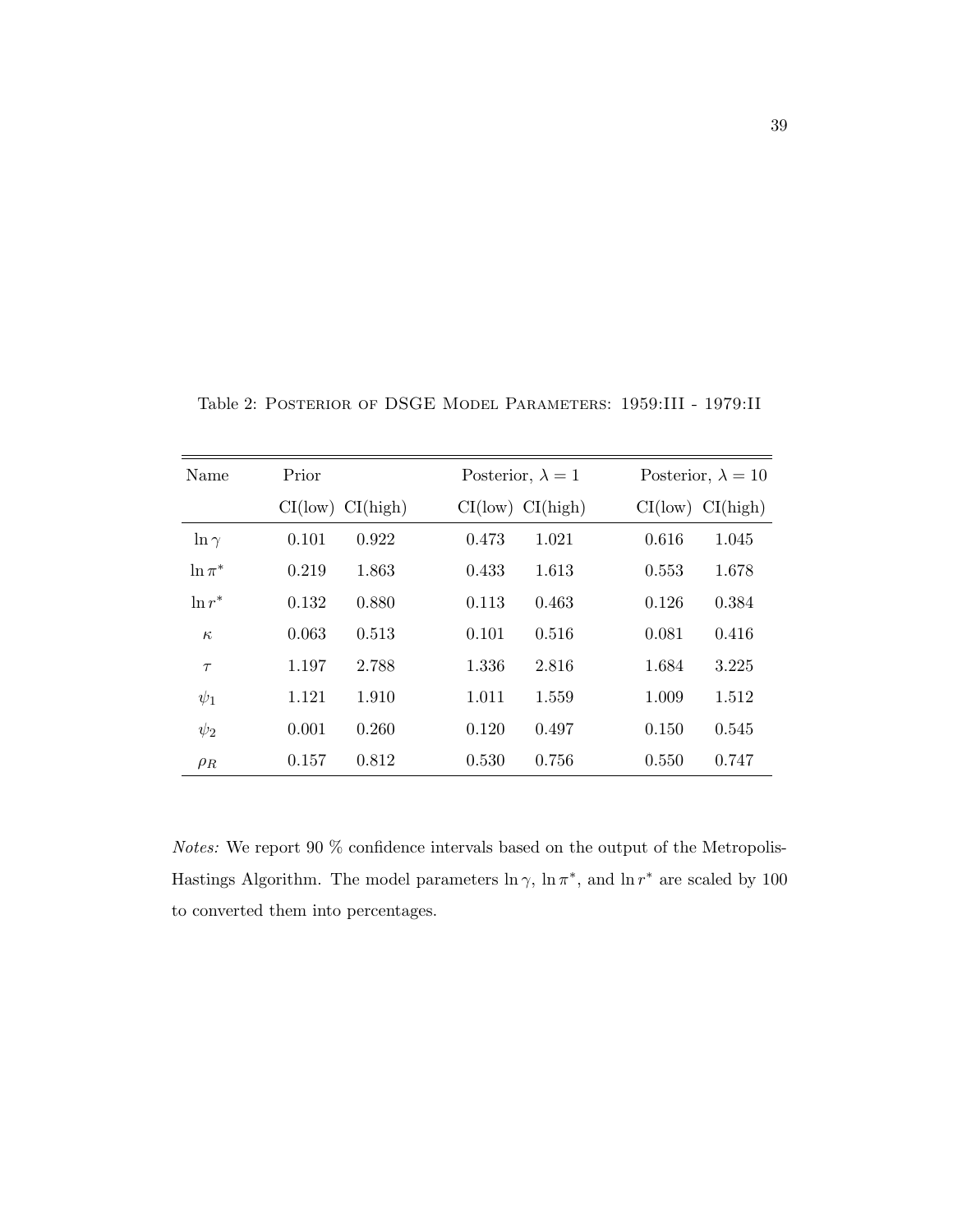| Horizon        | rGDP Growth |              | Inflation |                           | Fed Funds |          | Multivariate |              |
|----------------|-------------|--------------|-----------|---------------------------|-----------|----------|--------------|--------------|
|                |             | V-unr V-Minn |           | V-unr V-Minn V-unr V-Minn |           |          |              | V-unr V-Minn |
| 1              | 17.335      | 1.072        | 8.389     | 1.653                     | 7.250     | -7.593   | 12.842       | 0.943        |
| $\overline{2}$ | 16.977      | 6.965        | 7.247     | 1.339                     | 5.024     | $-4.895$ | 10.993       | 2.884        |
| $\overline{4}$ | 15.057      | 5.803        | 8.761     | 4.767                     | 5.008     | $-1.878$ | 9.630        | 3.959        |
| 6              | 14.116      | 3.452        | 10.460    | 7.240                     | 6.648     | $-0.713$ | 10.388       | 4.290        |
| 8              | 12.387      | 4.230        | 11.481    | 7.794                     | 8.420     | $-0.204$ | 11.023       | 5.187        |
| 10             | 14.418      | 7.986        | 12.261    | 8.351                     | 8.242     | $-0.639$ | 12.864       | 6.463        |
| 12             | 15.078      | 12.512       | 12.626    | 9.011                     | 6.404     | 0.726    | 12.419       | 7.537        |
| 14             | 16.236      | 17.233       | 12.995    | 9.634                     | 6.059     | 1.146    | 12.611       | 8.481        |
| 16             | 19.122      | 21.575       | 13.238    | 10.116                    | 5.823     | 2.389    | 13.428       | 9.512        |

Table 3: Percentage gain (loss) in RMSEs: DSGE Prior versus Unrestricted VAR and Minnesota Prior

Notes: The rolling sample is 1975:III to 1997:III (90 periods). At each date in the sample, 80 observations are used in order to estimate the VAR. The forecasts are computed based an the values  $\hat{\lambda}$  and  $\hat{\iota}$  that have the highest posterior probability based on the estimation sample.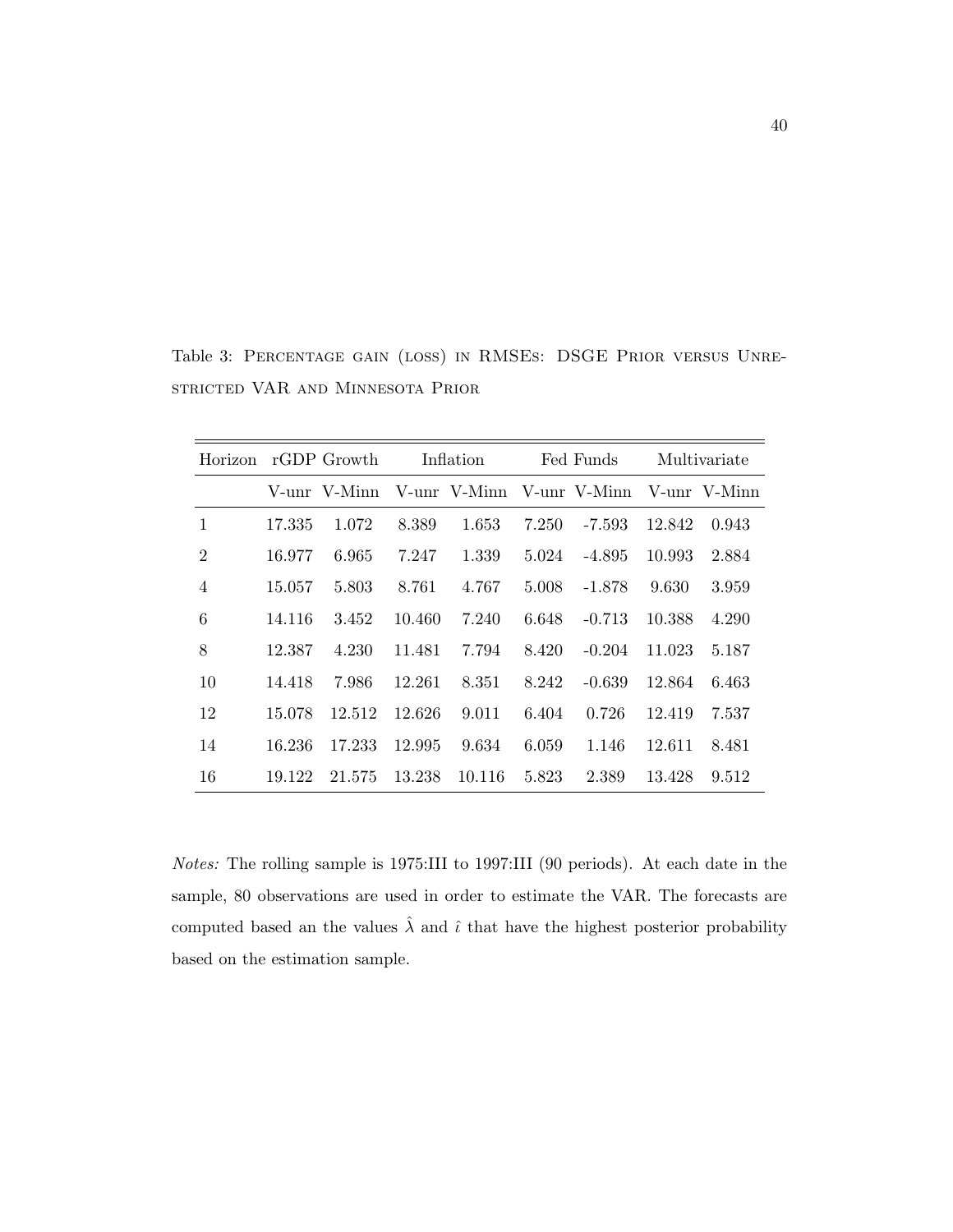

Figure 1: Forecasting performance as a function of the weight of the

Notes: The plot shows the percentage gain (loss) in RMSEs relative to an unrestricted VAR. The rolling sample is 1975:III to 1997:III (90 periods). At each date in the sample, 80 observations are used in order to estimate the VAR.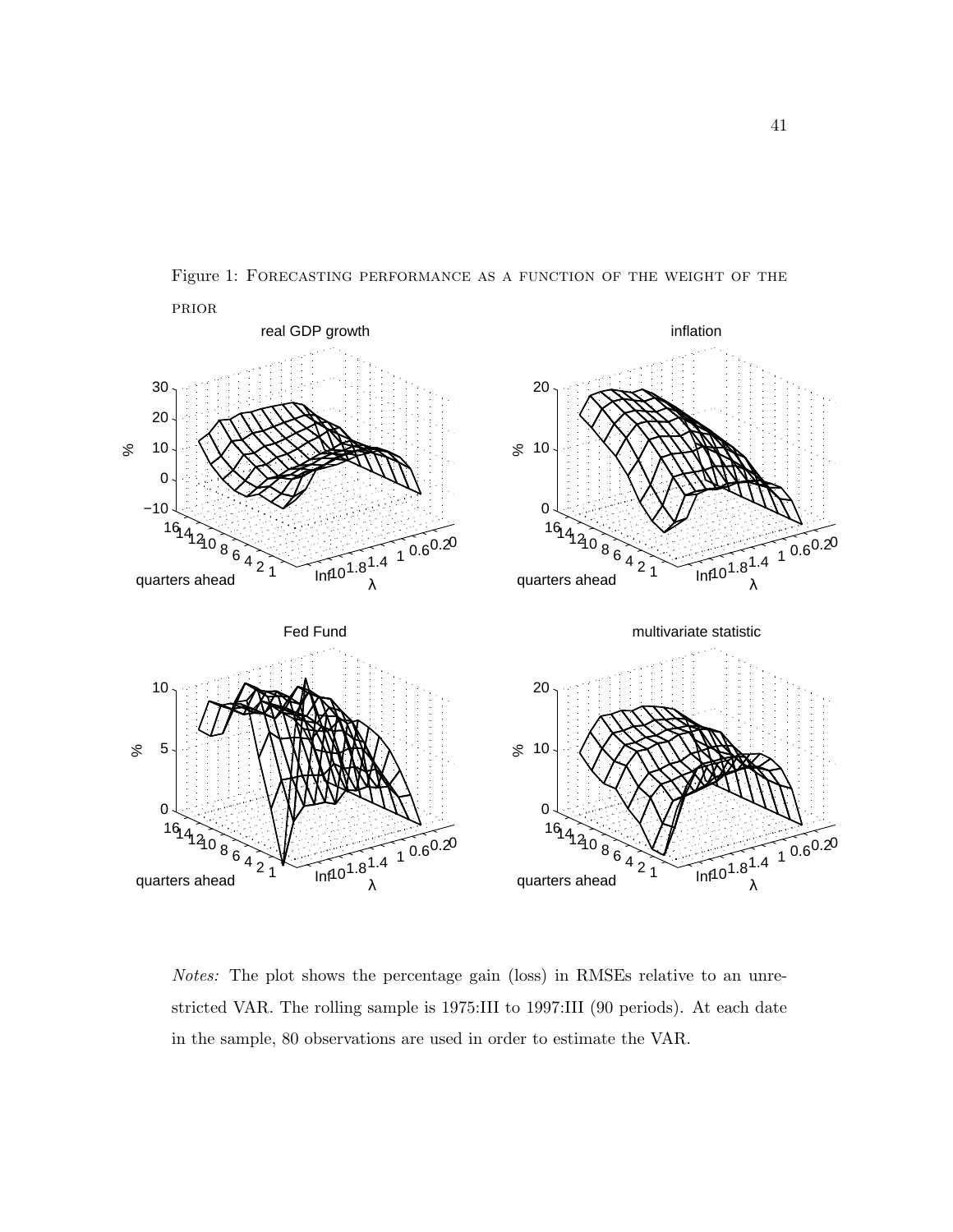

Figure 2: Identified impulse response functions

Notes: The dashed-dotted lines represent the posterior means of the VAR impulse response functions. The dotted lines are 90% confidence bands. The solid lines represent the mean impulse responses from the DSGE model. The impulse responses are based on the sample 1981:IV to 2001:III.